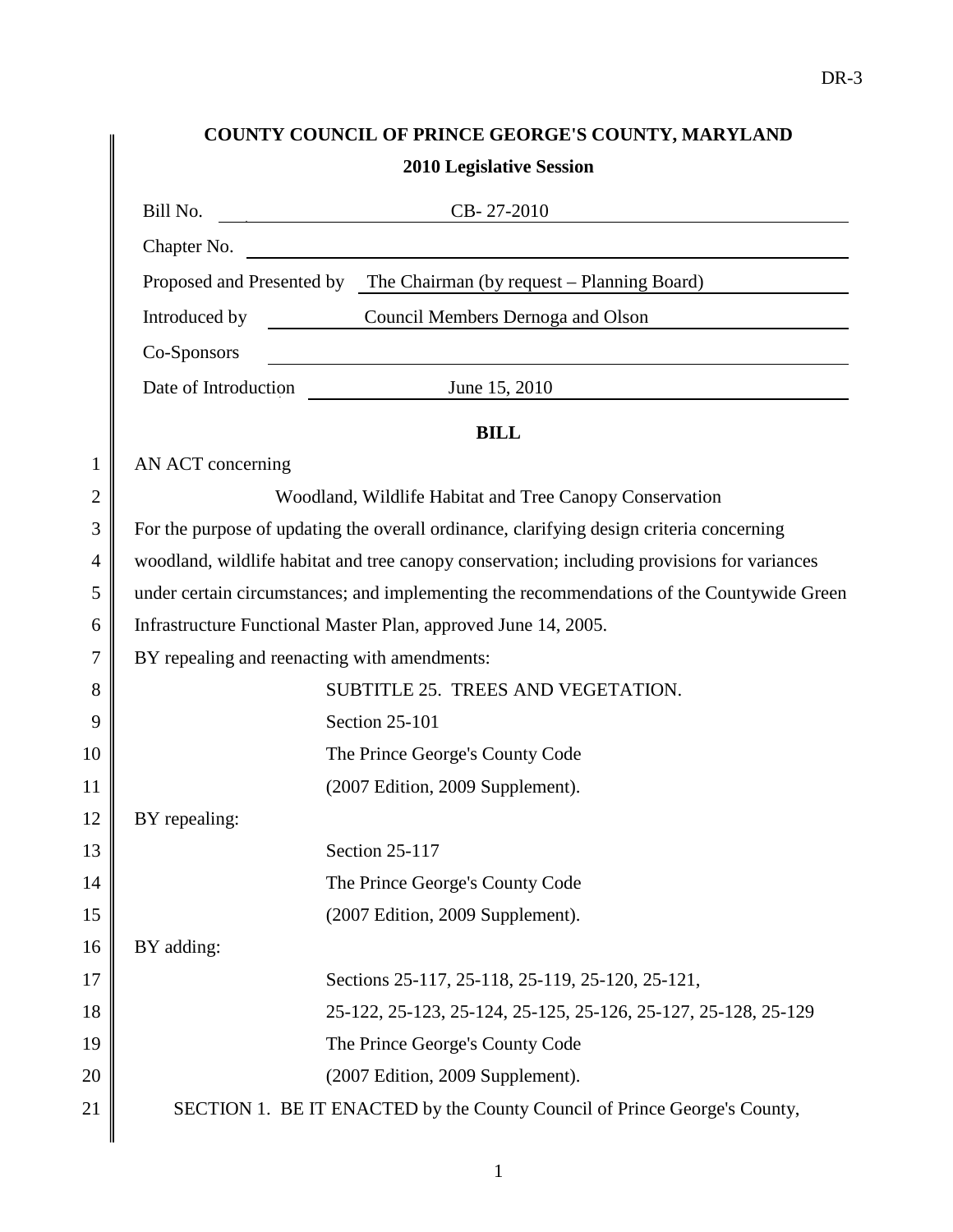1 Maryland, that Section 25-101 of the Prince George's County Code be and the same is hereby 2 | repealed and reenacted with the following amendments:

## 3 **SUBTITLE 25. TREES AND VEGETATION.** 4 **DIVISION 1. GENERAL.**

6 SECTION 2. BE IT ENACTED by the County Council of Prince George's County, 7 Maryland, that Section 25-117 the same is hereby repealed:

8 [**Section 25-117.Woodland Conservation and Tree Preservation.** 

9  $\parallel$  (a) Authority.

10 (1) The revised Prince George's County Woodland Conservation and Tree 11 Preservation Policy Document (October 1992), Part 2 through Part 7 (inclusive), as amended, is 12 hereby adopted by reference and made a part of this Subtitle with the same force and effect as the 13 regulations set forth herein.

14 (b) Enforcement, mitigation.

15 (1) Enforcement of this Section and the approved Tree Conservation Plan is the 16 **responsibility of the County Department of Environmental Resources.** 

17 (2) The permittee shall complete the approved mitigation measures within the time 18 specified by the Planning Director, or his designee, but not later than prior to the issuance of any  $19 \parallel$  use and occupancy certificate(s). Only field grown nursery stock, with a preference for plants 20 indigenous to coastal and piedmont regions, planted in an approved pattern, shall be used for 21 mitigation. Specimen trees shall be replaced according to the cost formula developed by the 22 | International Society of Arboriculture (ISA) and published in the most recent edition of 23 | "Valuation of Landscape Trees, Shrubs, and Other Plants."

24 (3) Woodland destroyed or damaged without a permit, or in violation of either the 25 Prince George's County Code or an approved Tree Conservation Plan, shall be replaced or 26 mitigated at a cost not to exceed One Dollar and Fifty cents (\$1.50) per square foot. In addition, 27 any specimen trees destroyed shall be replaced or mitigated according to the cost formula 28 developed by the International Society of Arboriculture (ISA) and published in the most recent 29 cdition of "Valuation of Landscape Trees, Shrubs, and Other Plants." The property owner or 30 permittee shall provide a completion bond acceptable to the County Attorney to cover the 31 mitigation measures approved by the Planning Director, or his designee.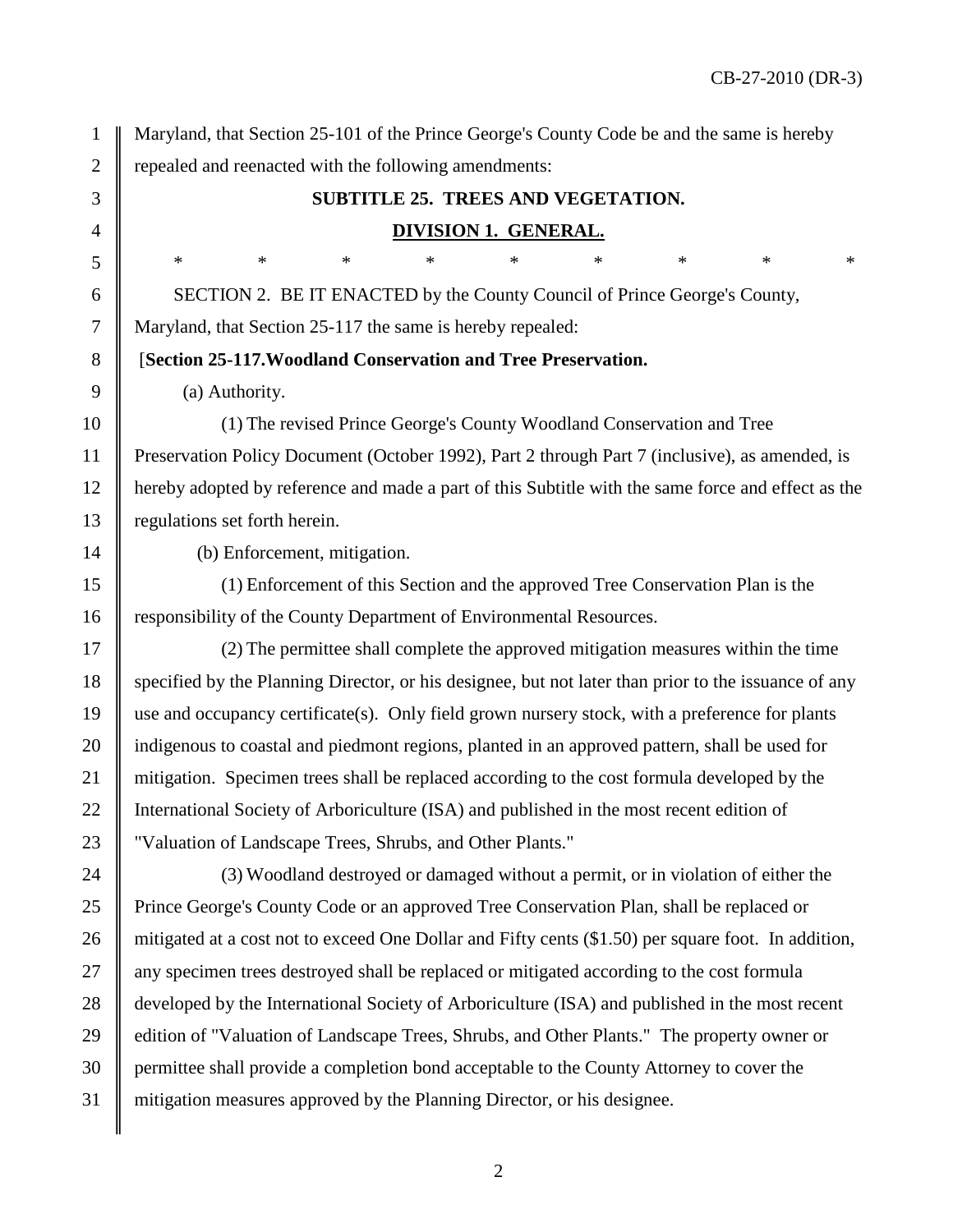| $\mathbf{1}$   | (c) Minor changes.                                                                               |
|----------------|--------------------------------------------------------------------------------------------------|
| $\mathbf{2}$   | (1) The Planning Director may approve minor changes or revisions to a Tree                       |
| $\mathfrak{Z}$ | Conservation Plan, provided that:                                                                |
| $\overline{4}$ | (A) The increased area of disturbance is not greater than five hundred (500)                     |
| 5              | square feet;                                                                                     |
| 6              | (B) The disturbance does not encroach into the one hundred (100) year                            |
| $\tau$         | floodplain;                                                                                      |
| 8              | The revision in no way affects wetlands; and<br>(C)                                              |
| 9              | The revision meets all requirements of the Zoning Ordinance.<br>(D)                              |
| 10             | (d) Within a Tree Conservation Area, except for land located in the Chesapeake Bay Critical      |
| 11             | Area Overlay Zones, cutting or clearing of trees shall be prohibited except that:                |
| 12             | (1) Individual trees that are in danger of falling or causing damage to dwellings or other       |
| 13             | structures or that are in danger of falling and thereby causing the blockage of streams, or      |
| 14             | resulting in accelerated shore erosion may be removed;                                           |
| 15             | (2) Silvacultural practices may be used to maintain the health of woodlands and                  |
| 16             | individual trees; and                                                                            |
| 17             | (3) Trees that are one (1) inch or less in diameter at breast height and woody vegetation        |
| 18             | may be cut or cleared.]                                                                          |
| 19             | SECTION 3. BE IT ENACTED by the County Council of Prince George's County,                        |
| 20             | Maryland, that Sections 25-117, 25-118, 25-119, 25-120, 25-121, 25-122, 25-123, 25-124,          |
| 21             | 25-125, 25-126, 25-127, 25-128 and 25-129 of the Prince George's County Code and the same        |
| 22             | are hereby added:                                                                                |
| 23             | DIVISION 2. WOODLAND AND WILDLIFE HABITAT                                                        |
| 24             | <b>CONSERVATION ORDINANCE</b>                                                                    |
| 25             | 25-117. Policy; Purpose.                                                                         |
| 26             | (a) Policy.                                                                                      |
| 27             | (1) It is the policy of the Prince Georges County government to conserve and protect             |
| 28             | trees, woodlands and wildlife habitat by requiring site planning techniques and construction     |
| 29             | practices which prevent adverse affects on these sensitive environmental features. These efforts |
| 30             | shall be coordinated with the implementation of the Countywide Green Infrastructure Plan and     |
| 31             | the regulations regarding sensitive environmental features in the County Code.                   |
|                |                                                                                                  |

3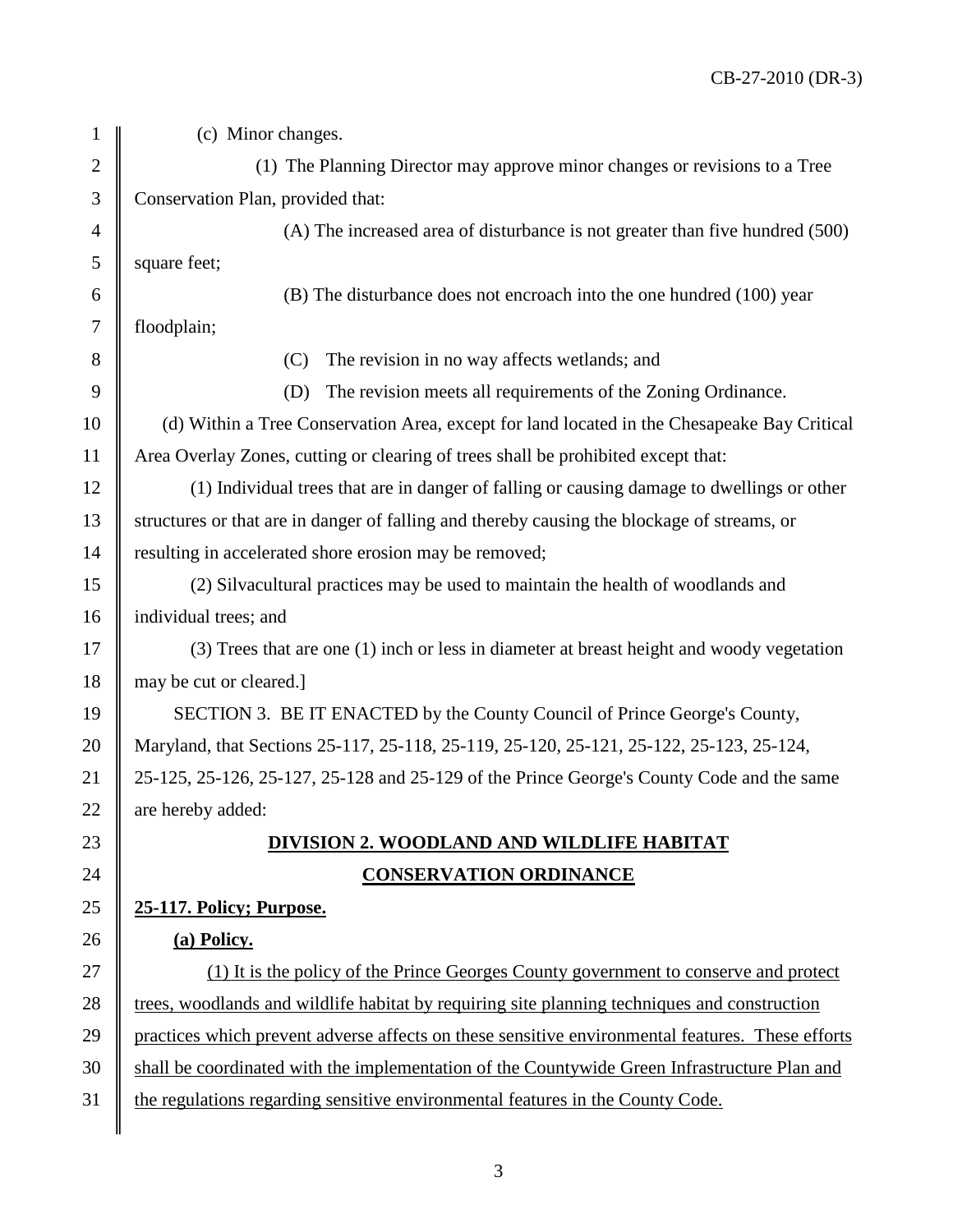| $\mathbf{1}$   | To implement this policy the County has established:                                                 |
|----------------|------------------------------------------------------------------------------------------------------|
| $\mathbf{2}$   | (A) Goals for the conservation of trees, tree canopy, woodlands and wildlife                         |
| 3              | habitat for present and future citizens of Prince George's County in the 2002 General Plan;          |
| $\overline{4}$ | (B) A Countywide Green Infrastructure Plan that provides a long-term vision                          |
| 5              | for the preservation, enhancement and restoration of designated lands within the network and         |
| 6              | measurable objectives for plan implementation;                                                       |
| 7              | (C) <b>Requirements</b> for the preservation and protection of trees, woodlands and                  |
| 8              | wildlife habitat having local, state, or national significance, particularly those trees of notable  |
| 9              | size, species, historical context or ecological role and those wildlife habitats that are scarce and |
| 10             | in need of protection;                                                                               |
| 11             | (D) <b>Procedures</b> to manage the necessary clearing and disturbance of woodlands                  |
| 12             | in ways that promote habitat protection and the maintenance of healthy vegetation;                   |
| 13             | (E) Standards for the protection and enforcement of conservation areas                               |
| 14             | containing trees, woodlands and wildlife habitat sufficient to maintain and improve water quality    |
| 15             | and to safeguard ecological and aesthetic values;                                                    |
| 16             | (F) Incentives to conserve and preserve woodland elements through the                                |
| 17             | appropriate use of alternative and innovative designs; and                                           |
| 18             | (E) Fines for removing trees, woodlands or wildlife habitat without an approved                      |
| 19             | Tree Conservation Plan or in violation of an approved plan.                                          |
| 20             | (b) Purpose.                                                                                         |
| 21             | (1) The purpose of this Division is to:                                                              |
| 22             | (A) Preserve, maintain, enhance, and restore woodlands and wildlife habitat for                      |
| 23             | the benefit of County residents and future generations;                                              |
| 24             | (B) Establish procedures, standards, and requirements to minimize woodland loss                      |
| 25             | and to protect trees and woodlands before, during, and after construction or other land disturbing   |
| 26             | activities;                                                                                          |
| 27             | (C) Establish procedures, standards and requirements for woodland conservation;                      |
| 28             | (D) Establish a fund for future woodland conservation efforts, including                             |
| 29             | afforestation, reforestation, maintenance, land acquisition and the establishment of tree canopy     |
| 30             | <u>coverage; and</u>                                                                                 |
| 31             | (E) Provide a focused and coordinated approach for County woodland                                   |
|                |                                                                                                      |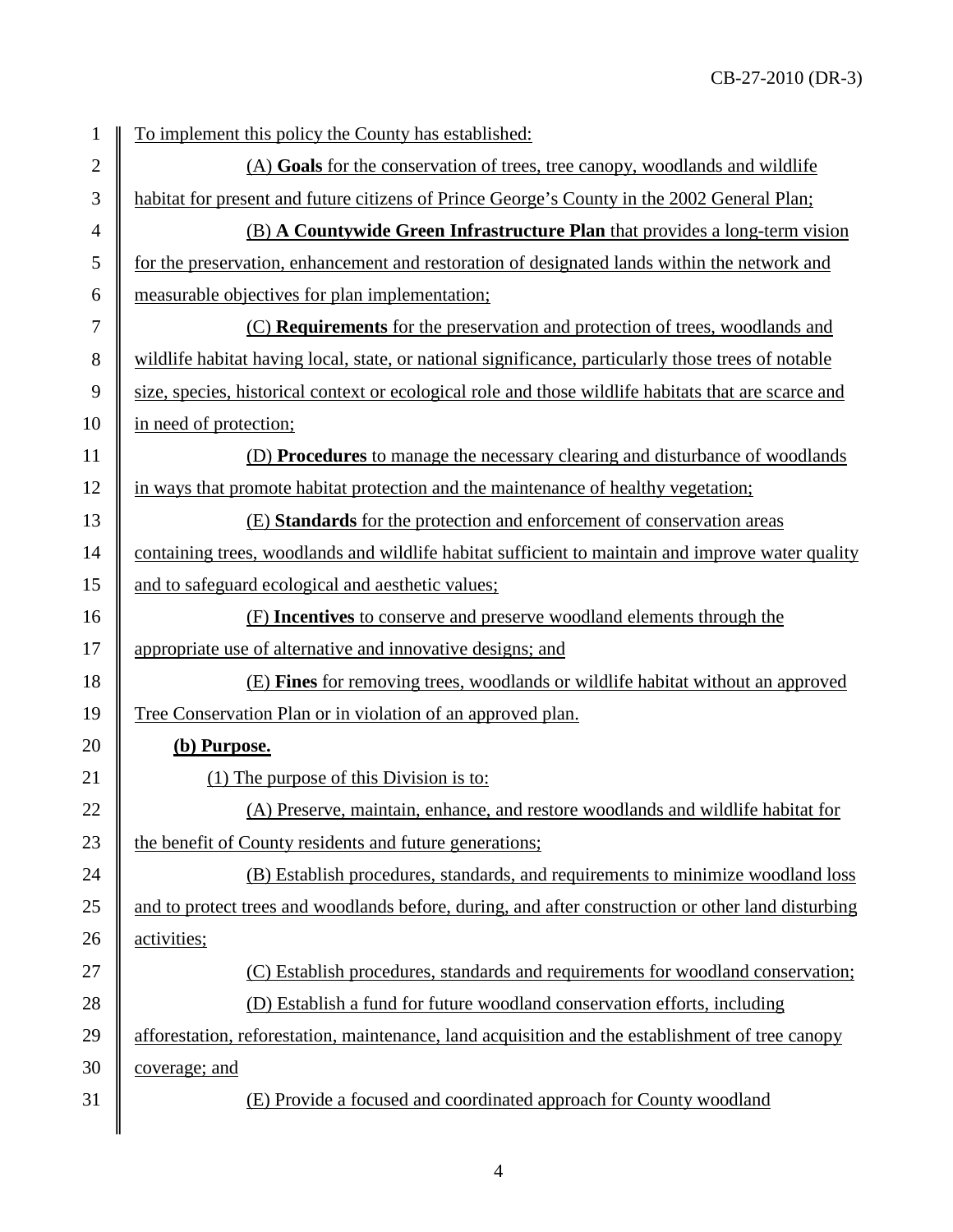1 | conservation activities.

2 **Section 25-118. Definitions.** 

 $3 \parallel$  (a) Definitions in Subtitle 27 of this Code (the Zoning Ordinance) shall apply to this 4 Division and shall be supplemented by the definitions in Subsection (b) of this Section unless 5 | otherwise noted herein.

6 (b) The following terms used in this Division are defined as follows:

7 (1) **Activity**: Any grading, site development or forest harvest which requires a permit 8 under Subtitle 4 of the Prince George's County Code.

9 (2) **Afforestation**: The establishment of a biological community of perpetual 10 woodlands either through the planting of trees on an area from which trees have always or very 11 | long been absent, or the planting of open areas which are not presently in forest cover.

12 (3)**Afforestation threshold**: The minimum amount of afforestation or reforestation 13 that is required where the calculation of a woodland conservation threshold is greater than the 14 acreage of the existing woodlands on-site, unless a condition of zoning approval has set the 15 threshold to a specific percentage other than that is listed in this Division.

16 (4) **Agricultural activity**: Aquaculture and farming activities including plowing, 17 | tillage, cropping, installation of best management practice, seeding, cultivating, the grazing and 18 raising of livestock, sod production and other products cultivated as part of a recognized 19 commercial enterprise, and harvesting for production of food and fiber products, excluding forest 20 products. The definition includes tobacco, orchards, nursery stock, Christmas trees, aquaculture 21 ponds, and other ponds used to conduct farming activities. Activities that result in a change to a 22 | 1 and use other than agriculture are not agricultural activities. Structures or temporary storage 23 areas related to sale of products are excluded from this definition.

24  $\parallel$  (5) **Agricultural support building**: A building other than a human residence necessary 25  $\parallel$  to sustain an agricultural activity.

26 (6) **Applicant**: A person or persons applying for any land development-related plans or 27 permits, including grading and sediment and erosion control permits.

28 (7) **Application**: A package submitted for review under this Division or Subtitles 4, 24 29  $\parallel$  or 27 of the County Code.

30 (8) **Approving authority**: The body that is responsible for approval of the application, 31 in conformance with this Division and other applicable sections of County Code.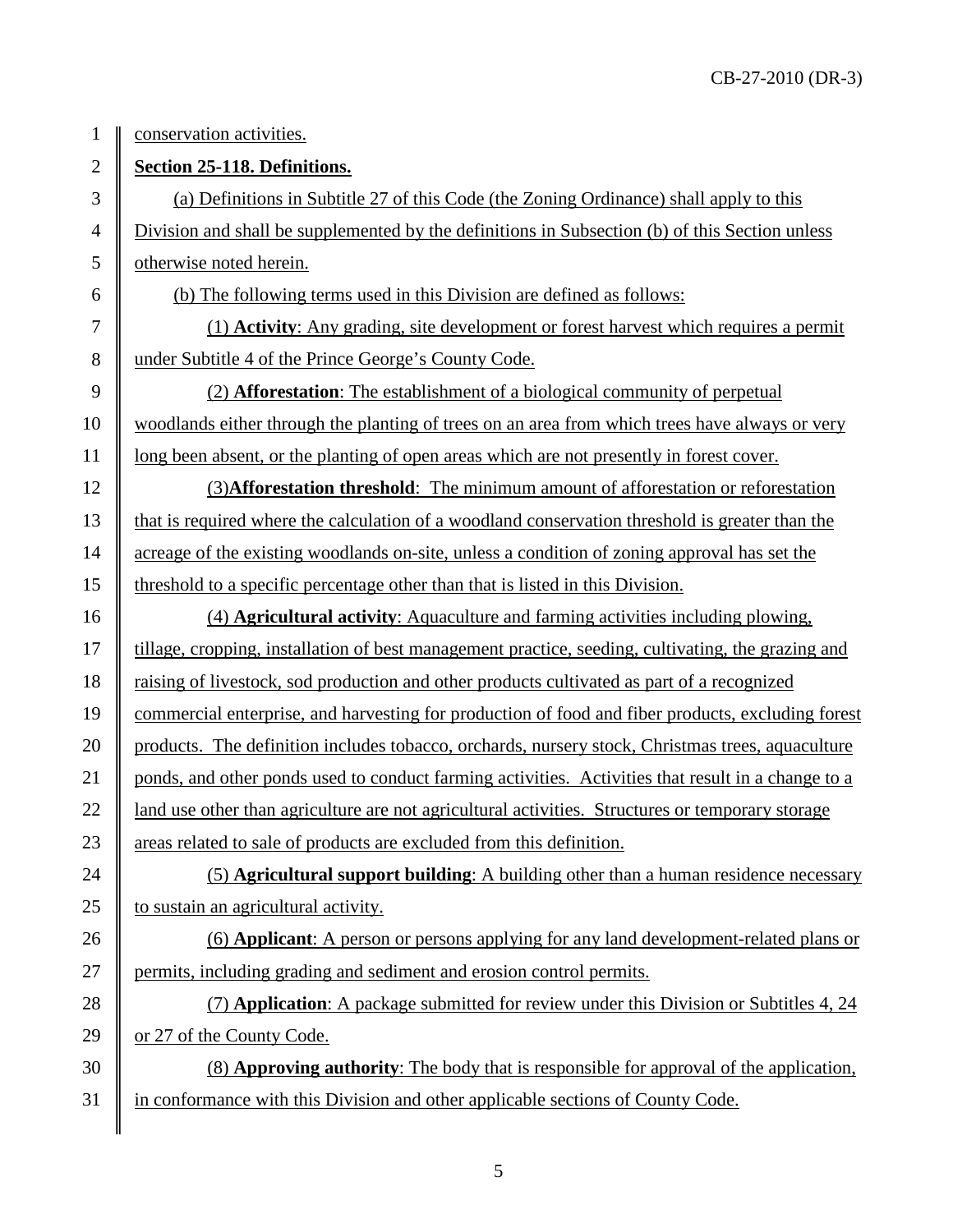| 1              | (9) Associated plan or application: The application that generates the need for a Tree             |
|----------------|----------------------------------------------------------------------------------------------------|
| $\mathbf{2}$   | Conservation Plan or Letter of Exemption.                                                          |
| 3              | (10) <b>Caliper</b> : The diameter of a tree measured at two inches above the root collar.         |
| $\overline{4}$ | (11) Certified Arborist is an arborist certified by the International Society of                   |
| 5              | Arboriculture or other similarly recognized certification program.                                 |
| 6              | (12) Champion tree: The largest tree of its species within the United States, the State            |
| $\tau$         | of Maryland, County, or municipality.                                                              |
| $8\,$          | (13) Clearing: The removal of any components which comprise a biological                           |
| $\overline{9}$ | community of woodlands as allowed herein.                                                          |
| 10             | (14) Conservation area: See "woodland and wildlife habitat conservation".                          |
| 11             | (15) Conservation easement: A recorded easement established for the protection of                  |
| 12             | woodland and wildlife habitat used to meet the requirements of Subtitle 25-117, Division 2 or for  |
| 13             | the protection of sensitive environmental features. Conservation easements shall contain the       |
| 14             | Primary Management Area and may contain other sensitive environmental features as                  |
| 15             | determined by the Planning Board.                                                                  |
| 16             | (16) Critical habitat: A habitat currently occupied by a rare, threatened, or endangered           |
| 17             | (RTE) species as determined by the U.S. Fish and Wildlife Service or the Maryland Department       |
| 18             | of Natural Resources.                                                                              |
| 19             | <b>Critical habitat area:</b> The critical habitat of a rare, threatened or endangered<br>(17)     |
| 20             | species and its surrounding protection area. A critical habitat area shall:                        |
| 21             | (A) Be likely to contribute to the long-term survival of the species;                              |
| 22             | (B) Be likely to be occupied by the species for the foreseeable future; and                        |
| 23             | (C) Constitute habitat of the species which is considered critical by the U.S. Fish                |
| 24             | and Wildlife Service or the Maryland Department of Natural Resources.                              |
| 25             | (18) Declaration of Intent: A signed and notarized statement by a landowner or the                 |
| 26             | landowner's agent as required by this Division certifying that the forest harvesting activities on |
| 27             | the landowner's property:                                                                          |
| 28             | (A) Are exempt under this Division;                                                                |
| 29             | (B) Do not circumvent the requirements of this Division or Natural Resources                       |
| 30             | Article, §§5-103 and 5-1601—5-1612, Annotated Code of Maryland; and                                |
| 31             | (C) Do not conflict with the purposes of any other Declaration of Intent.                          |
|                |                                                                                                    |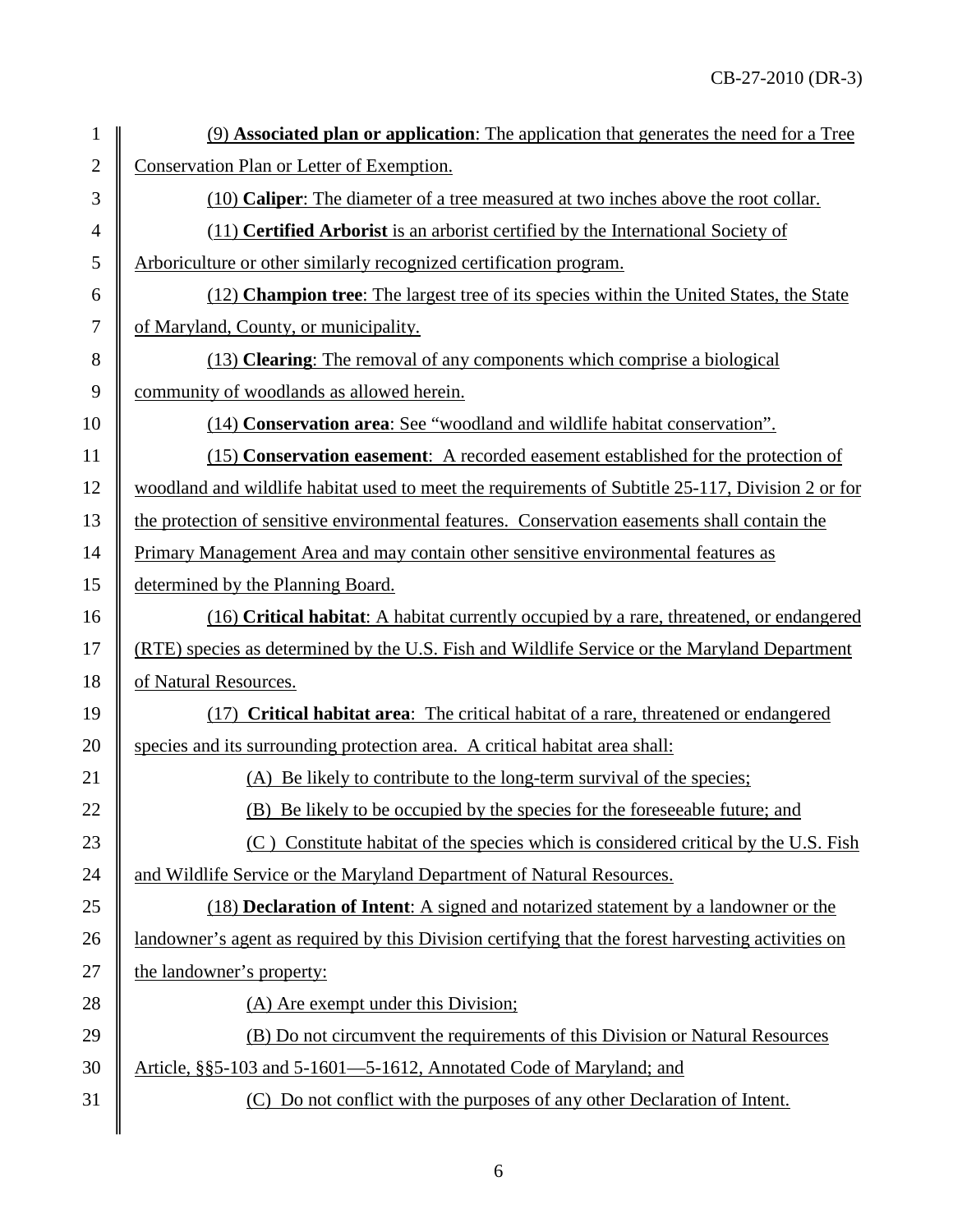| $\mathbf{1}$   | (19) <b>Destruction of woodland</b> : Any activity that significantly decreases the health or      |
|----------------|----------------------------------------------------------------------------------------------------|
| $\overline{2}$ | viability of woody vegetation, including individual trees, in a woodland area. Destruction of      |
| 3              | woodlands includes, but is not limited to severe pruning, cutting, girdling, root mat disturbance, |
| 4              | understory clearing or chemical/biological poisoning. Destruction of woodlands does not            |
| 5              | include control or removal of exotic, invasive or noxious plant species, removal of dead, dying or |
| 6              | hazardous trees and/or forest management conducted in conformance with an approved forest          |
| 7              | management plan.                                                                                   |
| 8              | (20) <b>Diameter at breast height (DBH):</b> The diameter of a tree measured at 4.5 feet           |
| 9              | above the ground.                                                                                  |
| 10             | (21) Disturbance: The movement or removal of soil, impervious surfaces, or                         |
| 11             | vegetation and/or leaf litter.                                                                     |
| 12             | (22) Erosion and sediment control plan: A signed and stamped plan approved by the                  |
| 13             | Soil Conservation District.                                                                        |
| 14             | (23) Environmental Technical Manual: A technical manual, as approved and                           |
| 15             | amended by the Planning Board from time to time, that contains the requirements for                |
| 16             | submissions for conformance with the environmental regulations of the County Code.                 |
| 17             | (24) Exotic plants: Plants that are not native to the mid-Atlantic region but have been            |
| 18             | introduced to this region and may displace native species, changing the structure and              |
| 19             | composition of native plant communities.                                                           |
| 20             | (25) Forest: See "Woodland."                                                                       |
| 21             | (26) Forest cover: See "Woodland."                                                                 |
| 22             | (27) Forest harvesting: A tree-cutting operation affecting one or more acres of forest             |
| 23             | or developed woodland within a one-year interval that disturbs 5,000 square feet or more of        |
| 24             | forest floor. Forest harvesting does not include grubbing and clearing of root mass. Forest        |
| 25             | harvesting is also known as "timber harvesting".                                                   |
| 26             | (28) Forest interior: Woodlands that are located a minimum of 300 feet from the                    |
| 27             | nearest forest edge.                                                                               |
| 28             | (29) Forest interior dwelling species (FIDS): Species of birds which require large,                |
| 29             | connected forested tracts in order to breed successfully as described in the Technical Manual.     |
| 30             | (30) Forest interior dwelling species (FIDS) habitat: Woodland areas of sufficient                 |
| 31             | size as to be favorable to the breeding of forest interior dwelling bird species which are assumed |
|                |                                                                                                    |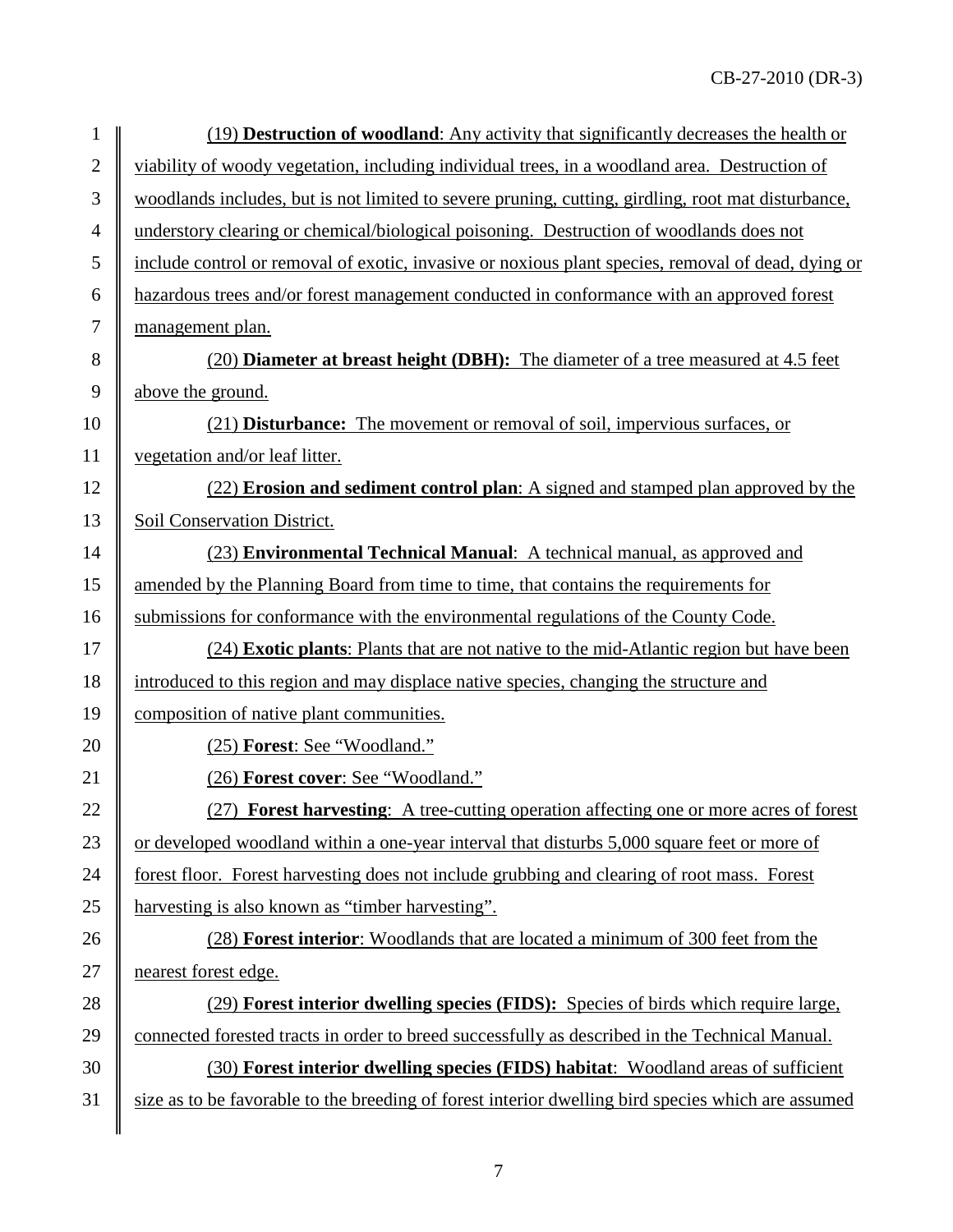| $\mathbf{1}$   | to be present if the majority of the forest is dominated by pole-sized or larger trees (five inches or   |
|----------------|----------------------------------------------------------------------------------------------------------|
| $\overline{2}$ | greater diameter at breast height), or has a closed canopy; and meets one the following                  |
| 3              | conditions:                                                                                              |
| $\overline{4}$ | (a) The woodlands are a minimum of 50 acres in size and contain at least 10                              |
| 5              | acres of "forest interior" habitat which is located more than 300 feet from the nearest forest           |
| 6              | edge; or                                                                                                 |
| 7              | (b) Riparian forests at least 50 acres in size with a minimum average width of                           |
| 8              | 300 feet within the watershed of a regulated stream.                                                     |
| 9              | (31) Forest management activity: Activities such as the harvesting of forest products,                   |
| 10             | thinning, wildlife habitat management, and watershed protection as identified on an approved             |
| 11             | Forest Management Plan.                                                                                  |
| 12             | (32) Forest Management Plan: A plan signed and sealed by a Licensed Professional                         |
| 13             | Forester and approved by the Maryland Department of Natural Resources forester assigned to               |
| 14             | Prince George's County that establishes best conservation and management practices for a                 |
| 15             | landowner in assessment of the resource values of forested properties. A Forest Management               |
| 16             | Plan shall outline forest management activities needed to meet the stated objectives for a               |
| 17             | minimum of five years.                                                                                   |
| 18             | (33) Forest products: Trees removed from a site using selective or clear-cutting                         |
| 19             | methods for commercial use. Forest products do not include mushrooms, nuts, berries or similar           |
| 20             | items.                                                                                                   |
| 21             | (34) Forest Stand Delineation (FSD): A detailed accounting of woody vegetation,                          |
| 22             | prepared in plan and document form, as required by this Division, and as explained in the The            |
| 23             | <b>Technical Manual.</b>                                                                                 |
| 24             | (35) Government project: Projects conducted by or for any public or quasi-public                         |
| 25             | agency. A project is deemed a government project if all or a portion of the funding comes from           |
| 26             | governmental sources.                                                                                    |
| 27             | (36) Hazardous tree: Any tree where a hazardous condition is present which would                         |
| 28             | lead a knowledgeable person trained in the field of arboriculture to believe that the specific           |
| 29             | condition could result in the tree or a portion of the tree falling and striking a structure or activity |
| 30             | area (target), thus threatening property damage and/or personal injury.                                  |
| 31             | (37) <b>Habitat enhancement</b> : The removal of exotic or invasive species and/or the                   |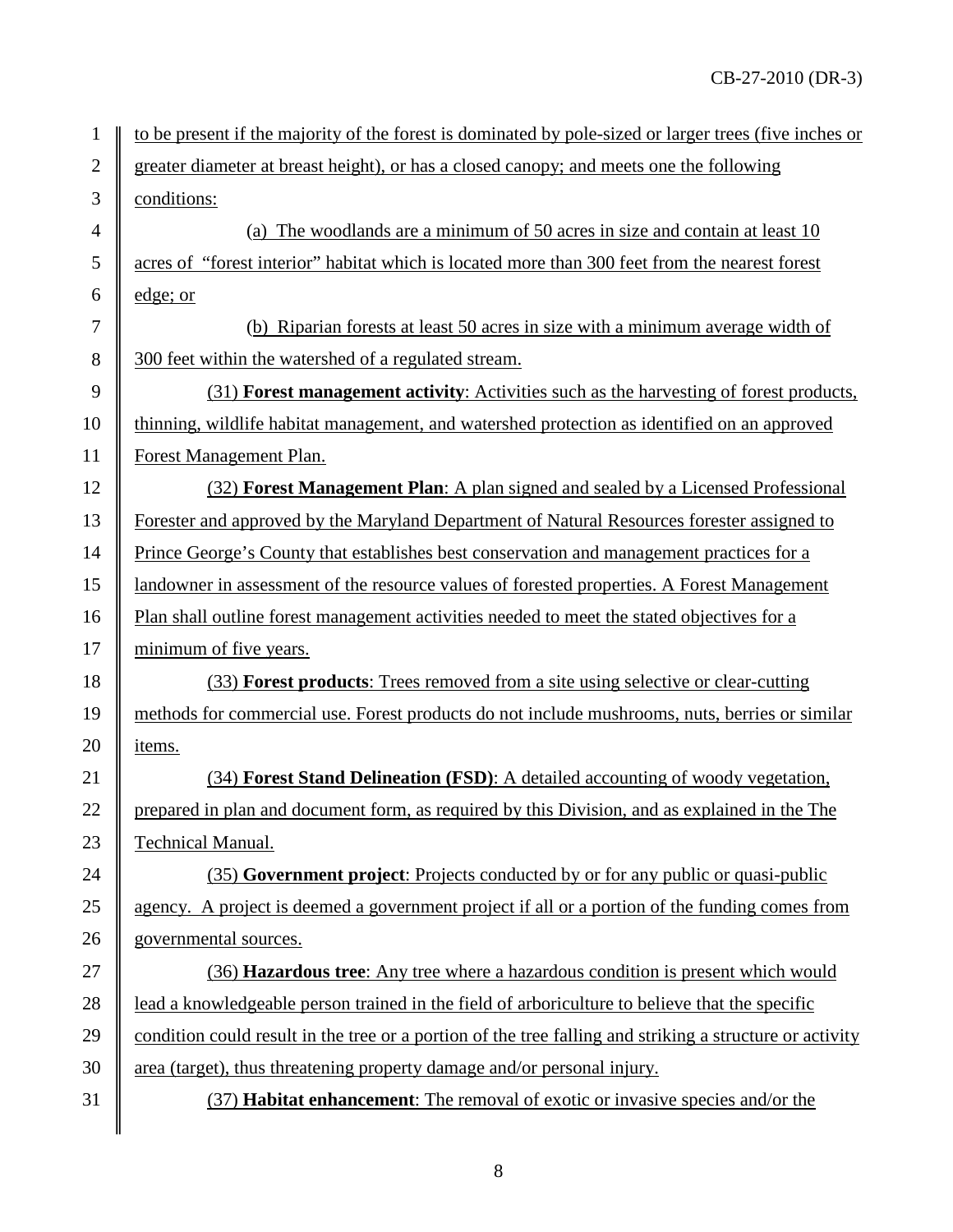planting of native plants to improve the quality of the vegetation within an area designated for 2 | woodland conservation.

 (38) **Historic tree**: A tree that is part of a historic site or associated with a historic 4 | structure.

(39) **Invasive non-native vegetation**: See "invasive species".

 (40) **Invasive species**: A plant as identified in the Technical Manual or related sources that shows a tremendous capacity for reproduction and distribution which results in a negative impact on native plant species or environmental, economic, or public welfare priorities.

 (41) **Landscaping**: The installation of trees and shrubs in an area that is formally 10 maintained over time. Landscaped areas that are not planted to meet the minimum stocking levels required by this subtitle are not considered afforestation areas.

 (42) **Letter of Exemption**:A letter prepared based on required information to verify 13  $\parallel$  that the site or the proposed activity is exempt from this Division.

 (43) **Licensed forester**: An individual who is licensed by the Maryland State Board of Foresters to practice forestry, as defined in Business Occupations and Professions, §§ 7-101 - 7- 16 | 602, Annotated Code of Maryland.

 (44) **Linear project**: A project whose configuration is elongated with nearly parallel 18 Sides and is used to transport a utility product or public service not otherwise contained in an application, such as electricity, gas, water, sewer, communications, trains, and vehicles. Linear 20 projects may traverse fee simple properties through defined boundaries, or established easement 21  $\parallel$  rights.

(45) **Logging**:See "forest harvesting."

 (46) **Maintenance agreement**: The short-term management agreement associated with 24 Afforestation or reforestation plans required under this Division and the Natural Resources 25 | Article, §5-1605, Annotated Code of Maryland.

 (47) **Mitigation**: The off-setting of forest values lost due to the destruction of woodlands without a permit or contrary to an approved tree conservation plan by replanting 28 woodlands or other means in conformance with this Division.

 (48) **Municipal tree planting plan or program**: A plan or program prepared and  $30 \parallel$  adopted by a municipality for tree planting and/or preservation within the jurisdiction. (49) **Native plant species**: Plants that are native to the Mid-Atlantic region, as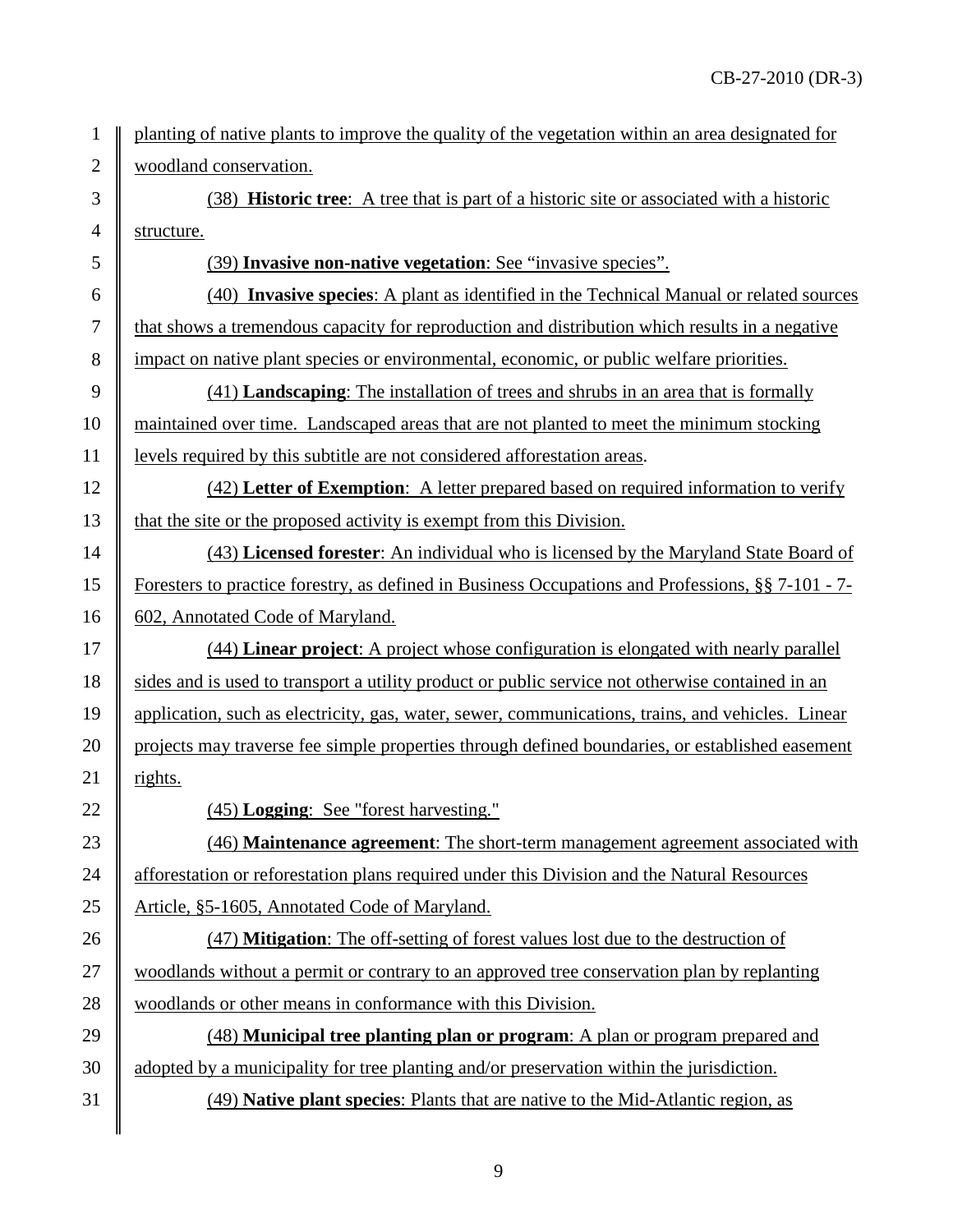| 1              | identified in the Technical Manual.                                                                 |
|----------------|-----------------------------------------------------------------------------------------------------|
| $\overline{2}$ | (50) Natural regeneration: The establishment or re-establishment of a biological                    |
| 3              | community of woodlands from nearby seed sources without afforestation.                              |
| 4              | (51) Natural Resource Inventory (NRI): A plan map and supporting documentation                      |
| 5              | that provides all required information regarding the existing physical and environmental            |
| 6              | conditions on a site that is approved by the Planning Director or designee as described in the      |
| $\tau$         | document the Environmental Technical Manual as approved and amended by the Planning Board           |
| 8              | from time to time.                                                                                  |
| 9              | (52) Net tract area: For the purposes of this Division, the gross tract area minus the              |
| 10             | approved 100-year floodplain and areas previously dedicated for public use.                         |
| 11             | (53) Off-site: Land that is not part of the subject application.                                    |
| 12             | (54) Off-site clearing: Clearing related to the subject application that occurs outside             |
| 13             | the limits of the subject application.                                                              |
| 14             | (55) Off-site woodland conservation: The fulfillment of any portion of the                          |
| 15             | conservation requirement for a property at an off-site location.                                    |
| 16             | (56) One-hundred year floodplain: A delineation of the one-hundred year floodplain                  |
| 17             | in conformance with Section 27-124.01 of Subtitle 27 of this Code.                                  |
| 18             | (57) On-site: On the same lot or parcel or combination of lots and parcels as the                   |
| 19             | subject application.                                                                                |
| 20             | (58) Permitee: Any person to whom a permit is issued pursuant to this Division.                     |
| 21             | (59) Planning Director: The director of the Prince George's County Planning                         |
| 22             | Department of the Maryland-National Capital Park and Planning Commission                            |
| 23             | (60) Preservation: The protection of existing woodlands for the purpose of meeting                  |
| 24             | the requirements of this Division.                                                                  |
| 25             | (61) Previously dedicated land: Land that was dedicated for some other public use                   |
| 26             | prior to submission of the first tree conservation plan application. This term typically applies to |
| 27             | road dedications.                                                                                   |
| 28             | (62) Qualified professional: A licensed forester, a licensed landscape architect,                   |
| 29             | certified arborist, or other qualified professional approved by the State of Maryland Department    |
| 30             | of Natural Resources who has not had their approved qualified professional status revoked by the    |
| 31             | State of Maryland Department of Natural Resources.                                                  |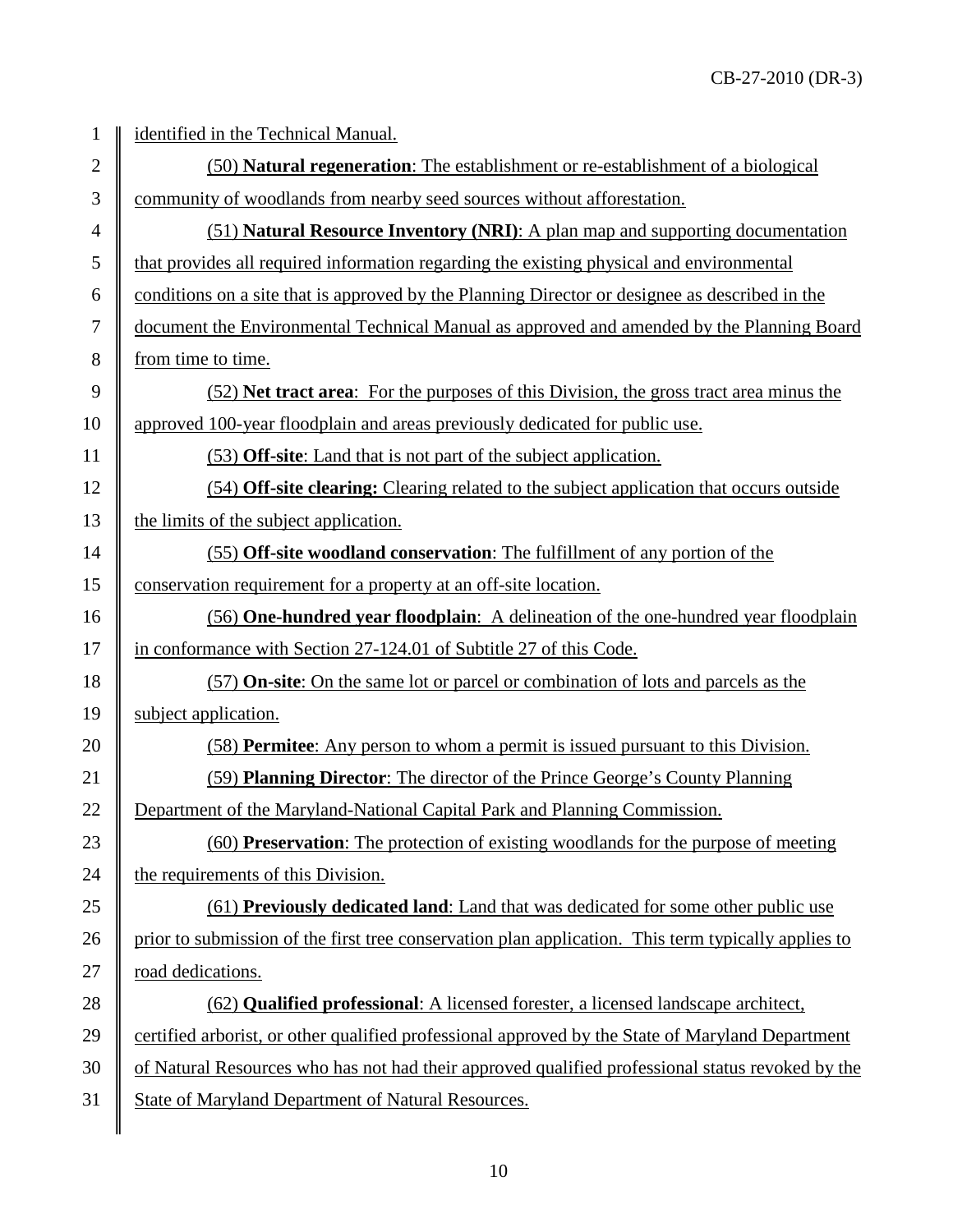| $\mathbf{1}$   | (63) <b>Reforestation</b> : The re-establishment of a biological community of perpetual               |
|----------------|-------------------------------------------------------------------------------------------------------|
| $\overline{2}$ | woodlands through the planting of trees on an area from which trees were recently removed.            |
| 3              | (64) Seedling: An un-branched woody plant, less than 24 inches in height and having a                 |
| $\overline{4}$ | caliper of less than one-half inch measured at two inches above the root collar.                      |
| 5              | (65) Specimen tree: Trees having a diameter at breast height of 30 inches or more;                    |
| 6              | trees having 75% or more of the diameter at breast height of the current champion of that             |
| $\tau$         | species; or a particularly impressive or unusual example of a species due to its size, shape, age or  |
| $8\,$          | any other trait that epitomizes the character of the species. This definition includes all the United |
| 9              | States, the State of Maryland and County, or municipality champion trees.                             |
| 10             | (66) Tree: A plant with a woody stem capable of achieving a height of at least 20 feet                |
| 11             | at maturity.                                                                                          |
| 12             | (67) Tree Conservation Plan (TCP): A site map that delineates woodland                                |
| 13             | conservation areas and associated text that details requirements, penalties, and/or mitigation in     |
| 14             | conformance with this Division and the Woodland and Wildlife Habitat Conservation Technical           |
| 15             | Manual.                                                                                               |
| 16             | (68) Tree Preservation Plan: A plan and text prepared to describe specific methods to                 |
| 17             | be implemented during construction to ensure the preservation of designated trees.                    |
| 18             | <u>(69) Tree protection devices: Those devices that are required to be installed prior to</u>         |
| 19             | the clearing and grading of a site for the protection of preserved areas, areas to be planted, and/or |
| 20             | around specimen, champion or historic trees. These devices may be temporary or permanent as           |
| 21             | specified on the TCP. Tree protection devices for afforestation or reforestation areas may be         |
| 22             | installed after tree planting if the areas are shown to be graded.                                    |
| 23             | (70) Understory vegetation: Plants growing in association with trees in a woodland.                   |
| 24             | The understory includes the biological community of plants that includes trees, shrubs and forbs      |
| 25             | that grow under the shaded canopy of larger trees and is a vital component of a perpetual             |
| 26             | woodland.                                                                                             |
| 27             | (71) Whip: An un-branched woody plant greater than 24 inches in height and having a                   |
| 28             | caliper of less than one inch measured at two inches above the root collar.                           |
| 29             | (72) <b>Woodland:</b> A perpetual biological community dominated by trees and other                   |
| 30             | woody or herbaceous plants covering a land area of 10,000 square feet or greater. This includes       |
| 31             | areas that have at least 100 trees per acre with at least 50 trees that are 2 inches or greater in    |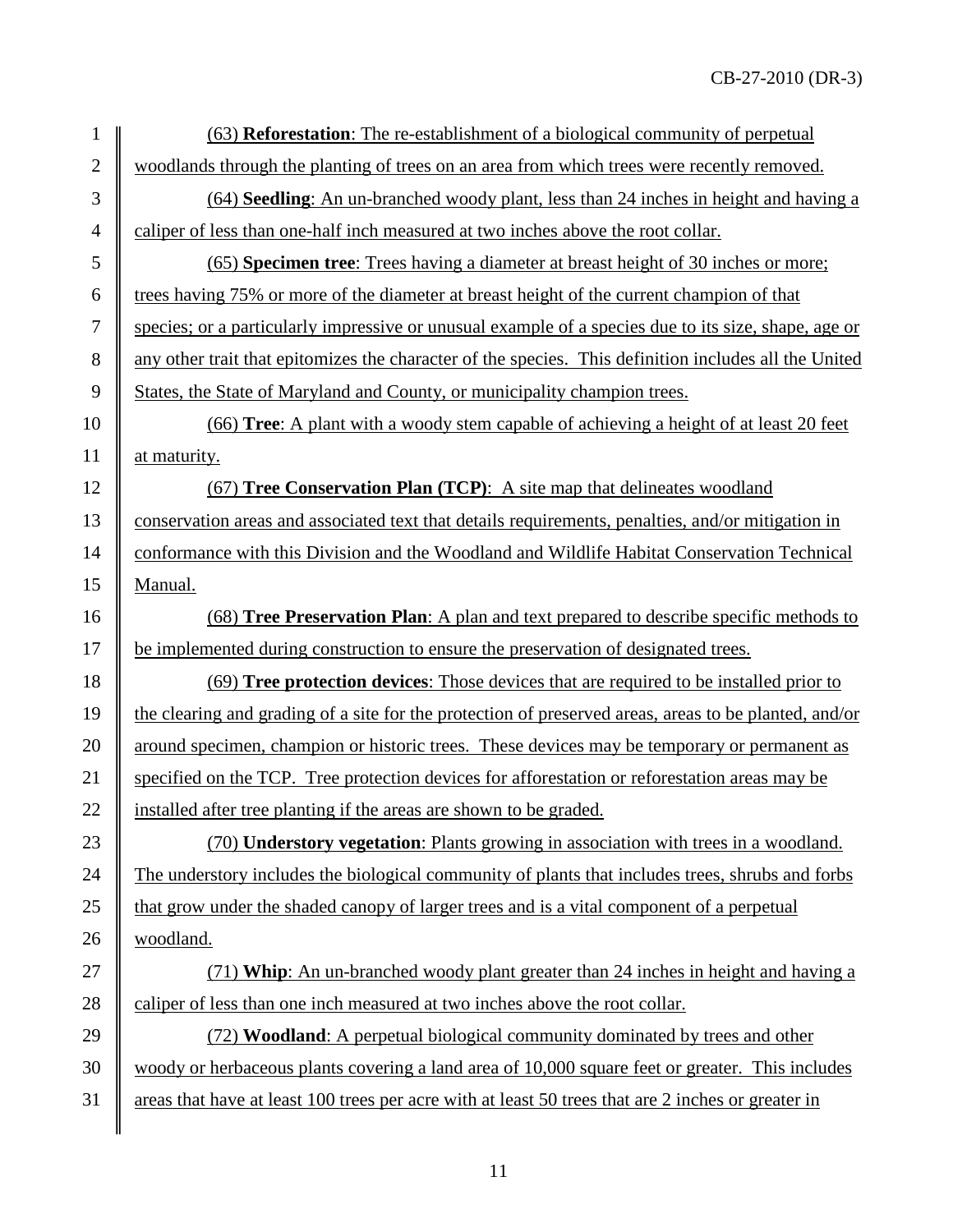1 diameter at breast height. This also includes areas that have been forest harvested where the 2 Stumps remain in place for future regeneration. The terms "woodland," "forest," and "forest 3 cover" are synonymous and do not include orchards or other areas without multiple layers of 4 woody and herbaceous vegetation.

 (73) **The Woodland and Wildlife Habitat Conservation Technical Manual ("The Technical Manual")**: The chapter of the Prince George's County Environmental Technical Manual, as approved and amended by the Planning Board from time to time, that establishes 8 Standards for the implementation of this Division.

 (74) **Woodland conservation area**: An area of preservation of existing woodlands, 10 Feforestation, afforestation, natural regeneration, landscaping or other approved method that has been specifically identified for protection or restoration on an approved TCP in order to satisfy  $\parallel$  the requirements of this Division.

13 (75) **Woodland conservation threshold**: The minimum requirement for any site 14 calculated as a percentage of the net tract area with the percentage based on its zoning per 15 Subtitle 25-121 or by a condition of zoning approval.

 (76) **Woodland conservation bank**: A lot or parcel, or portions of a lot or parcel, that **has been intentionally preserved or afforested as perpetual woodlands and has been protected by** 18 the documents recorded in the land records for the purpose of meeting the requirements of this Division for land development activities occurring on another property in the county.

20 (77) **Woodland retained - assumed cleared**: Existing woodlands that are not 21 proposed to be cleared with the initial development, which are not credited to meet the 22 Fequirements of this Division and have a high likelihood of being cleared in the future. In the 23 determination of the woodland conservation requirement, areas labeled "woodland retained – 24 assumed cleared" are calculated as cleared. Areas labeled "woodland retained – assumed 25 cleared" may be removed during the development process or after bond release without requiring 26  $\parallel$  a revision to the TCP.

27 (78) **Woodland retained - not credited**: Existing woodlands that are not proposed to 28 be cleared and are not credited to meet to meet the requirements of this Division because the 29 areas do not meet the required standards to be credited as woodland conservation. In the 30 determination of the woodland conservation requirement, areas labeled "woodland retained – not 31 credited" are not calculated as cleared. Areas labeled "woodland retained - not credited" on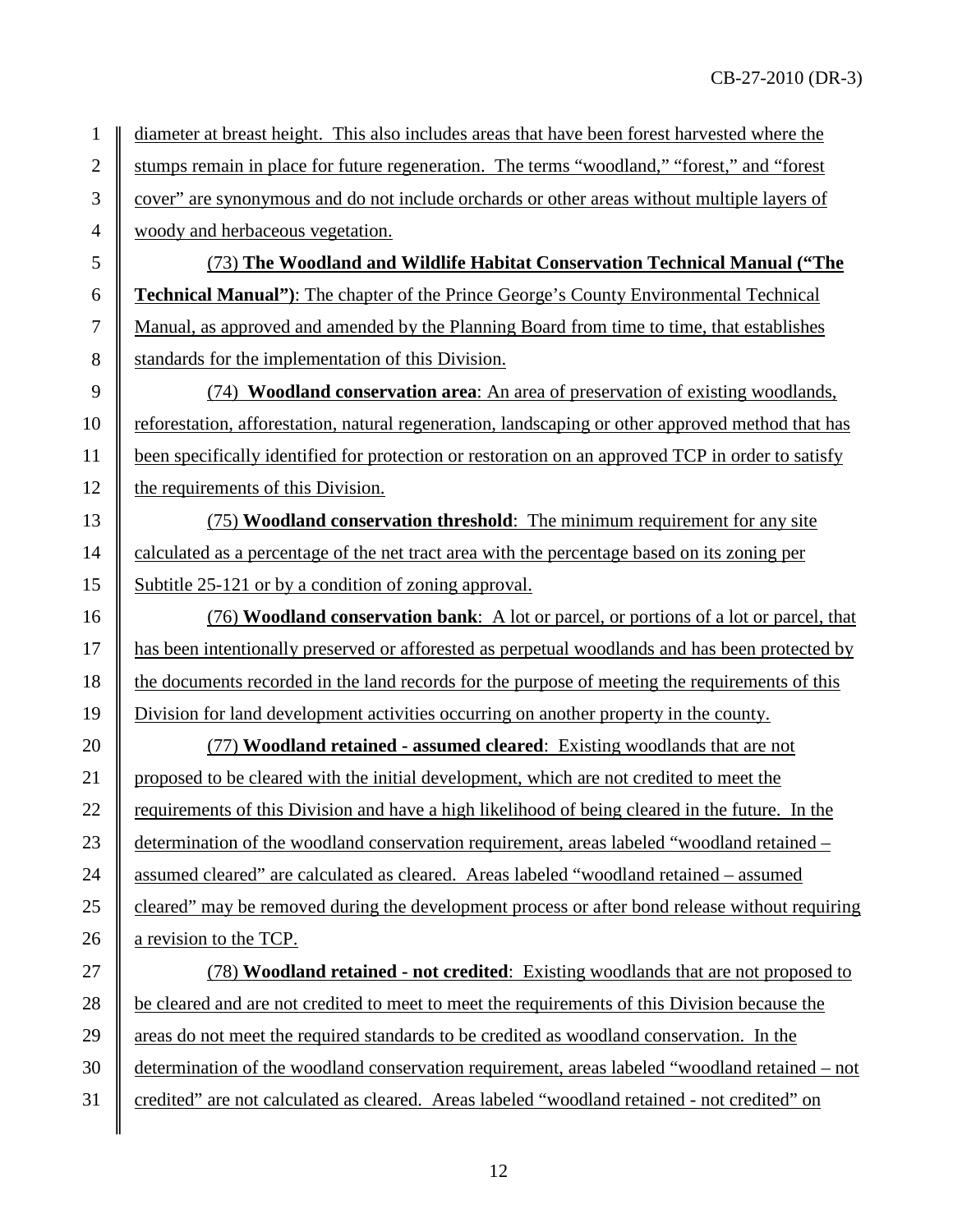| $\mathbf{1}$     | individual residential lots less than one acre in size may be removed after bond release on the   |
|------------------|---------------------------------------------------------------------------------------------------|
| $\mathbf{2}$     | project without a revision to the TCP.                                                            |
| 3                | (79) Woody vegetation: Plants with persistent stems lasting more than one year and                |
| $\overline{4}$   | increasing in diameter annually.                                                                  |
| 5                |                                                                                                   |
| 6                | Section 25-119. Applicability.                                                                    |
| $\boldsymbol{7}$ | (a) General                                                                                       |
| $8\,$            | (1) Except as provided in (b) below, this Woodland and Wildlife Habitat Conservation              |
| 9                | Division applies to:                                                                              |
| 10               | (A) All applications pursuant to Subtitles 4 (Building Code), 24 (Subdivision                     |
| 11               | Ordinance) and 27 (Zoning Ordinance) of the County Code;                                          |
| 12               | (B) All activities by a public utility;                                                           |
| 13               | (C) All activities of a unit of County or municipal government; and                               |
| 14               | (D) All activities delegated to the local jurisdiction by the State.                              |
| 15               | (2) Applications shall contain the proper type of tree conservation plans (TCPs) as               |
| 16               | follows:                                                                                          |
| 17               | (A) Applications for a Conceptual Site Plan, a Comprehensive Design Plan, a                       |
| 18               | Preliminary Plan of Subdivision, or other conceptual plans shall include a Type 1 Tree            |
| 19               | Conservation Plan (TCP1) or a Standard Letter of Exemption.                                       |
| 20               | (B) Applications for a Special Exception, Detailed Site Plan, Specific Design                     |
| 21               | Plan, grading permit or other similarly detailed plans shall include a Type 2 Tree Conservation   |
| 22               | Plan (TCP2) or a Standard Letter of Exemption. If a site requires approval of a TCP2 with an      |
| 23               | associated land development application, the TCP2 shall not be reviewed independently of the      |
| 24               | associated plan.                                                                                  |
| 25               | (3) All plans and associated information shall be prepared in conformance with the                |
| 26               | <b>Technical Manual.</b>                                                                          |
| 27               | (4) All submittals required by this Division shall be prepared by a qualified professional        |
| 28               | and shall contain a stamp or certification from the qualified professional who prepared the plans |
| 29               | and the plans shall contain an original signature and date applied by the preparer. If there are  |
| 30               | three documented cases of plan submittals that do not meet the minimum threshold requirements     |
| 31               | for submittal in conformance with this Division and the Technical Manual within a time frame of   |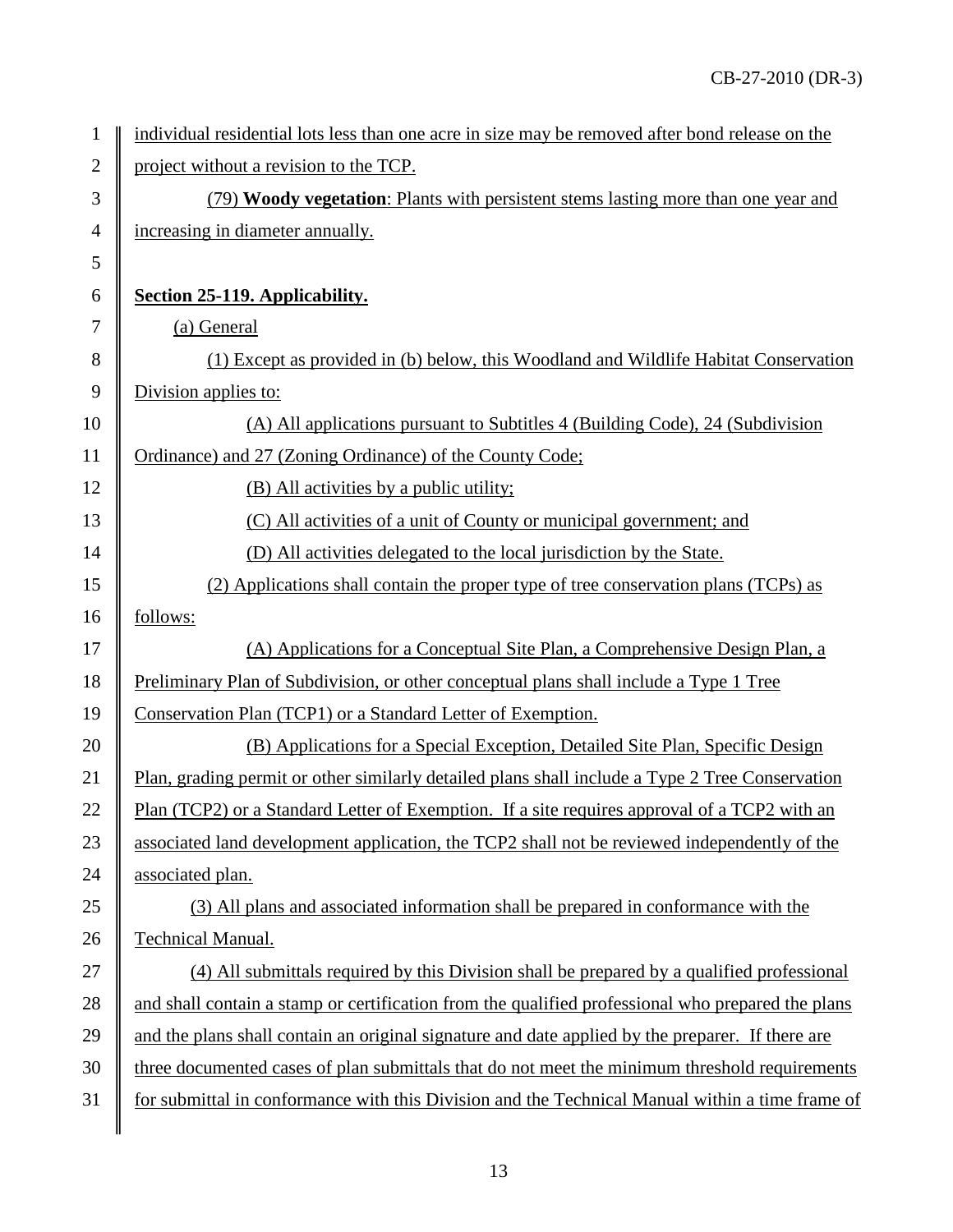1 one year, the Planning Director may recommend to the Maryland Department of Natural 2 Resources that a qualified professional's ability to submit plans under this Division be 3 || suspended.

4  $\parallel$  (5) All land that has an approved TCP associated with it is subject to the notice 5 Tequirements as defined in Subtitle 2, Sec. 2-162.01(e) of the County Code. At time of contract 6 signing, the seller of any land subject to a TCP shall provide the buyer with a copy of the 7 approved plan.

8 (6) Within thirty (30) days from receipt of a proposed TCP, the applicant shall be notified 9 whether the plan is complete. This deadline may be extended for extenuating circumstances.

10 (7) A Forest Stand Delineation (FSD), Natural Resource Inventory (NRI), or a TCP may be revoked by the Planning Board or its designee for cause, including violation of conditions of 12 the plan, obtaining a plan approval by misrepresentation of a material fact, failing to disclose a relevant or material fact, or a material change in conditions. Applicants, permit holders, or property owners shall be notified of the revocation in writing. Within thirty (30) days of the date of that letter, a hearing before the Planning Board may be requested by the applicants, permit **holders**, or property owners.

17 (8) Proposed woodland conservation areas, either on-site, or off-site as part of a 18 woodland conservation bank, shall be free of any previous encumbrance which is not consistent 19 with the requirements of this Division, including but not limited to easements which specifically 20 protect woodlands for another purpose, utility easements, approved TCPs for other development, 21 deed restrictions, and declarations of covenants for woodland conservation banking, prior to 22 encumbering the area to fulfill on-site woodland conservation requirements or as an off-site 23 woodland conservation bank. Property that is subject to an agricultural preservation easement 24  $\parallel$  shall not be precluded from having a woodland conservation easement.

25 (b) Exemptions from this Division

 $26 \parallel$  (1) General

27  $\parallel$  (A) All development applications shall submit either a TCP or a Letter of Exemption. 28 (B) Letters of Exemption cannot be issued for properties that have a previously

29 approved TCP, unless the TCP has expired.

 $30 \parallel$  (C) If an application is revised to include additional lots or parcels the exemption status 31  $\parallel$  shall be re-evaluated.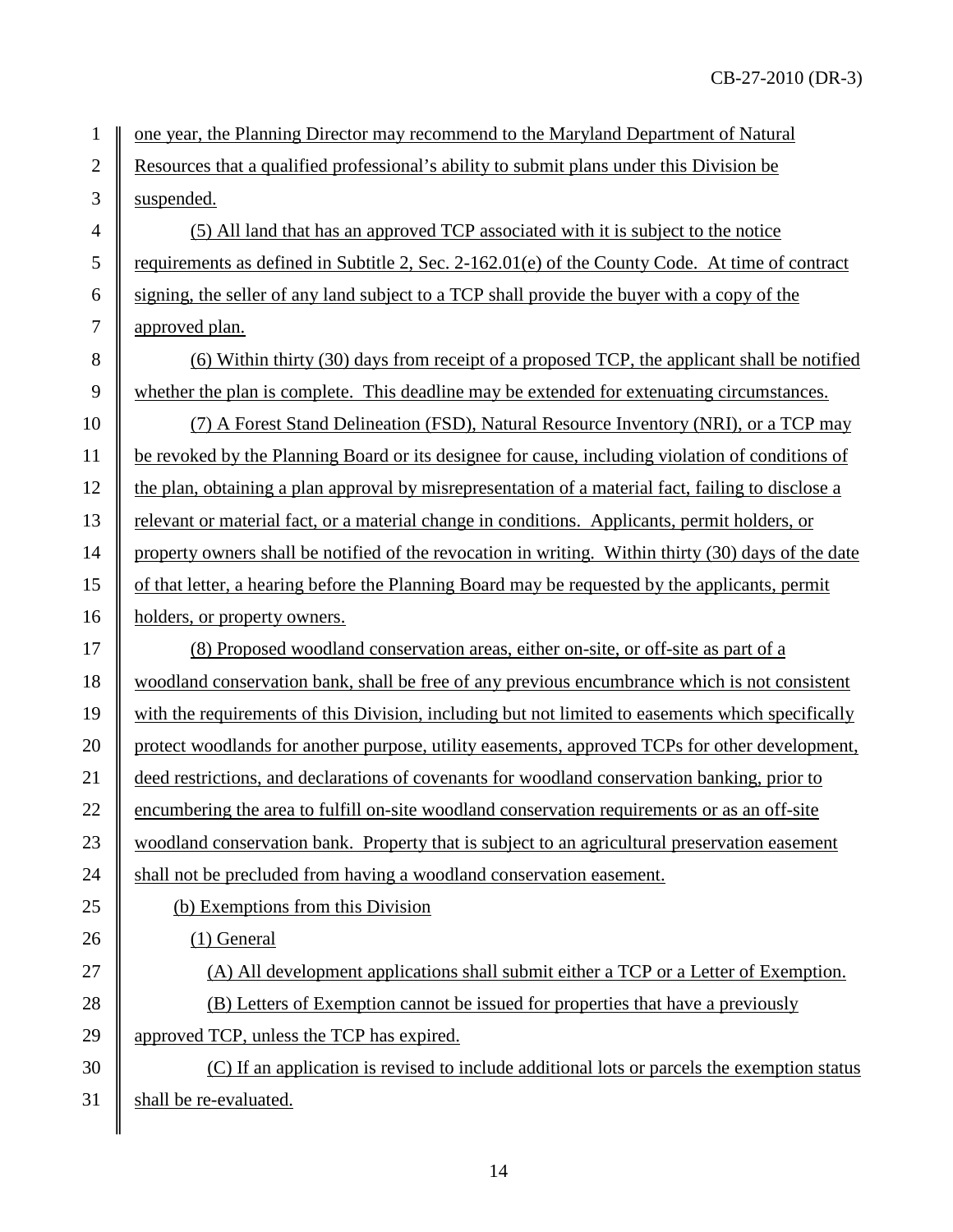| 1              | (D) Trimming, planting or removal of trees in the pubic right-of-way does not require a            |
|----------------|----------------------------------------------------------------------------------------------------|
| $\overline{2}$ | Letter of Exemption; however, a permit in accordance with the Maryland Roadside Tree Care          |
| 3              | Law is required.                                                                                   |
| $\overline{4}$ | (E) When public utility projects exempted under The Maryland Forest Conservation                   |
| 5              | Act are proposed as described below, they are considered exempt from this Division and a Letter    |
| 6              | of Exemption is not required. When this work occurs on a site where the affected woodlands         |
| $\tau$         | have been used to meet a requirement of this Division, then the TCP for that site shall be revised |
| 8              | to show the impacts and address mitigation requirements.                                           |
| 9              | (i) The cutting or clearing of public utility rights-of-way licensed under Public                  |
| 10             | Utility Companies, §§7-207 and 7-208 or 7-205, Annotated Code of Maryland, or land for             |
| 11             | electric generating stations licensed under Public Utility Companies, §§7-207 and 7-208 or 7-      |
| 12             | 205, Annotated Code of Maryland, if:                                                               |
| 13             | (aa) Required certificates of public convenience and necessity have been                           |
| 14             | issued in accordance with Natural Resources Article, §5-1603(f), Annotated Code of Maryland;       |
| 15             | and                                                                                                |
| 16             | (bb) Cutting or clearing of the woodlands is conducted to minimize the loss                        |
| 17             | of woodlands.                                                                                      |
| 18             | (ii) Routine maintenance or emergency repairs of public utility rights-of-way                      |
| 19             | licensed under Public Utility Companies, §§7-207 and 7-208 or 7-205, Annotated Code of             |
| 20             | Maryland.                                                                                          |
| 21             | (2) If required, a Letter of Exemption shall be issued by the Planning Director or designee        |
| 22             | prior to the submission of any land development application requiring a review for conformance     |
| 23             | with this Division.                                                                                |
| 24             | (A) Requests for Letters of Exemption shall be made by the submission of an                        |
| 25             | application package to the Planning Director or designee. All application packages shall include   |
| 26             | an application form, a check for the appropriate fee made payable to the Maryland-National         |
| 27             | Capital Park and Planning Commission and a plan drawn to scale and signed by a professional        |
| 28             | engineer, land surveyor, landscape architect or qualified professional showing sufficient          |
| 29             | information so that a determination can be made regarding the exemption status. A Simplified       |
| 30             | FSD may be required to be submitted if the information submitted is not sufficient to make a       |
| 31             | determination regarding the exemption status of an application.                                    |
|                |                                                                                                    |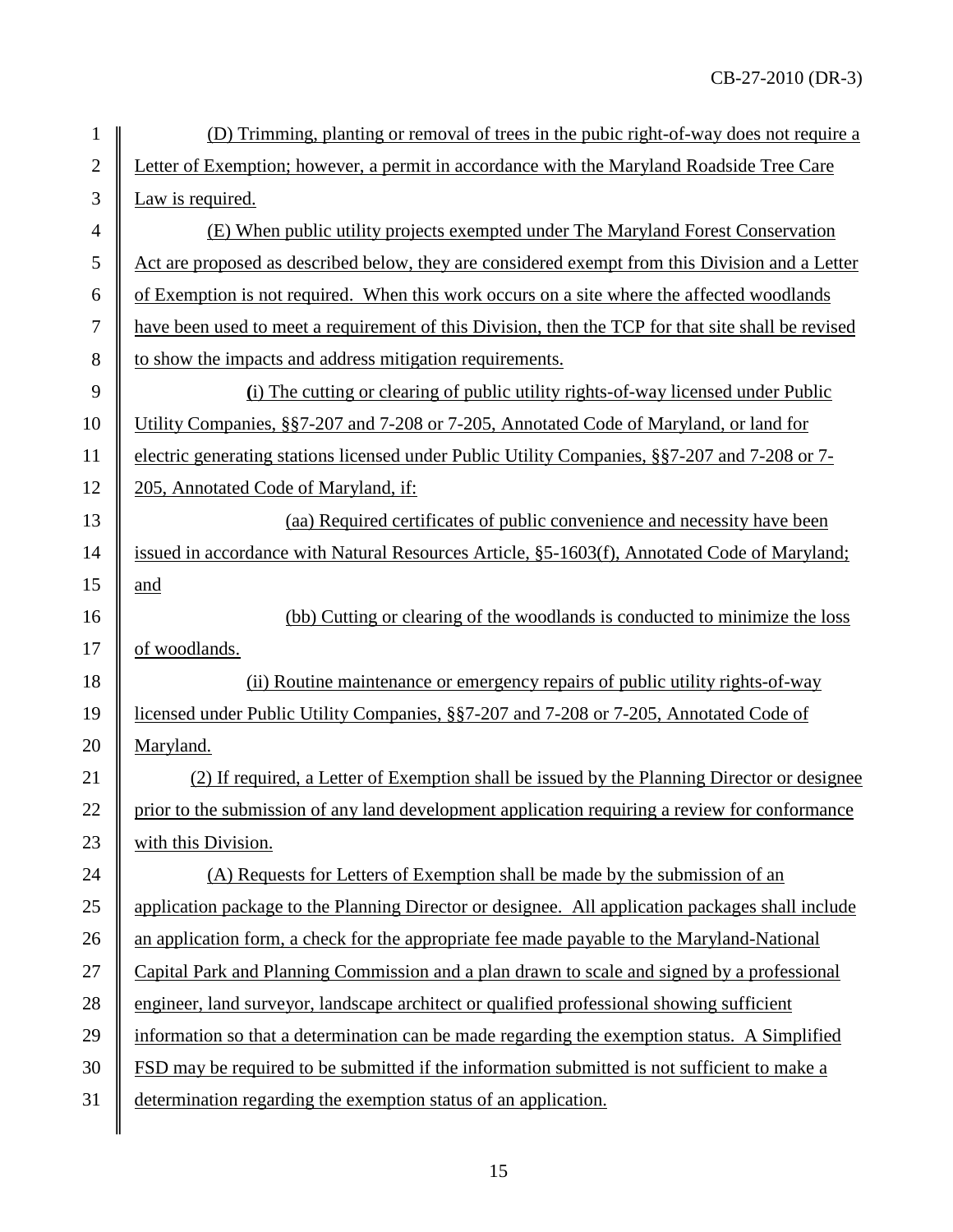| 1              | (B) A letter either granting or denying the exemption shall be issued within 20 calendar           |
|----------------|----------------------------------------------------------------------------------------------------|
| $\overline{2}$ | days of acceptance of a complete application package.                                              |
| 3              | (C) Letters of Exemption are valid for two years from date of issuance and must be                 |
| 4              | submitted either as part of a land development application that would otherwise require a TCP or   |
| 5              | at the time of grading permit application. If the associated application or permit expires, the    |
| 6              | Letter of Exemption also expires.                                                                  |
| 7              | (3) If an activity occurs on the property covered by a Letter of Exemption that results in         |
| 8              | the exemption no longer being valid:                                                               |
| 9              | (A) The exemption is considered null and void and a TCP shall be required as                       |
| 10             | appropriate; and/or                                                                                |
| 11             | (B) There shall be an enforcement action taken by the County, as appropriate.                      |
| 12             | (4) Standard Letters of Exemption                                                                  |
| 13             | (A) A Standard Letter of Exemption shall be issued when a lot or parcel or                         |
| 14             | combination of lots and parcels is less than 40,000 square feet in area.                           |
| 15             | (B) A Standard Letter of Exemption shall be issued when a lot or parcel or combination             |
| 16             | of lots and parcels of any size has less than 10,000 square feet of woodland and is not subject to |
| 17             | a previously approved TCP. If a lot or parcel that was determined to be exempt using this          |
| 18             | provision becomes reforested to the point where more than 10,000 square feet of woodlands exist    |
| 19             | prior to issuance of a grading permit, the exemption may be revoked by the Planning Director or    |
| 20             | designee.                                                                                          |
| 21             | (C) A Standard Letter of Exemption shall be issued when the proposed activities are                |
| 22             | within the Chesapeake Bay Critical Area. If a portion of a property is outside the Critical Area,  |
| 23             | that portion of the property shall be evaluated for conformance with this Division.                |
| 24             | (D) A Standard Letter of Exemption shall be issued for any property that will be                   |
| 25             | reviewed by the State of Maryland Department of Natural Resources. These properties include,       |
| 26             | but are not limited to land owned by the State of Maryland. A letter from the State of Maryland    |
| 27             | Department of Natural Resources stating that they are taking jurisdiction over the review of a     |
| 28             | project shall be provided with any application package. The Standard Letter of Exemption and       |
| 29             | the state approved Forest Conservation Plan shall accompany all local applications.                |
| 30             | (F) A Standard Letter of Exemption may be issued when local government projects                    |
| 31             | utilizing state funds are proposed and a letter from the State of Maryland Department of Natural   |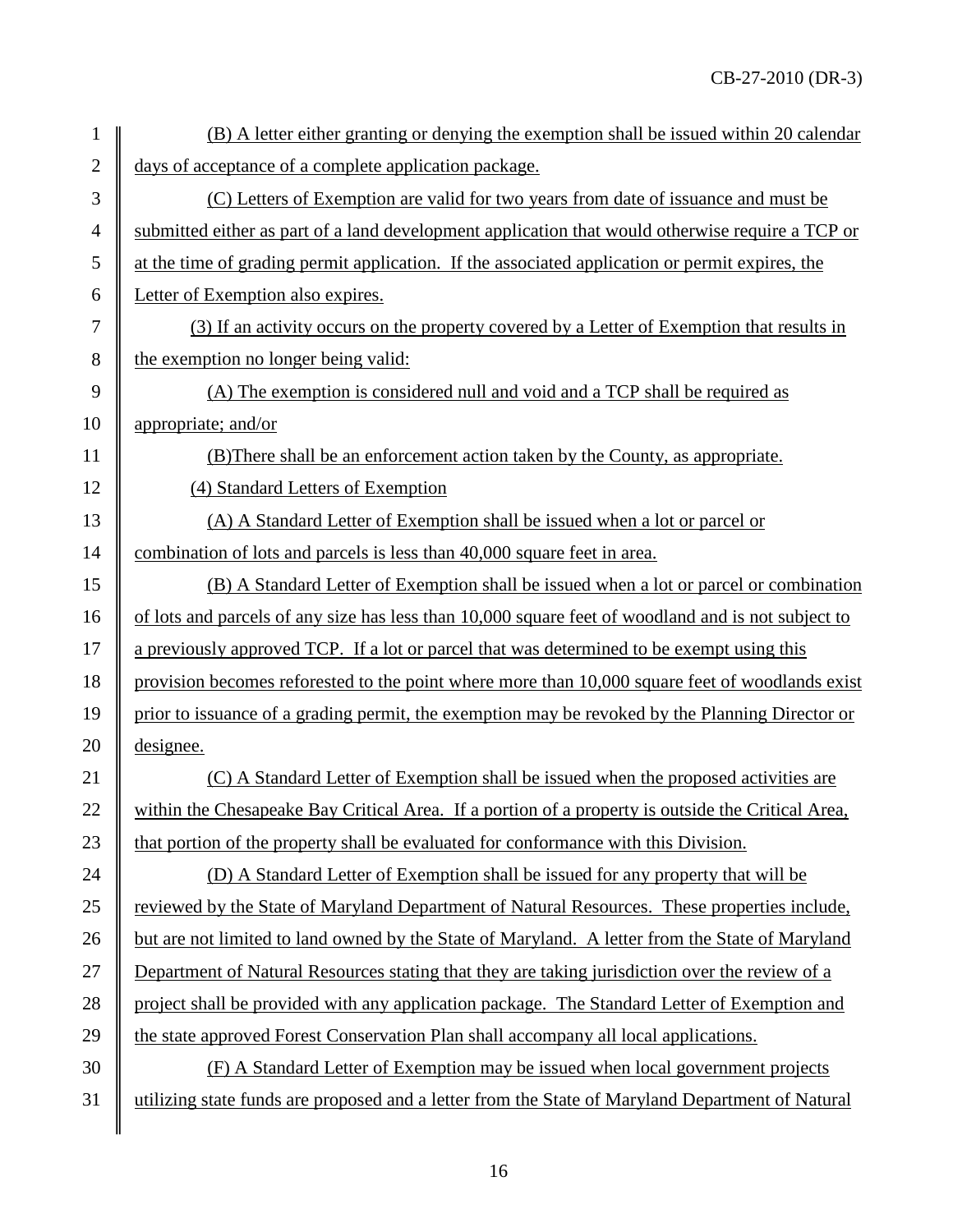1 Resources is provided stating that they will be reviewing the project.

2  $\parallel$  (G) A Standard Letter of Exemption may be issued when a proposal is submitted that 3 Shows the minimum cutting or clearing of trees or woodlands necessary in compliance with the 4 requirements of 14 C.F.R. § 77.25 relating to objects affecting navigable airspace, provided that 5 the Federal Aviation Administration has determined that the trees are a hazard to aviation.

 (H) A Standard Letter of Exemption may be issued when state funded road or highway construction projects are proposed. A letter from the State of Maryland Department of Natural Resources stating that they are taking jurisdiction over the review of the project shall be provided with the application package.

10 (5) A Numbered Letter of Exemption may be issued when an activity or series of 11 activities results in the cumulative disturbance of less than 5,000 square feet of woodland during 12 a five-year period on a site that otherwise would be subject to this Division.A Numbered Letter 13 of Exemption is issued so that the site can be tracked and mapped over the five-year period to 14 ensure that the cumulative disturbance is less than 5,000 square feet.

15 (A) A Numbered Letter of Exemption shall not be issued for properties that are 16 required to submit applications as part of the land development process for the activity proposed.

17  $\parallel$  (B) A Numbered Letter of Exemption may be issued for linear projects that disturb less 18 than 20,000 square feet of woodland if any of the land involved is not subject to a previously 19 approved TCP**.** Linear projects that disturb less than 20,000 square feet of woodland are exempt 20 and may obtain a Numbered Exemption Letter if none of the associated properties are subject to 21 a previously approved TCP.

22 (6) A Numbered Letter of Exemption may be issued when commercial logging and forest 23 harvesting operations are proposed on properties in the Open Space (O-S), Residential-24  $\parallel$  Agriculture (R-A), Residential-Estate (R-E) and the Rural Residential (R-R) zones provided that 25 the paragraphs (A) and (B) below have been addressed. If a permit other than a harvesting 26 permit is applied for on the same portion of the property within five years of the exemption 27 approval, a TCP shall be required and the exemption for harvesting shall be considered null and 28  $\parallel$  void.

29  $\parallel$  (A) The Letter of Exemption application shall include an executed Declaration of 30 Intent as provided for in Section 25-118 of this Division. The Declaration must be filed with and 31 approved by the Prince George's County Department of Public Works and Transportation; and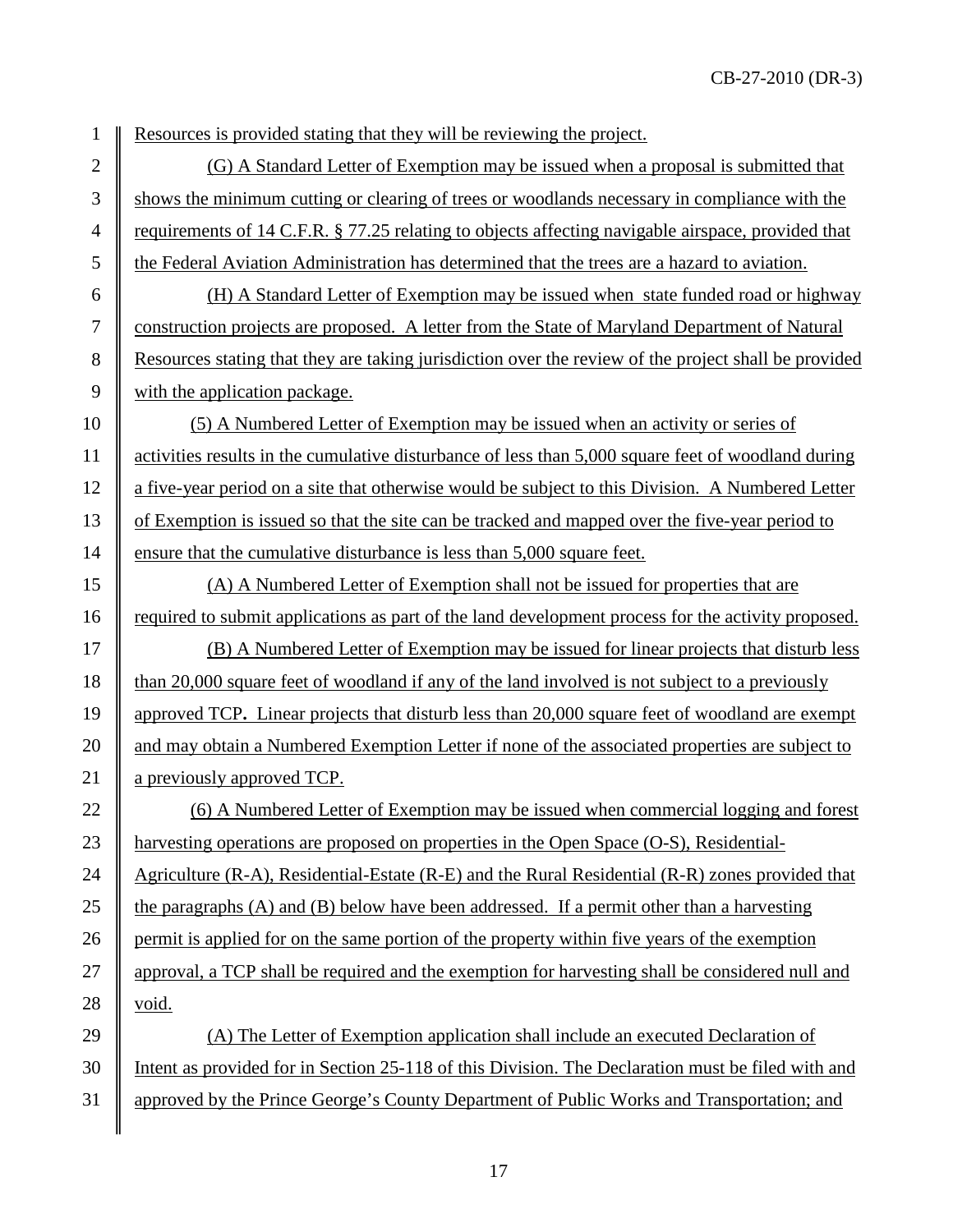| $\mathbf{1}$   | (B) The Letter of Exemption application shall include an approved Forest Management                 |
|----------------|-----------------------------------------------------------------------------------------------------|
| $\sqrt{2}$     | Plan for the entire tract.                                                                          |
| 3              | (c) Plan Review and Conformance                                                                     |
| $\overline{4}$ | (1) The approval authority for TCPs is the same as that of the associated application.              |
| 5              | (A) If a TCP1 has been approved for a site, all subsequent TCP2 plans must be in                    |
| 6              | conformance with the TCP1.                                                                          |
| $\overline{7}$ | (i) If the TCP2 is to be approved by the Planning Board, conformance with                           |
| 8              | the TCP1 shall be determined by the Planning Board.                                                 |
| 9              | (ii) If a TCP2 is to be approved by the Planning Director or designee, it                           |
| 10             | shall be in conformance with this Division and in conformance with the TCP1 as follows:             |
| 11             | (a) Any proposed reduction in the total woodland conservation on the                                |
| 12             | site shall not exceed the greater of 5,000 square feet or 5 percent of the area of on-site woodland |
| 13             | conservation originally approved; or                                                                |
| 14             | The proposed change in the location or type of woodland<br>(b)                                      |
| 15             | conservation shall not exceed the greater of 10,000 square feet or 10% of the area of woodland      |
| 16             | conservation originally approved; or                                                                |
| 17             | (c) The proposed change or reduction results from governmental                                      |
| 18             | requirements; or                                                                                    |
| 19             | (d) Specimen, champion or historic trees specifically identified for                                |
| 20             | preservation will not be adversely affected.                                                        |
| 21             | (e) The proposed TCP2 continues to meet all required elements of this                               |
| 22             | Division.                                                                                           |
| 23             | (f) The TCP2 does not affect lots already sold to builders or                                       |
| 24             | homeowners.                                                                                         |
| 25             | (iii) If a criterion in (ii.) above cannot be met, the TCP2 shall be duly                           |
| 26             | advertised and the approval authority becomes the Planning Board.                                   |
| 27             | (B) If no TCP1 exists and one is not required, each TCP2 shall be in conformance with               |
| 28             | this Division. If a permit is subject to this Division, a TCP2 shall be approved by the Planning    |
| 29             | Director or designee.                                                                               |
| 30             | (2) Plan validity requirements are as follows:                                                      |
| 31             | (A) A TCP1 expires if the associated plan expires;                                                  |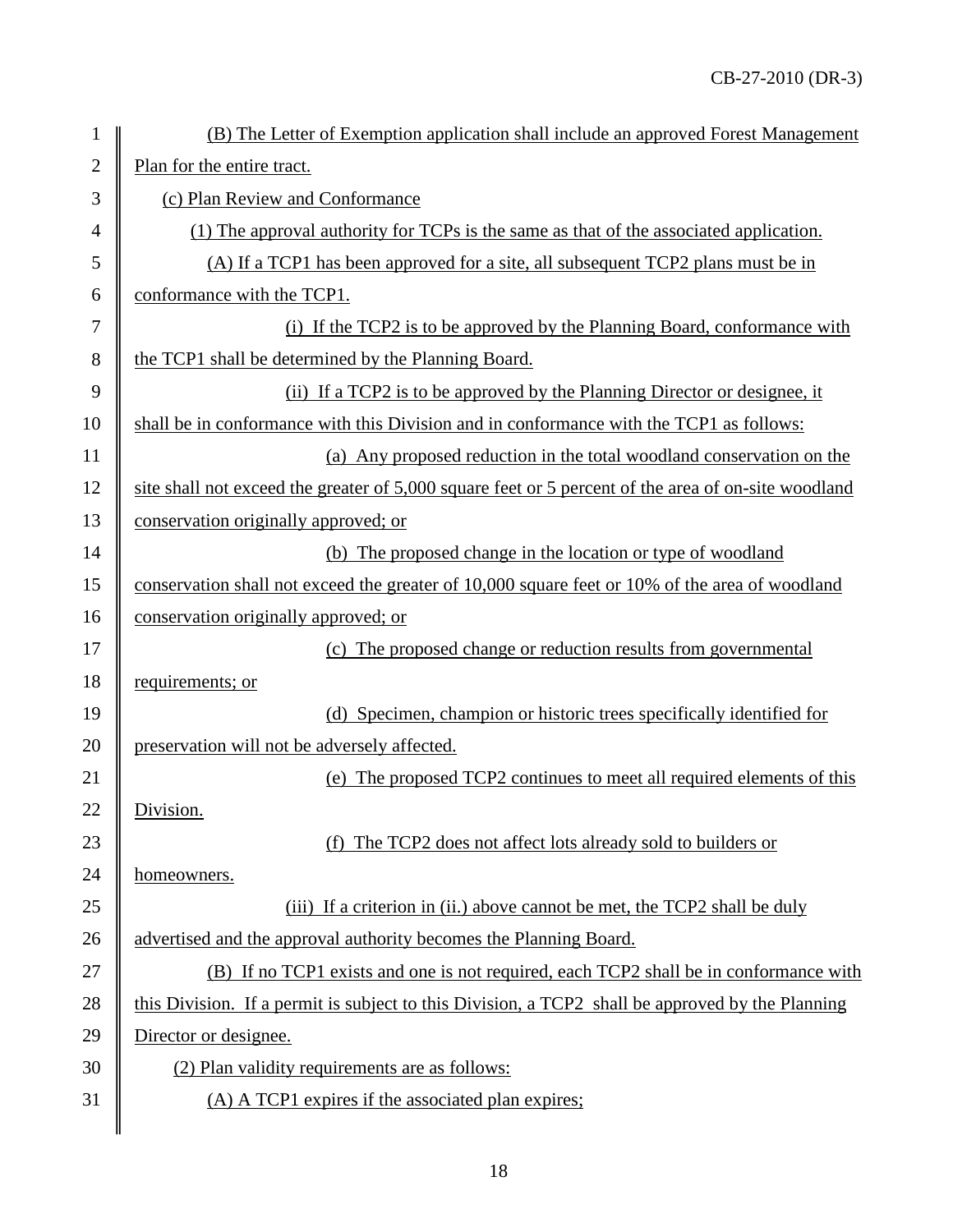| 1              | (B) A TCP2 expires if the associated plan expires, or if a grading permit has expired or           |
|----------------|----------------------------------------------------------------------------------------------------|
| $\overline{2}$ | has not been acted upon within the time limit specified in the permit;                             |
| 3              | (C) Requests to the Planning Board for extensions of previously approved applications              |
| $\overline{4}$ | must include the associated TCP in order for that plan's validity period to also be extended.      |
| 5              | (D) Plans that are grandfathered are subject to the expiration provisions of this                  |
| 6              | division.                                                                                          |
| 7              | (3) TCPs shall be prepared in conformance with the Technical Manual.                               |
| 8              | (4) TCPs must include the legal boundaries of all lots or parcels in their entirety unless         |
| 9              | they are linear in nature. For linear projects, refer to Section 25-119 for the requirements. TCPs |
| 10             | shall include the same properties as the associated application, unless a previous TCP approval    |
| 11             | covered a larger area or a larger area is warranted by supporting development on an adjacent lot,  |
| 12             | parcel or combination of lots or parcels.                                                          |
| 13             | (5) TCP2s shall not be approved separately for sites that are either currently under review        |
| 14             | for a land development application or that require the submittal of an application prior to        |
| 15             | development.                                                                                       |
| 16             | (d) Variances                                                                                      |
| 17             | (1) An applicant may request a variance from this Division as part of the review of a              |
| 18             | TCP where owing to special features of the site or other circumstances, implementation of this     |
| 19             | subtitle would result in unwarranted hardship to an applicant. To approve a variance, the          |
| 20             | approving authority shall find that:                                                               |
| 21             | Special conditions peculiar to the property have caused the unwarranted hardship;                  |
| 22             | (B) Enforcement of these rules will deprive the applicant of rights commonly enjoyed               |
| 23             | by others in similar areas;                                                                        |
| 24             | (C) Granting the variance will not confer on the applicant a special privilege that                |
| 25             | would be denied to other applicants;                                                               |
| 26             | (D) The request is not based on conditions or circumstances which are the result of                |
| 27             | actions by the applicant;                                                                          |
| 28             | The request does not arise from a condition relating to land or building use, either<br>(E)        |
| 29             | permitted or nonconforming, on a neighboring property; and                                         |
| 30             | Granting of the variance will not adversely affect water quality.<br>(F)                           |
| 31             | (2) Notice of a request for a variance shall be given to the State of Maryland Department          |
|                |                                                                                                    |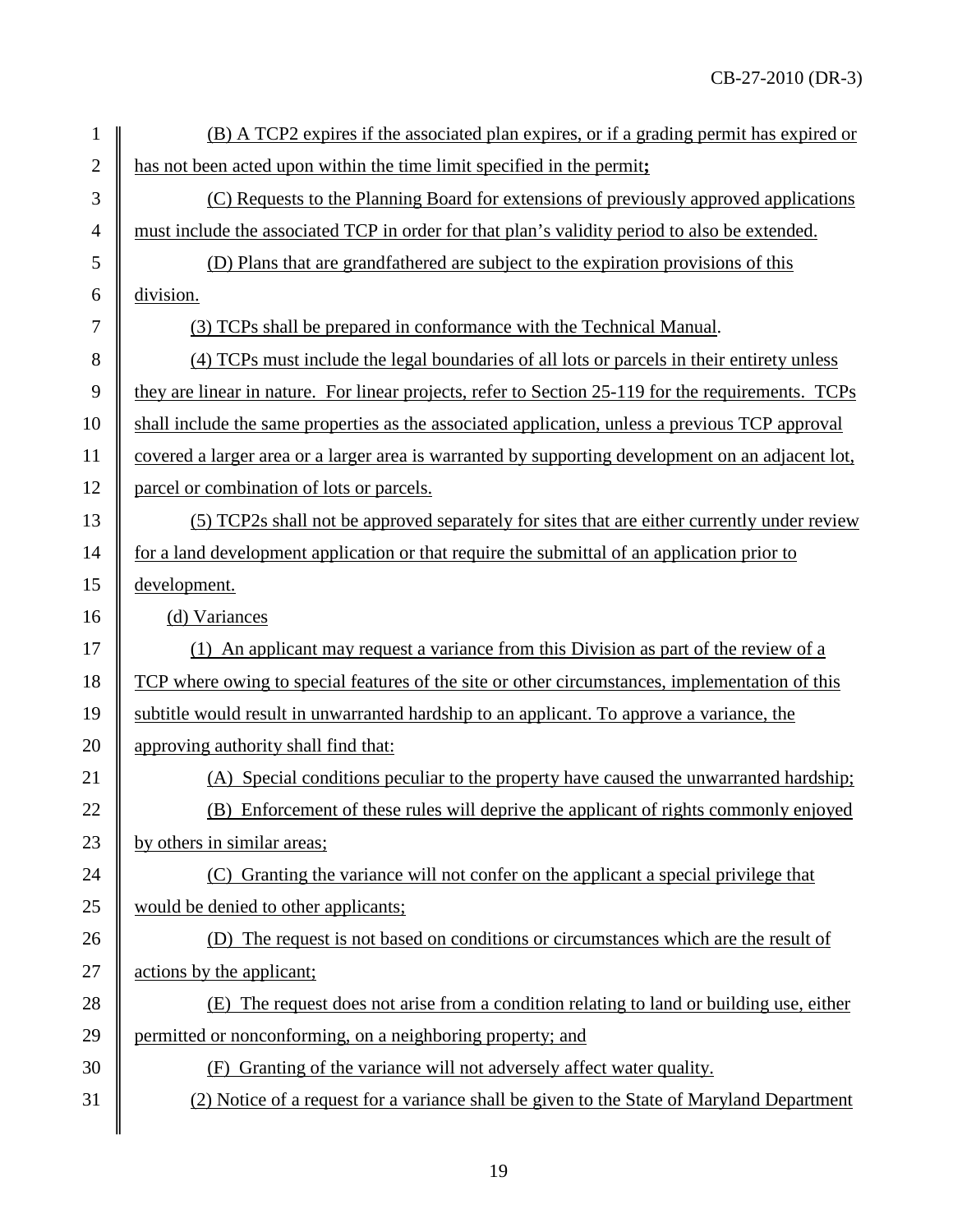1 of Natural Resources within 15 days of receipt of a request for a variance.

2 (3) Variances shall be approved by the Planning Board, Zoning Hearing Examiner,  $3 \parallel$  and/or the District Council for all tree conservation plans that are associated with applications <sup>4</sup> eard by them. The Planning Director may approve variances for tree conservation plans that are 5 not associated with applications heard by the Planning Board, Zoning Hearing Examiner and/or 6 the District Council. The Planning Director's decisions are appealable to the Planning Board.

7 (4) Variances granted under this Subtitle are not considered zoning variances. 8 (e) Government Projects

 (1) The following types of governments projects shall be reviewed and enforced by the Maryland Department of Natural Resources: projects on state-owned land, linear projects which cross multiple counties, and public utility projects. The County will review these types of projects only if specific written direction is provided by the State of Maryland Department of Natural Resources.

14 (2) The following types of government development activities shall be reviewed and 15 enforced at the County level with notification being provided by the applicant to the Maryland 16 Department of Natural Resources Forest Service: public school projects; the Maryland-National 17 Capital Park and Planning Commission projects; Department of Public Works and 18 Transportation projects; state funded parks and recreation projects; County stormwater 19 management projects; utility projects conducted by and approved by the Washington Suburban 20 Sanitary Commission; and any other County or municipal projects. The Maryland Department 21 of Natural Resources will review these types of projects if requested by the County or if the 22 project has state-wide impacts on significant forest resources and the state agrees to take 23  $\parallel$  jurisdiction over the review. 24  $\parallel$  (A) Applications for the project types listed in (2) above shall include an approved  $25$  NRI.

26  $\parallel$  (B) The applications shall be in conformance with this Division.

27  $\parallel$  (C) The TCP shall provide calculations as described in The Technical Manual.

28 (3) Government projects reviewed by the County shall meet the woodland conservation 29 The requirements described in Section 25-121(c)(1)(Table 1.) for the underlying zone unless the 30 project is an institutional development project as defined in COMAR. For activities defined as 31 institutional development projects the conservation threshold shall be 20% and the afforestation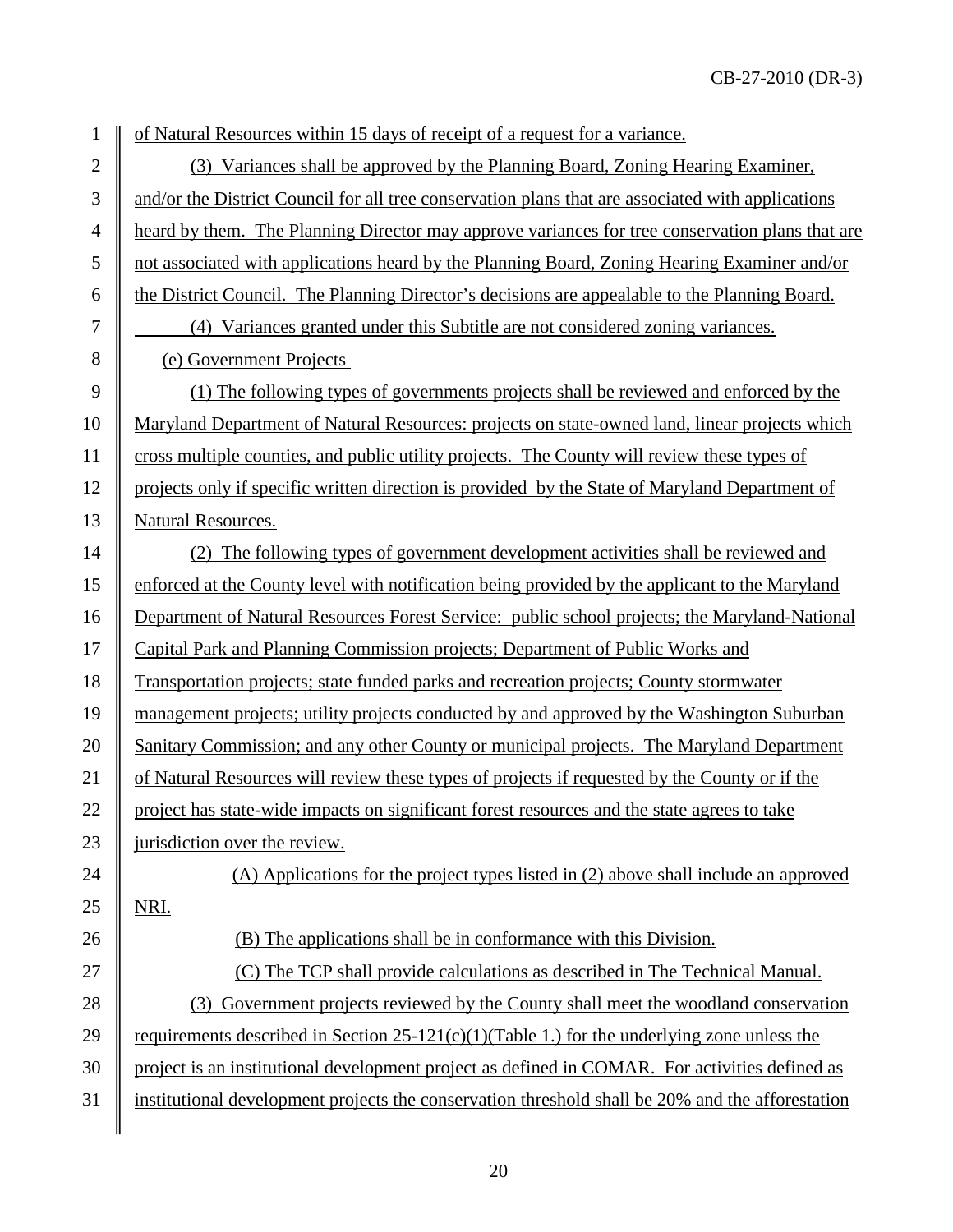| 1              | threshold shall be 15%. All NRIs and TCPs shall be submitted for the entirety of the affected      |
|----------------|----------------------------------------------------------------------------------------------------|
| $\overline{2}$ | lots or parcels or combinations of lots or parcels.                                                |
| 3              | (4) If a governmental project proposes to disturb less than 50% of the entire parcel, or is        |
| $\overline{4}$ | linear, the woodland conservation requirement may be met at a ratio of one acre of woodland        |
| 5              | conservation for each acre of woodland disturbed. An NRI and a TCP shall be prepared and           |
| 6              | submitted only for the area of the proposed disturbance. The woodland conservation                 |
| 7              | requirement shall be met using the same priorities as listed in Section 25-121 of this Division.   |
| 8              | (f) Linear Projects                                                                                |
| 9              | (1) Linear projects that are not otherwise exempt from this Division shall submit a TCP2           |
| 10             | depicting the area of work and all other information required on a TCP2.                           |
| 11             | (A) Linear projects are not required to show the full boundaries of all of the affected            |
| 12             | parcels.                                                                                           |
| 13             | (B) Linear projects shall submit a Simplified Forest Stand Delineation for that area of            |
| 14             | the subject properties where the project work will be performed.                                   |
| 15             | (C) Linear projects that disturb less than 40,000 square feet of woodland are exempt               |
| 16             | and may obtain a Numbered Exemption Letter if none of the associated properties are subject to     |
| 17             | a previously approved TCP.                                                                         |
| 18             | (D) Woodland conservation shall be provided at a ratio of one acre of woodland                     |
| 19             | conservation for each acre of woodland disturbed. The requirement shall be met using the same      |
| 20             | priorities as listed in Section 25-121 of this Division.                                           |
| 21             | (E) If previously approved TCPs are affected by linear projects, the TCPs shall be                 |
| 22             | revised accordingly prior to approval of the permit for the associated construction.               |
| 23             | $(g)$ Grandfathering                                                                               |
| 24             | (1) TCPs that are approved prior to the effective date of this Division shall be                   |
| 25             | grandfathered and shall be subject to the regulations in place at the time of approval. Plans that |
| 26             | are grandfathered are subject to the expiration provisions of this Division.                       |
| 27             | (2) TCPs that were approved under prior regulations that did not contain the replacement           |
| 28             | requirements (plans approved using the pre-1993 provisions) and that have not received an          |
| 29             | approved grading permit to date, are considered expired plans. A new TCP shall be reviewed and     |
| 30             | approved using the current provisions of this Division.                                            |
| 31             | Section 25-120. Administration.                                                                    |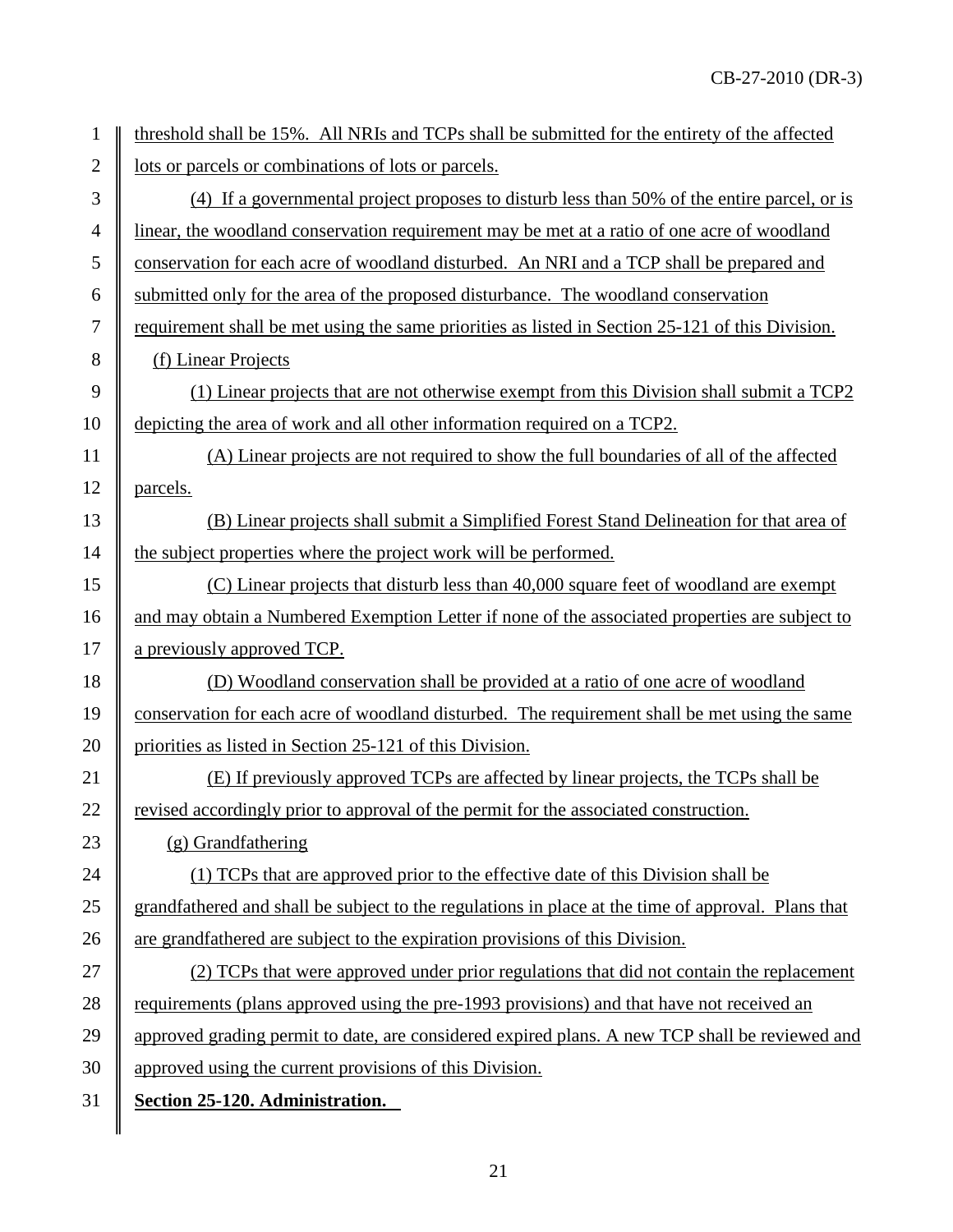| $\mathbf{1}$     | (a) Administration, Review, Reports and Fees                                                    |
|------------------|-------------------------------------------------------------------------------------------------|
| $\overline{2}$   | (1) This Division shall be administered by the Maryland-National Capital Park and               |
| 3                | Planning Commission's Planning Department and the County. Plan review and enforcement           |
| $\overline{4}$   | functions shall be coordinated between all applicable agencies and all required documentation   |
| 5                | shall be compiled to ensure that the provisions of The Maryland Forest Conservation Act and     |
| 6                | this Division are being administered properly.                                                  |
| $\boldsymbol{7}$ | (A) The plan review function shall be administered by the Maryland-National                     |
| 8                | Capital Park and Planning Commission's Planning Department with input from the County.          |
| 9                | (B) Enforcement shall be conducted by the County with technical assistance                      |
| 10               | provided by the Maryland-National Capital Park and Planning Commission's Planning               |
| 11               | Department.                                                                                     |
| 12               | (2) At the end of each fiscal year, the County shall prepare an Annual Report to be             |
| 13               | submitted to the State of Maryland Department of Natural Resources. All documentation           |
| 14               | required by the Code of Maryland Regulations (COMAR) shall be prepared and submitted in a       |
| 15               | timely manner.                                                                                  |
| 16               | (3) Every two years, the State of Maryland Department of Natural Resources shall be             |
| 17               | provided an opportunity to review this Division and address its effectiveness in satisfying the |
| 18               | requirements of The Maryland Forest Conservation Act. All documentation requested by the        |
| 19               | State of Maryland Department of Natural Resources shall be prepared and provided.               |
| 20               | (4) Fees for plan review shall be paid at time of plan submission per the fee schedule          |
| 21               | approved by the Planning Board. A fee reduction may be approved by the Planning Board if the    |
| 22               | Board finds that the payment of the fee will be an undue hardship on the applicant.             |
| 23               | (b) Appeal of Decisions                                                                         |
| 24               | (1) Appeal of decisions made by the Planning Director or designee may be made to the            |
| 25               | Planning Board in conformance with Section $27-289(c)(8)$ .                                     |
| 26               | (2) Decisions of the Planning Board or the District Council related to this Division may        |
| 27               | be made following the appeal provisions applicable to the associated plan.                      |
| 28               | (c) Inspection and Enforcement                                                                  |
| 29               | (1) Inspections before, during and after construction.                                          |
| 30               | (A) County inspectors may enter properties subject to this Division for the                     |
| 31               | purpose of inspection and enforcement. The Planning Director or designee may enter properties   |
|                  |                                                                                                 |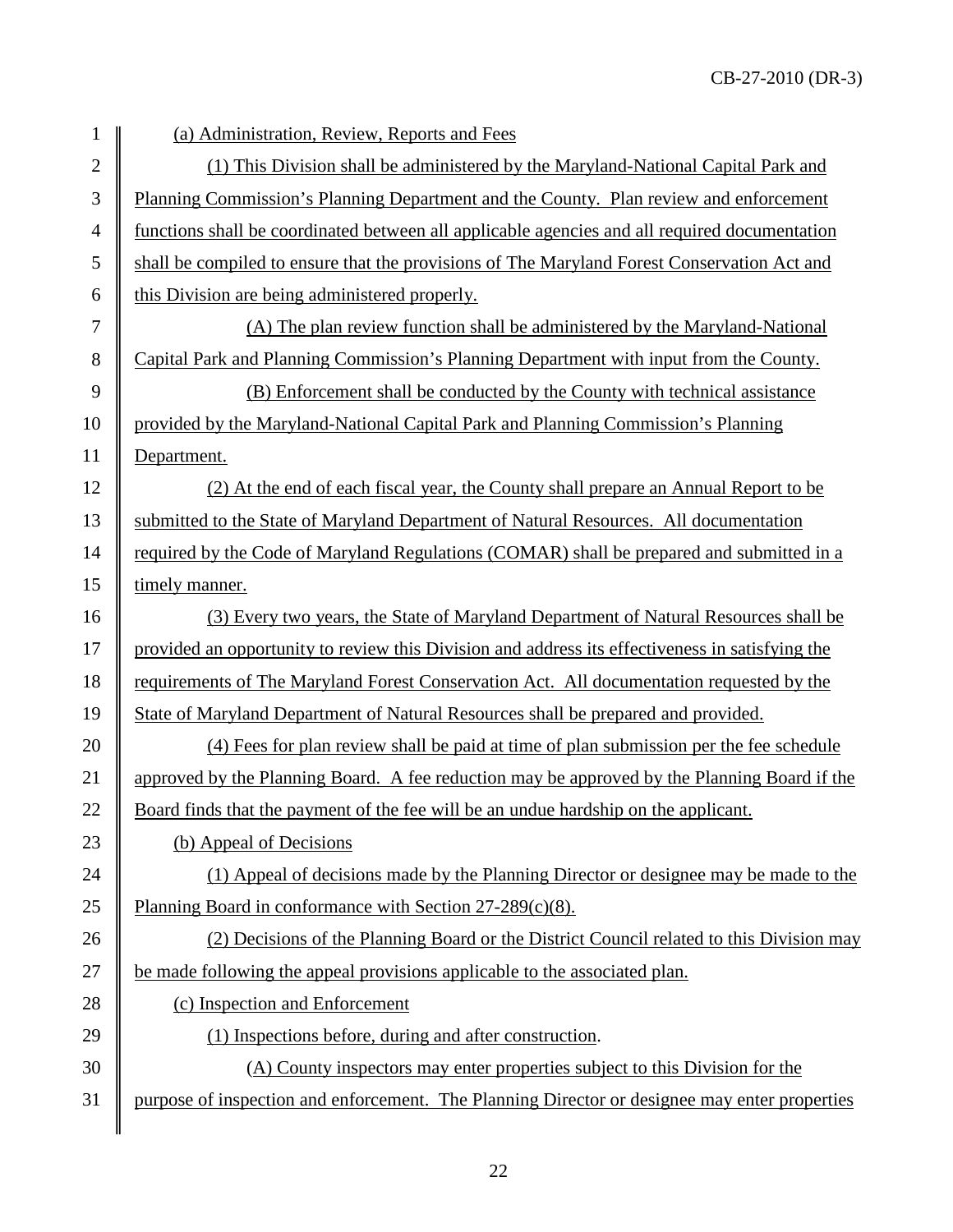1 to confirm information provided on an FSD, NRI or TCP submitted for review.

2  $\parallel$  (B) Prior to the issuance of the first grading permit for a site subject to this 3 Division, a pre-construction meeting shall be held by the County inspector with all necessary site <sup>4</sup> personnel of the permittee to discuss the provisions of the TCP. At a minimum, the limits of 5 disturbance shown on the TCP2 shall be verified in the field by the County inspector and all 6 appropriate conservation notes on the plans shall be discussed with the permitee. After all 7 required temporary tree protection devices are in place, clearing and grading as depicted on the 8 approved TCP2 may proceed.

 $\parallel$  (C) If, during the development of the site, it is determined that additional woodland clearing is necessary, an area of up to 5,000 square feet may be approved by the County inspector in the field unless the clearing impacts streams or their associated buffers; wetlands or their associated buffers; or the one-hundred (100) year floodplain. Additional 13 clearing of areas 5,000 square feet and greater; clearing impacts to streams and their associated 14 buffers, wetlands and their associated buffers; or the one-hundred (100) year floodplain shall require the review and approval of a revision to the TCP2 prior to the additional clearing taking 16 place. Failure to submit a revised TCP2 prior to clearing more than 5,000 square feet of woodland not previously approved constitutes a violation of this Division.

18 (D) Periodic inspections throughout the site development process shall be 19 conducted by a County inspector and the permitee to ensure that the work is proceeding in 20 conformance with the approved TCP2.

21 (E) Woodlands preserved to meet the requirements shall be protected from 22 **construction activities utilizing temporary protection devices following the details shown on the** 23 TCP2 and per the standards of the Technical Manual. Afforestation and reforestation areas shall 24 be protected from soil compaction with temporary protection devices prior to planting to prevent 25 Soil compaction and permanent devices once planting has taken place.

26 (F) Specimen, champion and historic trees shall be protected in conformance with 27 the specific details provided on the TCP2. All conservation notes and practices shall be 28 implemented in the field by the permitee.

29 (G) Prior to the issuance of a use and occupancy permit, an inspection shall be 30 conducted by the County inspector to ensure that all temporary and permanent tree protection 31 devices are in place. If the tree protection devices are not in place the use and occupancy permit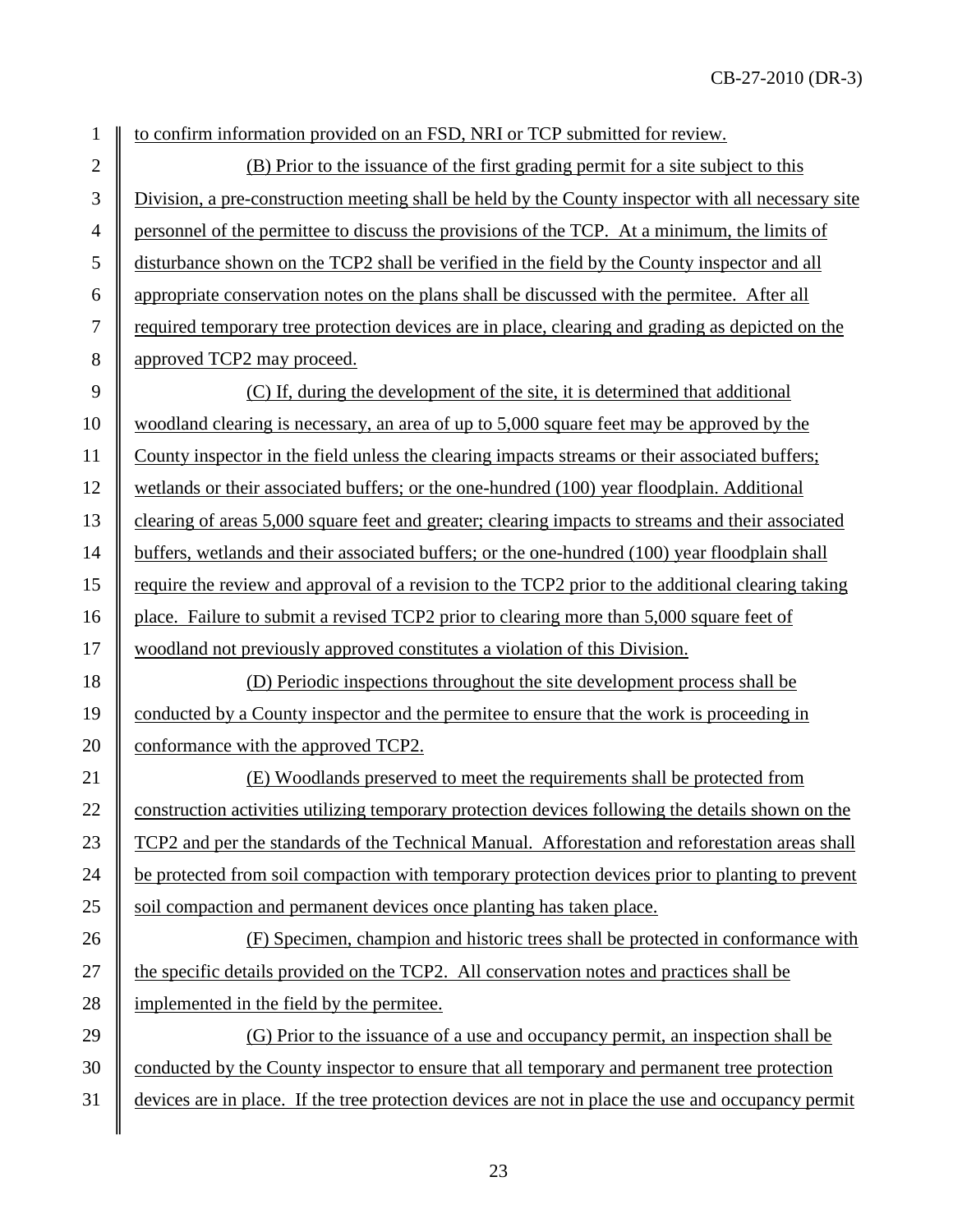| $\mathbf{1}$   | shall not be issued. Temporary tree protection devices shall remain in place until the bond has     |  |  |
|----------------|-----------------------------------------------------------------------------------------------------|--|--|
| $\mathbf{2}$   | been released for the subject property. Permanent tree protection devices shall remain in place in  |  |  |
| $\mathfrak{Z}$ | perpetuity.                                                                                         |  |  |
| $\overline{4}$ | (H) Prior to the issuance of the use and occupancy permit for a subject lot or                      |  |  |
| 5              | parcel, an inspection shall be performed by the County inspector to ensure that the provisions of   |  |  |
| 6              | the TCP2 for the subject lot have been completed. If preservation areas are shown on the subject    |  |  |
| 7              | lot, the County inspector shall verify that the preservation area is in conformance with the        |  |  |
| 8              | approved TCP2. If the preservation area is less than that required to be preserved, either the      |  |  |
| 9              | additional area shall be planted as mitigation or a revised TCP2 shall be obtained prior to         |  |  |
| 10             | issuance of the use and occupancy permit.                                                           |  |  |
| 11             | (I) Prior to release of any bond or security related to woodland conservation, an                   |  |  |
| 12             | inspection shall be conducted by the County inspector to ensure that all the requirements of the    |  |  |
| 13             | TCP2 have been met. If afforestation or reforestation areas are part of the TCP, the release of the |  |  |
| 14             | bond or security shall not occur until the four-year management plan has been fulfilled and the     |  |  |
| 15             | County inspector has verified the work is complete.                                                 |  |  |
| 16             | (2) Enforcement                                                                                     |  |  |
| 17             | (A) A copy of the approved TCP2 shall be available on-site or through the                           |  |  |
| 18             | applicant's representative from the time of the pre-construction meeting until the final bond for   |  |  |
| 19             | woodland conservation is released.                                                                  |  |  |
| 20             | (B) The County may issue a stop work order against any person who violates any                      |  |  |
| 21             | provision of this Division or any regulation, order, approved plan, or management agreement.        |  |  |
| 22             | (C) The following actions constitute a violation of this Division:                                  |  |  |
| 23             | (i) Failure to comply with an approved TCP.                                                         |  |  |
| 24             | (ii) The destruction of woodlands in an area greater that 5,000 square feet                         |  |  |
| 25             | without a permit or contrary to an approved TCP.                                                    |  |  |
| 26             | (iii) Removal of stumps, leaf litter and/or removal of other plants in                              |  |  |
| 27             | woodlands, except as provided for in (3) below.                                                     |  |  |
| 28             | (iv) Seeding woodlands with grass seed.                                                             |  |  |
| 29             | (v) Covering of woodland grounds with hay or other materials that prevent                           |  |  |
| 30             | woodland re-growth from occurring.                                                                  |  |  |
| 31             | (vi) Installation of sheds, garages, large fountains, and other permanent or                        |  |  |
|                |                                                                                                     |  |  |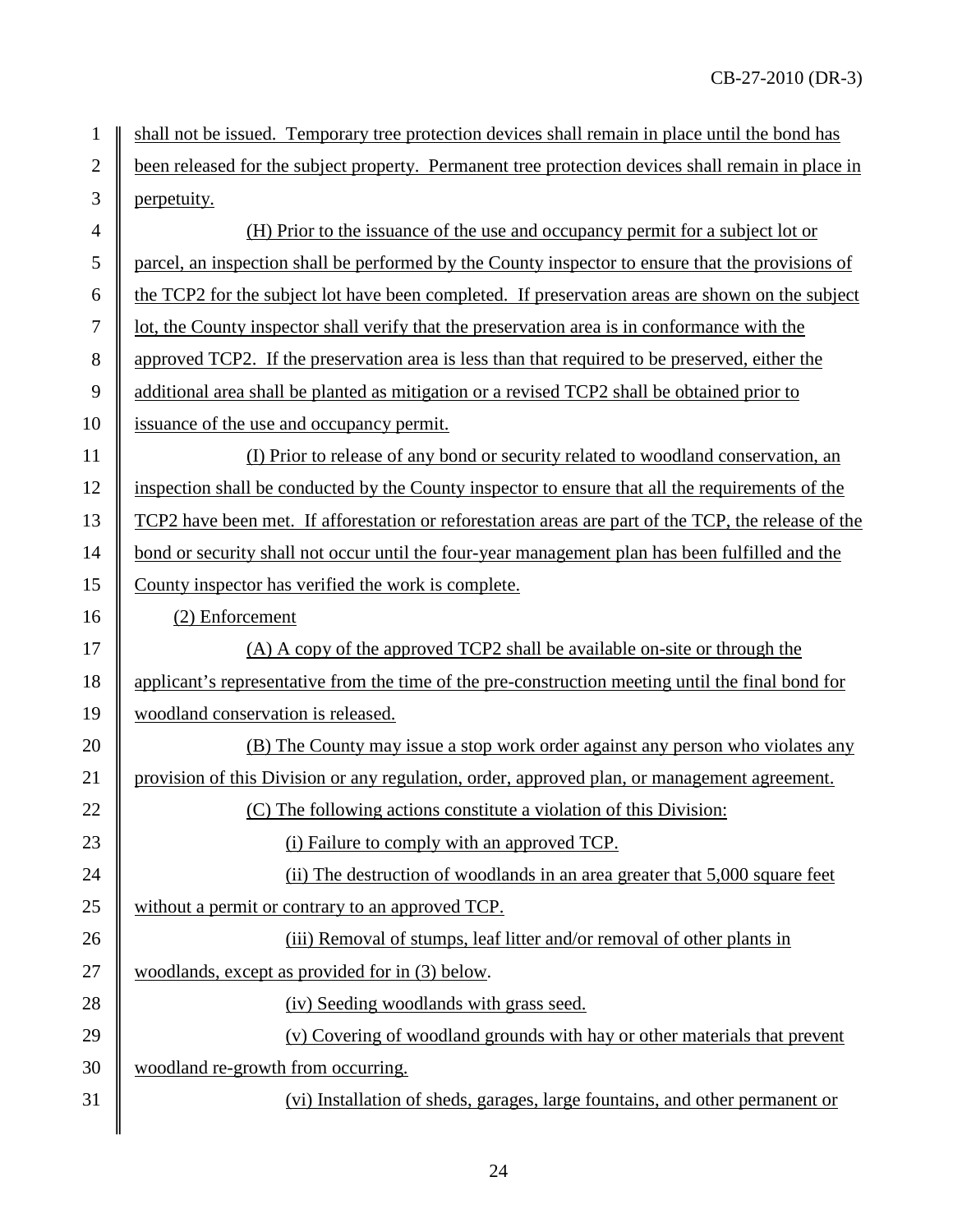| 1            | temporary structures in woodlands.                                                                |
|--------------|---------------------------------------------------------------------------------------------------|
| $\mathbf{2}$ | (vii) Failure of a property owner to maintain preservation, afforestation or                      |
| 3            | reforestation areas in accordance with the approved TCP. This includes conservation areas         |
| 4            | established in woodland conservation banks.                                                       |
| 5            | (viii) Any activity that adversely affects the health, structure or integrity of a                |
| 6            | woodland including, but not limited to, active recreational activities requiring the placement of |
| 7            | playground equipment, paving for basketball or tennis courts, swimming pools, and similar         |
| 8            | impacts that eliminate or compromise perpetual woodlands.                                         |
| 9            | (3) The following activities do not constitute a violation and must be conducted by               |
| 10           | hand without the use of wheeled mechanical equipment:                                             |
| 11           | (A) Removal of a documented dead, dying or hazardous tree. In order to be                         |
| 12           | deemed dead, dying or hazardous, the tree must be evaluated by a qualified professional or        |
| 13           | certified arborist. To be considered a hazardous tree, the professional must provide              |
| 14           | documentation that the tree is in a position where it threatens property damage or could cause    |
| 15           | injury. Refer to The Woodland and Wildlife Habitat Conservation Technical Manual for              |
| 16           | required documentation of dead, dying or hazardous trees.                                         |
| 17           | (B) Removal of documented exotic, invasive or noxious plant species. Refer to                     |
| 18           | the Woodland and Wildlife Habitat Conservation Technical Manual for required documentation        |
| 19           | and for lists of plant species that are exotic, invasive or noxious.                              |
| 20           | (C) Passive activities such as herb gardens, sitting areas, and wildflower gardens                |
| 21           | only if existing vegetation is not removed for installation.                                      |
| 22           | (D) Removal of severed trunks, dead branches and dead debris created as a result                  |
| 23           | of storm damage.                                                                                  |
| 24           | (E) Removal of trash and other human-made debris.                                                 |
| 25           | (F) Work completed in conformance with a Forest Management Plan is not a                          |
| 26           | violation and may be conducted with the use of wheeled mechanical equipment.                      |
| 27           | (G) For project subject to bonding, the County inspector may make a decision                      |
| 28           | with regard to the removal of hazardous trees on the edges of cleared areas and trees damaged as  |
| 29           | a result construction activities or storm events.                                                 |
| 30           | $(4)$ A violation of this Division is subject to a fine of up to \$9.00 per square foot of        |
| 31           | woodland area destroyed. The County shall determine the fine amount.                              |
|              |                                                                                                   |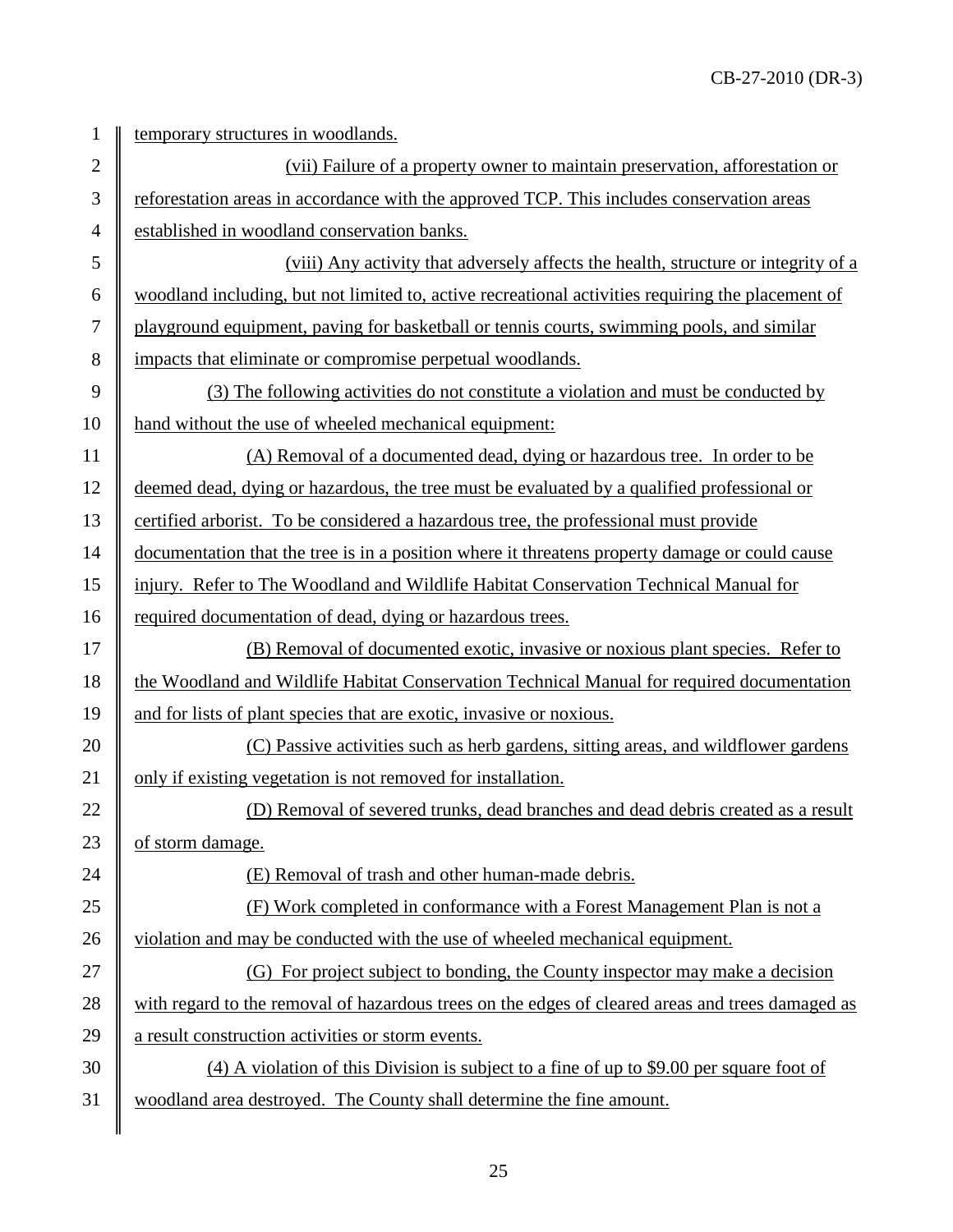| 1              | (A) The fine may be imposed in addition to the required mitigation.                                |
|----------------|----------------------------------------------------------------------------------------------------|
| $\overline{2}$ | (B) The violation fine applies whether the entire woodland is removed or whether                   |
| 3              | only the understory vegetation is removed with the canopy trees remaining.                         |
| $\overline{4}$ | (C) The fine may be waived by the County if all appropriate mitigation and/or                      |
| 5              | restoration is provided by the property owner or permitee.                                         |
| 6              | (D) If the County conducts the required restoration because the property owner or                  |
| $\tau$         | permittee fails to do so in a timely manner, the fine shall not be waived or reduced.              |
| 8              | (E) If the County conducts the required restoration because the property owner or                  |
| 9              | permittee fails to do so, a lien may be placed on the subject property to recover the costs of the |
| 10             | mitigation.                                                                                        |
| 11             | (F) Fines collected for violations shall be placed in the Woodland Conservation                    |
| 12             | Fund.                                                                                              |
| 13             | (G) Each day a violation continues may be considered a separate violation after                    |
| 14             | the period to correct the violation has expired.                                                   |
| 15             | (5) The County may seek an injunction requiring the person to cease a violation of this            |
| 16             | Division and may take corrective action to restore or reforest an area. If the County restores the |
| 17             | area of the violation the property owner or permitee shall pay all costs associated with the       |
| 18             | restoration work that may include but not be limited to re-grading, afforestation, and             |
| 19             | reforestation.                                                                                     |
| 20             | (6) A violation of this Division requires the preparation of a TCP or mitigation plan              |
| 21             | that proposes how the required mitigation will be provided. Priority shall be given to restoration |
| 22             | of the area destroyed.                                                                             |
| 23             | (A) The required TCP or mitigation plan shall be submitted by the property owner                   |
| 24             | or permitee within 30 days of receipt of a violation notice or within the timeframe provided in a  |
| 25             | decision by the Board of Appeals.                                                                  |
| 26             | (B) The implementation of all mitigation measures shall be the responsibility of                   |
| 27             | the property owner.                                                                                |
| 28             | (C) Mitigation shall be accomplished on an acre for acre basis.                                    |
| 29             | (D) When specimen, champion, or historic trees designated for preservation have                    |
| 30             | been damaged or destroyed, the mitigation to be provided shall be equal in value to the            |
| 31             | restoration or replacement cost as calculated using the latest edition of the "Guide for Plant"    |
|                |                                                                                                    |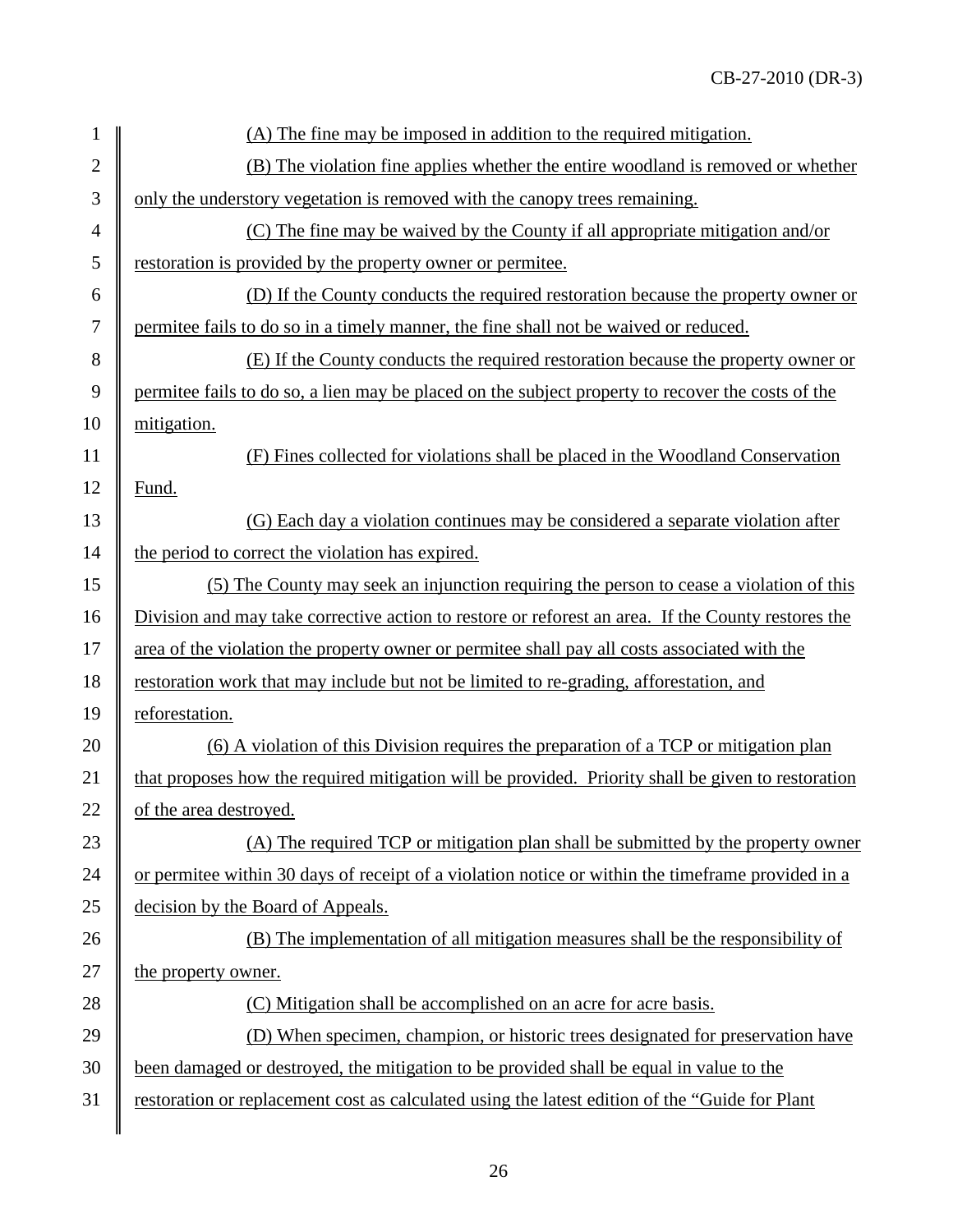| $\mathbf{1}$   | Appraisal" published by the Council of Tree and Landscape Appraisers. Priority shall be given               |
|----------------|-------------------------------------------------------------------------------------------------------------|
| $\mathbf{2}$   | to restoring the tree(s) if possible, then replanting the area with trees that total the cost of the        |
| 3              | $tree(s)$ lost if sufficient space is available for replanting. If replanting the area is not feasible, the |
| $\overline{4}$ | next option is replanting in an approved location with the final option being payment of a fee-in-          |
| 5              | lieu equivalent to the amount calculated for restoration or replacement. The restoration or                 |
| 6              | replacement value shall be calculated by a professional with experience using the "Guide for                |
| $\tau$         | Plant Appraisal." A revision to the approved TCP shall be obtained to reflect the proposed                  |
| 8              | mitigation measures, or, if the site does not have an approved TCP, a TCP2 shall be submitted               |
| 9              | for approval by the Planning Director or designee. Other methods for calculating mitigation for             |
| 10             | damaged or destroyed trees may be considered and approved by the Planning Director or                       |
| 11             | designee.                                                                                                   |
| 12             | (E) The property owner or permittee shall provide a completion bond acceptable                              |
| 13             | to the County to cover the required mitigation measures.                                                    |
| 14             | (7) Any violation notice issued pursuant to this Division may be appealed in writing to                     |
| 15             | the Board of Appeals of Prince George's County within fifteen (15) days of the issuance of the              |
| 16             | violation notice, unless the County has filed an injunction pursuant to Section $25-120(c)(5)$ of           |
| 17             | this Subtitle. For purposes of this subsection, "issuance of the violation notice" means the earlier        |
| 18             | of the date of posting, the date of personal service, or if mailed, the date that the notice was            |
| 19             | postmarked.                                                                                                 |
| 20             | (d) Woodland Conservation Fund                                                                              |
| 21             | (1) A Woodland Conservation Fund shall be established and shall receive the following                       |
| 22             | funds:                                                                                                      |
| 23             | (A) Fee-in-lieu payments associated with approved TCPs                                                      |
| 24             | (B) Fines as a result of violations                                                                         |
| 25             | (C) Violation fee-in-lieu payments                                                                          |
| 26             | (2) Money deposited in the Woodland Conservation Fund may be used for                                       |
| 27             | afforestation/reforestation projects; street tree planting projects; maintenance of existing forests;       |
| 28             | activities related to achieving tree canopy goals; land acquisition for planting or conservation            |
| 29             | purposes; and/or administrative purposes associated with these projects or acquisitions.                    |
| 30             | (3) The Woodland Conservation Fund shall be a fund separate from all other funds and                        |
| 31             | specific amounts to be expended for specific projects or areas shall be tracked by the County and           |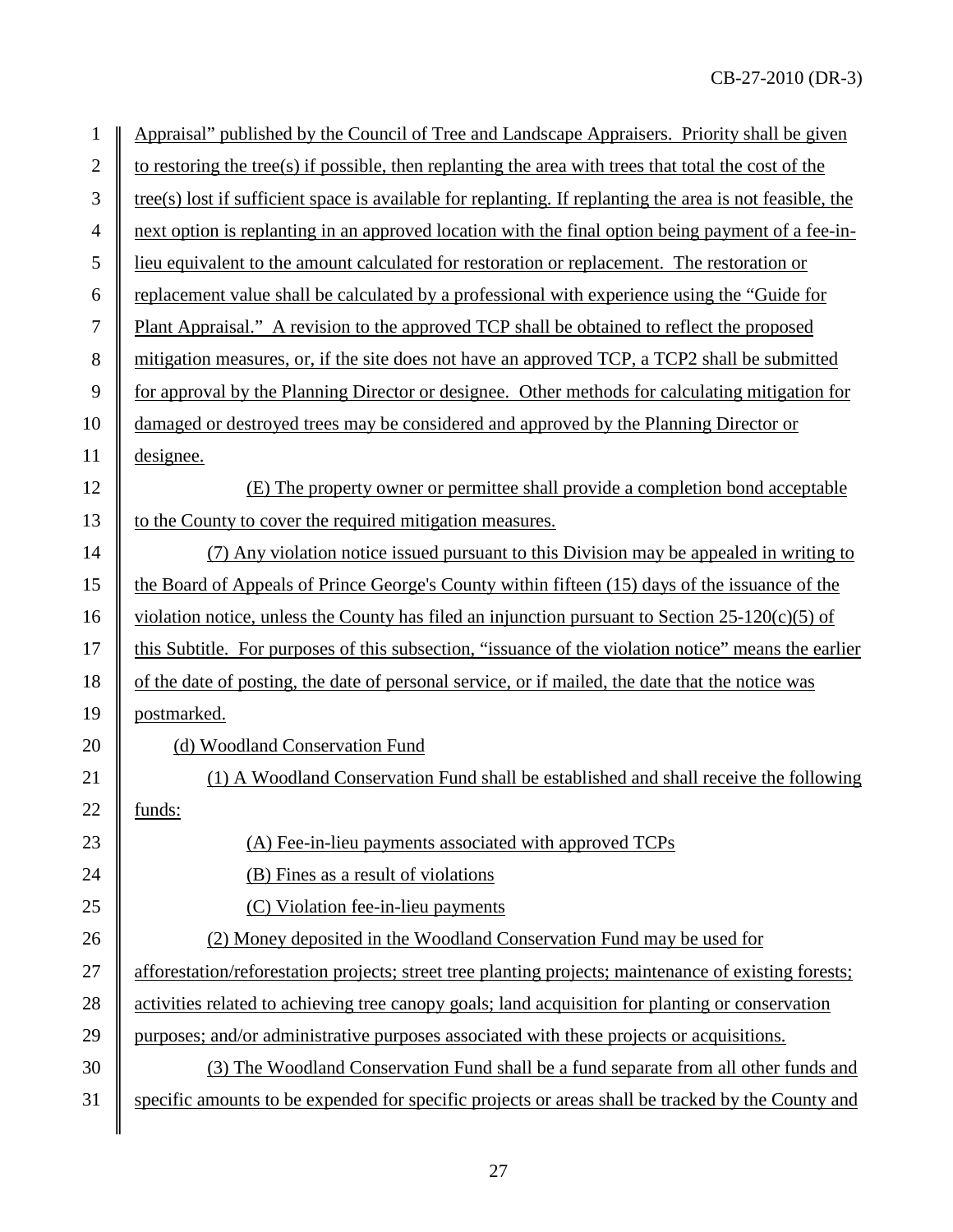1 | reported on an annual basis. 2 (e) Maintenance 3 (1) Maintenance of areas designated on a TCP for woodland conservation shall be the  $4 \parallel$  <u>responsibility of the property owner.</u> 5 **Section 25-121. Woodland and Wildlife Habitat Conservation Requirements.** 6  $\parallel$  (a) General. 7 (1) A Tree Conservation Plan (TCP) is required for all land development proposals that 8 are subject to this Division unless exempted per Section 25-119. The TCP shall be at the same 9 scale as the associated plan and shall contain all information required to clearly demonstrate that 10 the provisions of this Division are being met. "The Woodland and Wildlife Habitat Conservation 11 Technical Manual" ("The Technical Manual") provides guidance on the information required on 12 | all plans. Additional information or data deemed necessary for review of the proposed woodland 13 conservation areas may also be required. All calculations shall be made to the nearest one-14 | hundredth of an acre. 15 (2) Plans shall be prepared for the entire legal boundaries of all subject lots and/or 16 parcels unless the project is a linear project. For linear projects, refer to Section 25-119 for the 17 | requirements. 18 (3) Conditions of approval of TCPs may be included in Planning Board, Zoning 19 Hearing Examiner, or District Council Resolutions to ensure compliance with this Division 20  $\parallel$  and/or special provisions of a specific TCP. 21 (4) The first TCP approved for a subject property shall set the requirements for that 22 property. All subsequent TCPs shall address the requirements of the initial approval and any 23 diam-<br>23 diam-approvals expired additional requirements of the new application unless the previous approvals expire. 24 (5) Each TCP shall conform to the Countywide Green Infrastructure Functional Master 25 Plan and subsequent area master plan revisions, including maps and text, unless the Planning 26 **Board finds that events have occurred to render the relevant plan recommendations no longer** 27 appropriate or, in the case of area master plans, the District Council has not imposed the 28 commended zoning. 29  $\parallel$  (6) To be counted as woodland to meet the requirements, wooded areas must meet the 30 definition of "woodlands" in Section 25-118 of this Division.

31 (7) The design criteria contained in Section 25-122 of this Division shall be addressed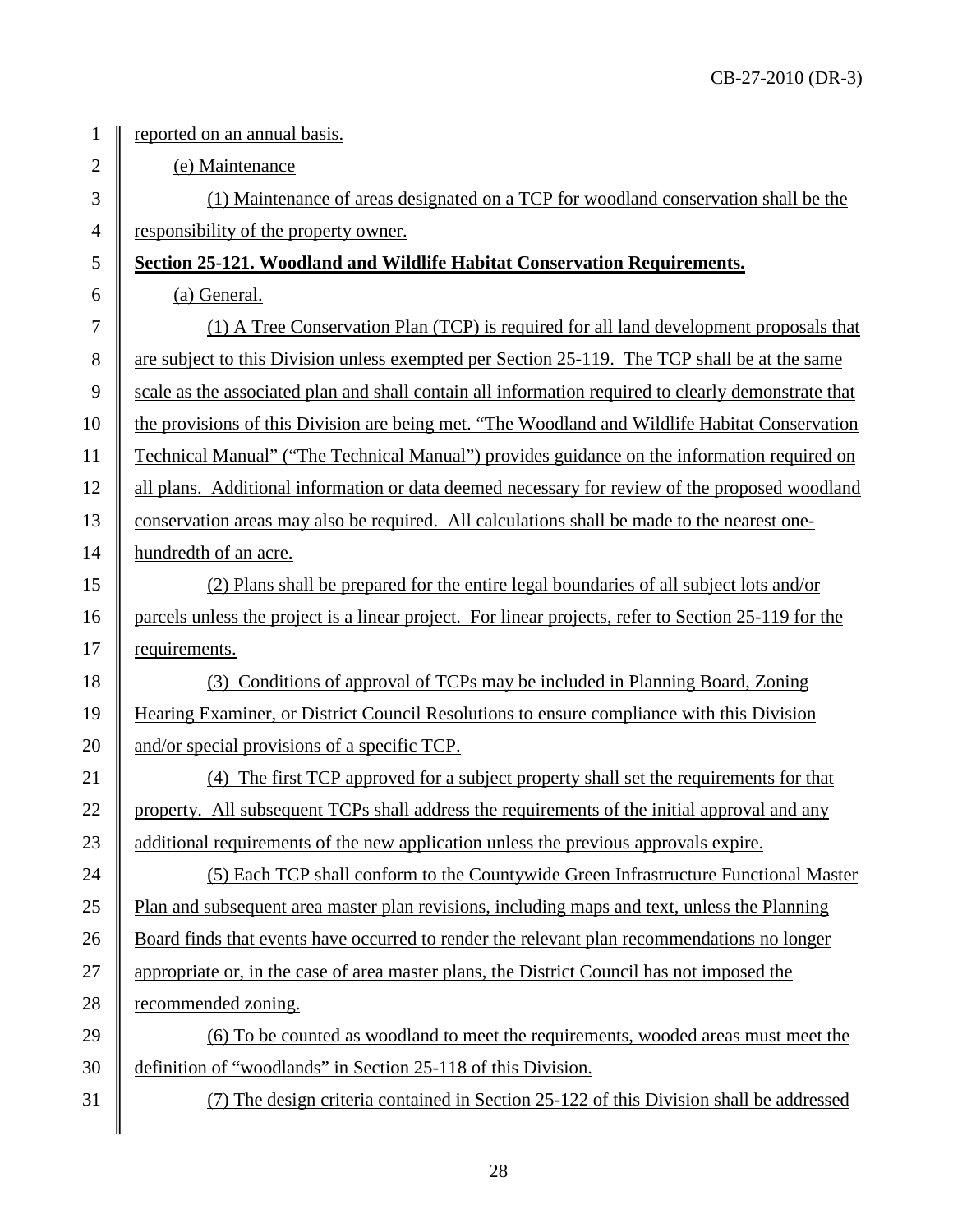| $\mathbf{1}$   | on all TCPs.                                                                                  |
|----------------|-----------------------------------------------------------------------------------------------|
| $\overline{2}$ | (8) Wildlife habitat shall be considered for preservation and maintained and restored         |
| 3              | wherever possible. Emphasis shall be placed on connectivity of natural or reforested areas.   |
| $\overline{4}$ | (9) Native plants shall be used for all required plantings.                                   |
| 5              | (10) Invasive non-native vegetation shall be evaluated for removal within 200 feet of         |
| 6              | the limits of disturbance and for potential credit per $25-122(d)(5)$ toward meeting the      |
| 7              | requirements of this Division when identified in the review of an FSD or NRI.                 |
| 8              | (b) Woodland and Wildlife Habitat Conservation Priorities                                     |
| 9              | (1) The required locational priorities for consideration as woodland conservation are as      |
| 10             | follows in the order listed:                                                                  |
| 11             | (A) Green infrastructure network elements designated in the Countywide Green                  |
| 12             | Infrastructure Plan and any subsequent updates, or within the designated green infrastructure |
| 13             | networks in master or sector plans.                                                           |
| 14             | (B) Critical habitat areas.                                                                   |
| 15             | (C) Contiguous wooded areas with: high structural and species diversity; few                  |
| 16             | nonnative and invasive species present; very good overall stand health; and high potential to |
| 17             | provide a significant amount of habitat for forest interior dwelling plant, animal, and bird  |
| 18             | species.                                                                                      |
| 19             | (D) Champion trees designated by the United States, the State of Maryland, the                |
| 20             | County or municipalities.                                                                     |
| 21             | (E) Specimen trees and historic trees.                                                        |
| 22             | (F) Forest Legacy Areas as defined by the state.                                              |
| 23             | (G) Trees that are within the environmental setting of a historic site or associated          |
| 24             | with a historic resource.                                                                     |
| 25             | Priority areas may also include:                                                              |
| 26             | (A) Areas adjacent to Primary Management Areas that are not within the green                  |
| 27             | infrastructure network                                                                        |
| 28             | (B) 100-year floodplains                                                                      |
| 29             | Wetlands and their buffers                                                                    |
| 30             | Regulated streams and their buffers                                                           |
| 31             | Extensive areas of steep and severe slopes<br>(E)                                             |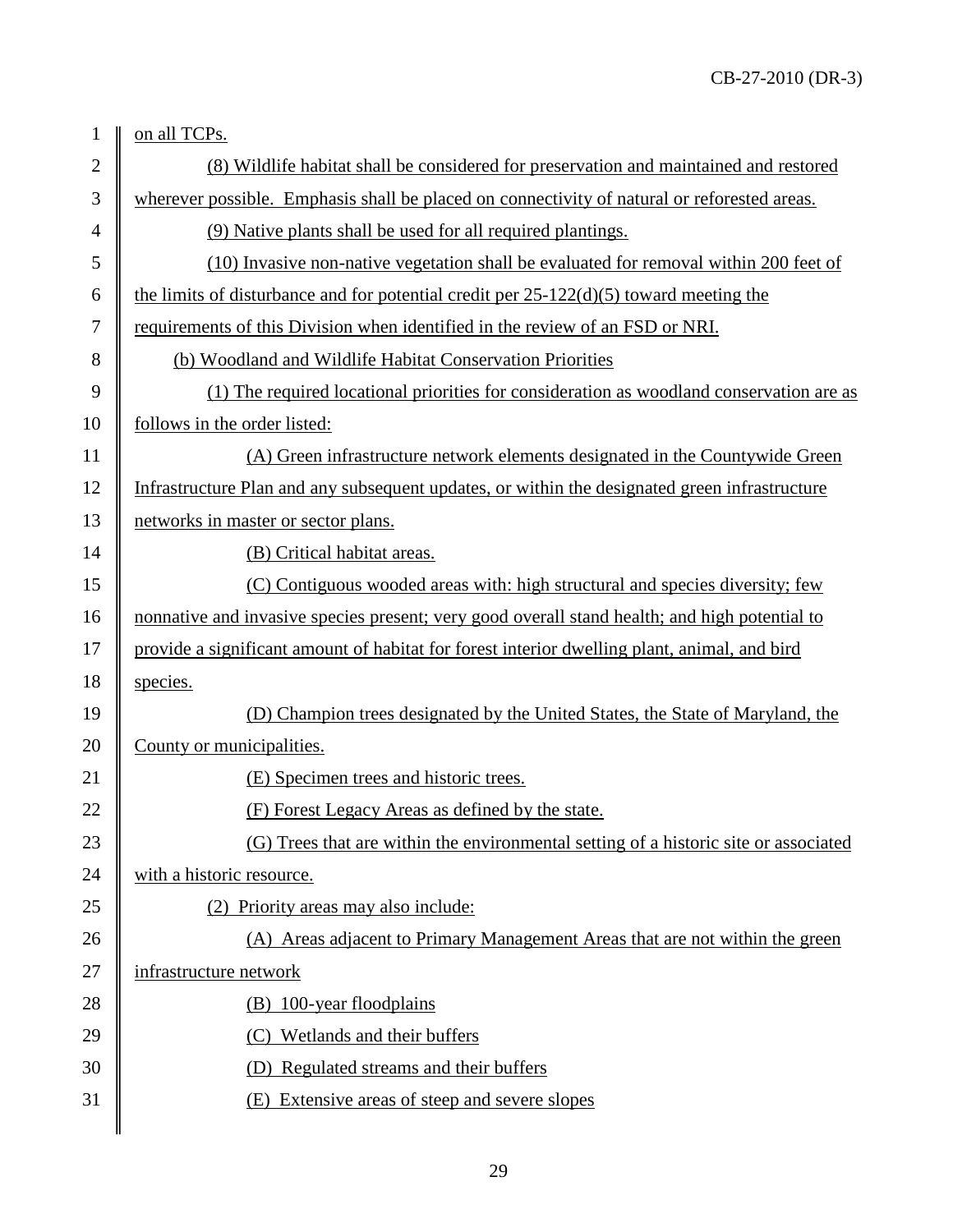| $\mathbf{1}$   | (F) Hydric soils associated with wetlands and highly erodible soils on slopes 15                 |
|----------------|--------------------------------------------------------------------------------------------------|
| $\overline{2}$ | percent and greater                                                                              |
| 3              | (G) Forest Interior Dwelling Species (FIDS) habitat                                              |
| $\overline{4}$ | (c) Woodland Conservation Requirements                                                           |
| 5              | (1) Properties that are subject to this Division shall comply with the woodland                  |
| 6              | conservation threshold requirements established in Table 1. The threshold establishes the        |
| $\tau$         | minimum acreage requirement of woodland conservation for a site (other calculations must be      |
| 8              | performed to determine the total amount of woodland conservation required) and is calculated as  |
| 9              | a percentage of the net tract area of the site.                                                  |
| 10             | (2) The threshold acreage is calculated by taking the gross tract area and subtracting the       |
| 11             | 100-year floodplain, and any previously dedicated land to determine the net tract area, and then |
| 12             | multiplying the net tract area by the threshold percentage. Refer to The Woodland and Wildlife   |
| 13             | Habitat Conservation Technical Manual for more information and the worksheets required to        |
| 14             | perform these calculations.                                                                      |
| 15             | (3) If a property contains more than one zone, the threshold is calculated based on the          |
| 16             | proportion of the total acreage in each zone and is applied to the entire site.                  |
| 17             | (4) When the calculation of a the woodland conservation threshold acreage is greater than        |
| 18             | the acreage of the existing woodland on-site, the woodland conservation threshold is reduced to  |
| 19             | the acreage of the existing woodland on-site but not less than the required afforestation        |
| 20             | threshold. If a condition of zoning approval has established the woodland conservation           |
| 21             | threshold for a site to a specific percentage, this provision does not apply.                    |
| 22             | (5) Woodland conservation thresholds different from those provided in Table 1 may be             |
| 23             | designated by conditions of zoning approval and/or by a master or sector plan. A variance is     |
| 24             | required for thresholds not approved as part of a previously approved condition or master or     |
| 25             | sector plan. Thresholds may not be approved through any process that are lower than the          |
| 26             | thresholds provided in the Maryland Forest Conservation Act (Natural Resources Article 5-        |
| 27             | $1606$ ).                                                                                        |

28

30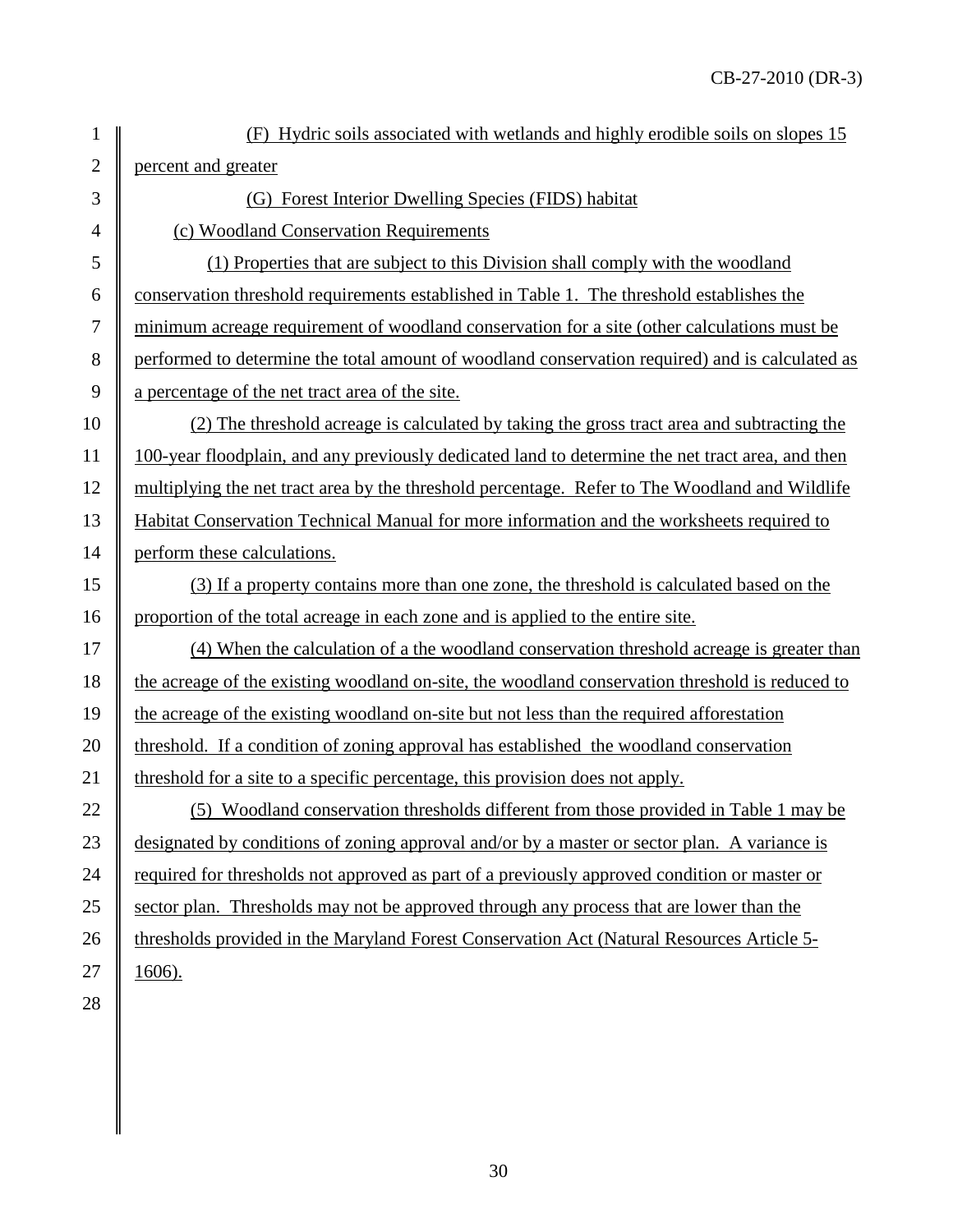| Zone                                                                                                                        | <b>Woodland Conservation</b><br>Requirements |                             |
|-----------------------------------------------------------------------------------------------------------------------------|----------------------------------------------|-----------------------------|
|                                                                                                                             | Woodland<br>Conservation<br>Threshold*       | Afforestation<br>Threshold* |
| $R-O-S, O-S, R-A$                                                                                                           | 50%                                          | 20%                         |
| $R-E$ , $R-L$ , $V-L$                                                                                                       | 25%                                          | 20%                         |
| R-S, R-R, R-80, R-55, R-35, R-20, R-T,<br>R-30, R-30C, R-18, R-18C, R-10, R-<br>10A, R-H,                                   | 20%                                          | 15%                         |
| $R-U$ , $R-M$ , $R-M-H$ , $V-M$                                                                                             |                                              |                             |
| C-A, C-O, C-S-C, C-1, C-C, C-G, C-2, C-<br>W, C-M, C-H, C-R-C, I-1, I-2, I-3, I-4, E-<br>I-A, L-A-C, M-X-C, M-U-I, M-U-T-C, | 15%                                          | 15%                         |
| $M-X-T$ ,<br>$M-A-C, U-L-I$                                                                                                 |                                              |                             |

## 1 **Table 1. Woodland Conservation and Afforestation Thresholds Requirements by Zone**

2 **\*Percentage of net tract area** 

3 (7) The woodland conservation and afforestation thresholds for any zone included in 4 Subtitle 27 of the Prince George's County Code which is not specifically listed herein shall be 5 based on the most similar zone to the existing zone. Thresholds for properties in overlay zones  $6 \parallel$  and government projects are determined by the underlying zones, except as otherwise provided 7 | in this Division.

8 (8) In the case of a property of which any part is zoned M-X-T, the woodland 9 conservation and afforestation threshold shall be in accordance with the requirements for the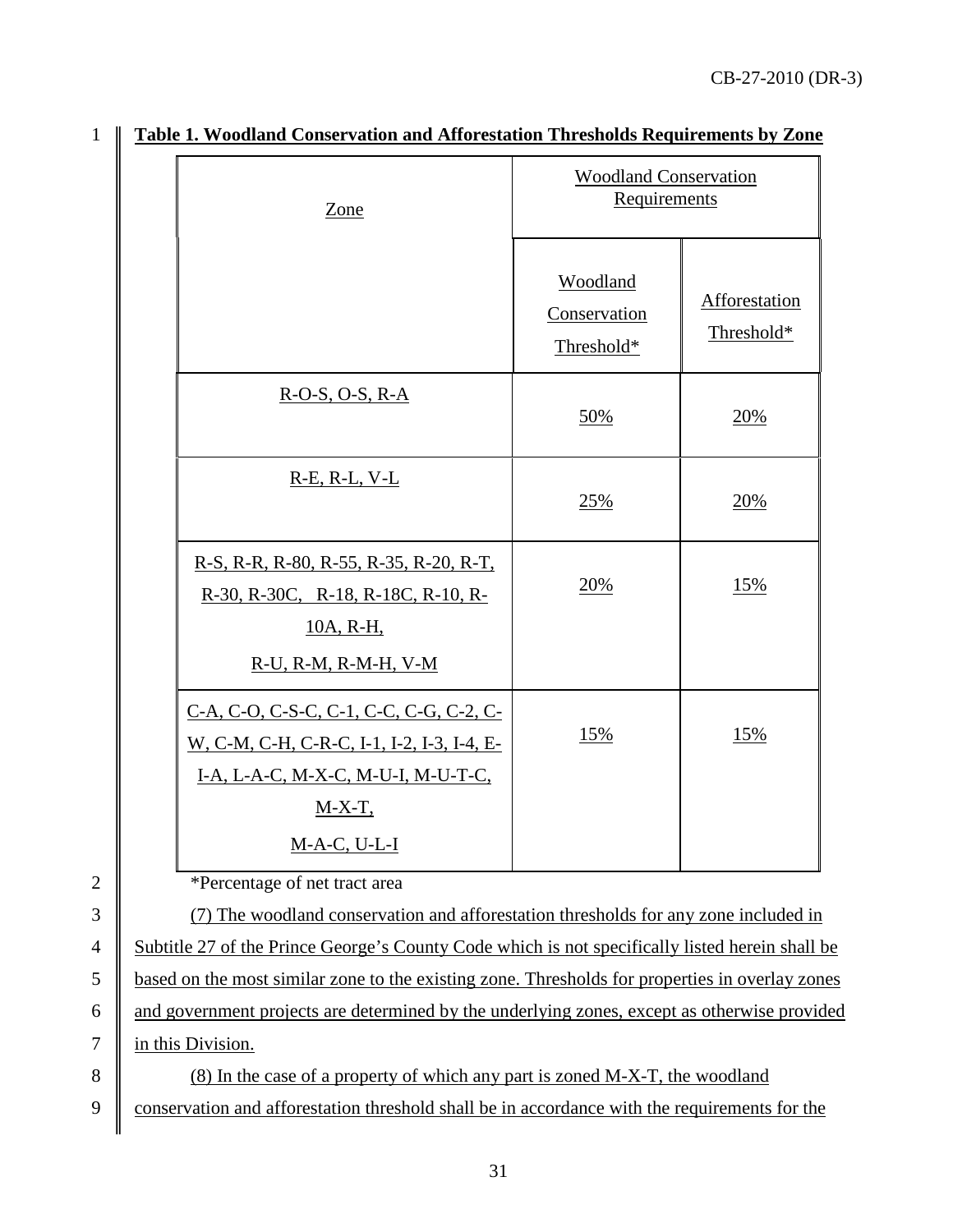| 1              | M-X-T Zone.                                                                                   |                                                                                         |  |
|----------------|-----------------------------------------------------------------------------------------------|-----------------------------------------------------------------------------------------|--|
| $\overline{2}$ | (d) Conservation Requirement Calculations                                                     |                                                                                         |  |
| 3              |                                                                                               | (1) The amount of woodland conservation required is calculated using one of the         |  |
| 4              | worksheets provided in the Technical Manual. The completed worksheet shall be included on     |                                                                                         |  |
| 5              | the cover sheet or first sheet of each TCP.                                                   |                                                                                         |  |
| 6              |                                                                                               | (2) The amount of woodland conservation required is calculated using the conservation   |  |
| $\tau$         | threshold acreage, with additional conservation acreage required as follows and as summarized |                                                                                         |  |
| 8              | in Table 2:                                                                                   |                                                                                         |  |
| 9              |                                                                                               | (A) One-quarter of an acre for each acre cleared on-site above the conservation         |  |
| 10             | threshold acreage (ratio of $\frac{1}{4}$ to 1).                                              |                                                                                         |  |
| 11             |                                                                                               | (B) Two acres for each acre cleared below the conservation threshold acreage (ratio of  |  |
| 12             | $2:1$ ).                                                                                      |                                                                                         |  |
| 13             |                                                                                               | (C) One acre for each acre cleared in the 100-year floodplain and all off-site clearing |  |
| 14             | (ratio of 1:1)                                                                                |                                                                                         |  |
| 15             |                                                                                               | (D) The woodland replacement requirements as noted above may be waived by the           |  |
| 16             | Prince George's County Planning Director or designee, when all of the following conditions    |                                                                                         |  |
| 17             | apply:                                                                                        |                                                                                         |  |
| 18             | (i) the application involves the construction of one single-family residential                |                                                                                         |  |
| 19             | dwelling for the owner or a child of the owner;                                               |                                                                                         |  |
| 20             |                                                                                               | (ii) the total area of woodland disturbed does not exceed 20,000 square feet; and       |  |
| 21             |                                                                                               | (iii) no woodland is disturbed below the Woodland Conservation Threshold.               |  |
| 22             | <b>Table 2. Summary of Woodland Conservation Calculations</b>                                 |                                                                                         |  |
|                | <b>Woodland Removed</b>                                                                       | <b>Replacement Ratio</b>                                                                |  |
|                | <b>Clearing Above</b>                                                                         | $\frac{1}{4}$ : 1 (quarter acre added to the                                            |  |
|                | Threshold                                                                                     | requirement for each acre                                                               |  |
|                |                                                                                               | removed)                                                                                |  |
|                |                                                                                               |                                                                                         |  |
|                | <b>Clearing Below</b>                                                                         | 2:1 (two acres added to the                                                             |  |
|                | Threshold                                                                                     | requirement for each acre                                                               |  |

removed)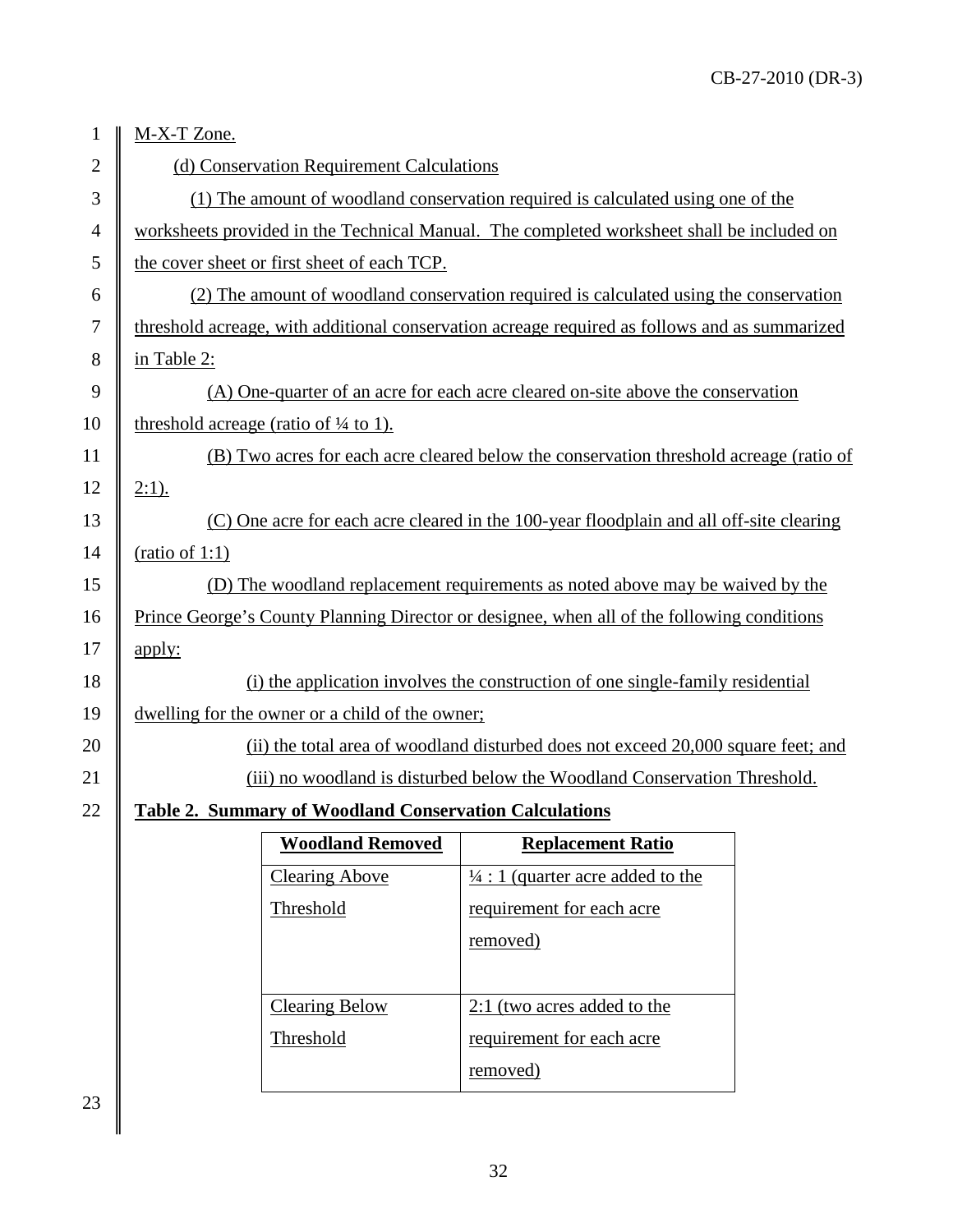## **Section 25-122. Methods for Meeting the Woodland and Wildlife Conservation Requirements**

### (a) General

4  $\parallel$  (1) Woodland conservation shall be designed as stated in this Division unless a variance is approved by the approving authority for the associated case.

 (2) All required conservation measures shall be completed in the time period specified but no later than prior to approval of the associated building permit for the subject lot or parcel or 8 an adjacent lot or parcel. If this is not feasible due to phasing, grading, staging or other on-site 9 constraints, the conservation measures shall be completed prior to the issuance of any temporary  $\parallel$  or permanent use and occupancy certificate(s) for the subject phase. All timetables shall be set forth on the approved tree conservation plan (TCP).

 (3) All afforestation and reforestation, whether on-site or off-site, shall be bonded prior to the issuance of the first permit to ensure completion and long-term survivability. If a site is developed in phases, on-site woodlands may be used to meet the requirement until such time as sufficient woodlands are being cleared to engage the off-site requirement. Prior to approval of 16 the phase that engages the off-site requirement, the afforestation and reforestation for off-site woodland conservation shall be bonded. If on-site conservation is approved to meet the requirements, all conservation areas shall receive credit at a ratio of 1:1 (one acre of conservation 19 for each acre of requirement).

20 (4) 20 (4) If off-site woodland conservation is approved to meet the requirements and afforestation, reforestation, or natural regeneration areas are proposed to meet the requirements,  $\parallel$  the credit shall be at a ratio of 1:1 (one acre of conservation must be provided for each acre of requirement).

24 (5) 24 (5) If off-site woodland conservation is approved to meet the requirements and preservation areas are proposed to meet the requirements, the woodland conservation credit shall 26 be at a ratio of 2:1 (two acres of preservation must be provided for each acre of requirement).

 $\parallel$  (6) If off-site woodland conservation is approved to meet the requirements, then the  $\parallel$  following locations shall be considered in the order listed: within the same eight-digit sub- watershed, within the same watershed, within the same river basin, within the same growth | policy tier, or within Prince George's County. Applicants shall demonstrate to the Planning Director or designee due diligence in seeking out opportunities for off-site woodland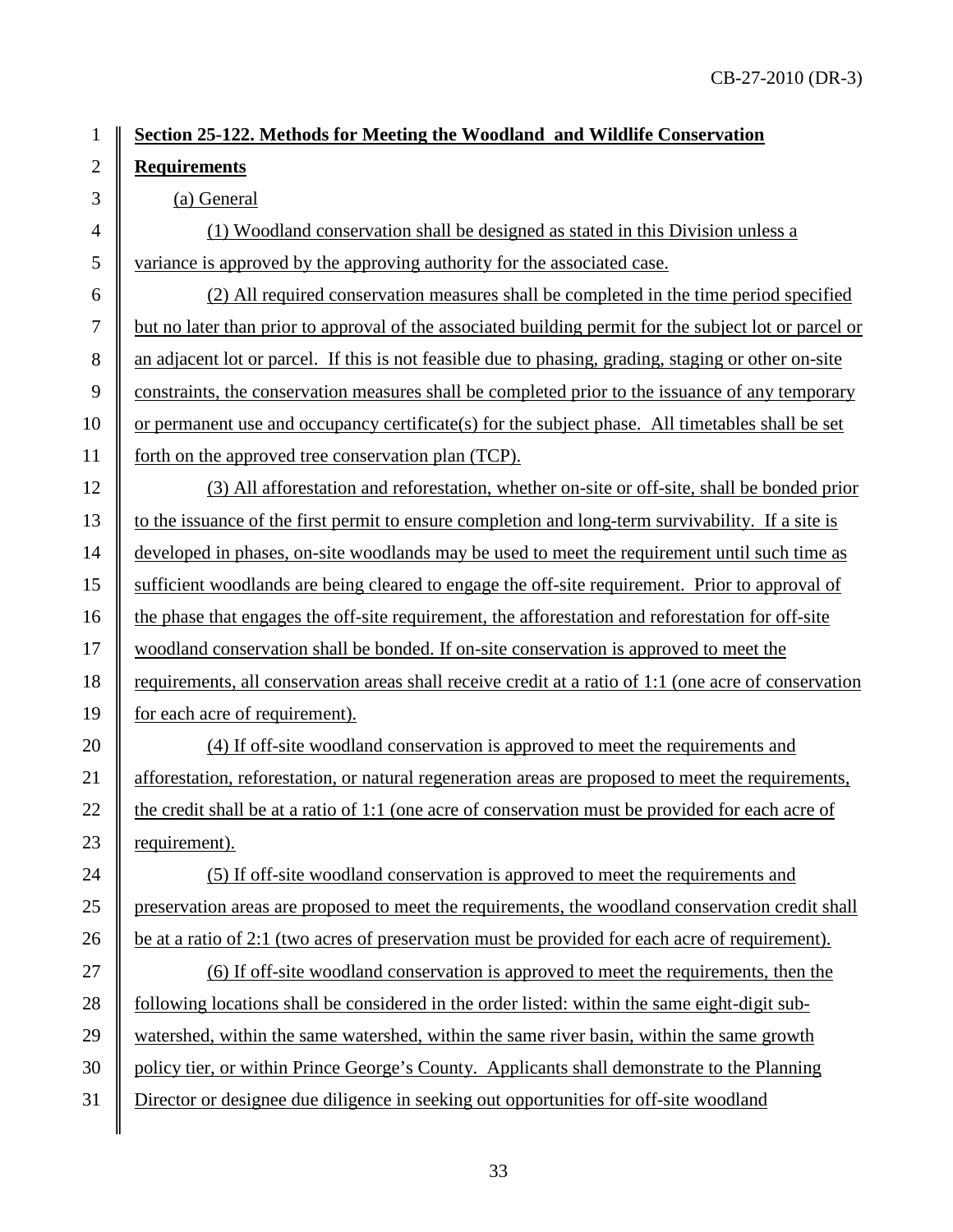| $\mathbf{1}$   | conservation locations following these priorities. All woodland conservation is required to be         |
|----------------|--------------------------------------------------------------------------------------------------------|
| $\overline{2}$ | met within Prince George's County.                                                                     |
| 3              | (b) Design Criteria                                                                                    |
| $\overline{4}$ | (1) The following design criteria shall be followed on all TCPs unless a variance has                  |
| 5              | been approved by the appropriate approval authority per Sec. 25-119(d).                                |
| 6              | (A) Land development and the associated clearing and grading shall be designed                         |
| $\tau$         | to ensure that the long-term preservation of areas designated as woodland conservation or              |
| 8              | woodlands retained but not credited thrive in perpetuity.                                              |
| 9              | (B) Conceptual building footprints that reflect the maximum limit of disturbance                       |
| 10             | for the construction of buildings shall be shown and shall include add-on building features such       |
| 11             | as sun rooms and decks.                                                                                |
| 12             | (C) Conceptual grading shall be shown on all TCP1s and detailed grading shall be                       |
| 13             | shown on all TCP2s.                                                                                    |
| 14             | (D) The limits of disturbance shown shall allow for the construction of the                            |
| 15             | proposed development using standard building techniques. If special techniques are proposed to         |
| 16             | reduce clearing, those techniques must be shown on the TCP with details related to the proposed        |
| 17             | construction method and limits of disturbance. The required clearing to address the provisions of      |
| 18             | all applicable provisions of the County Code shall be shown.                                           |
| 19             | (E) At a minimum, the limits of disturbance shall reflect 40 feet of cleared area to                   |
| 20             | the front and rear of all building footprints and 20 feet of cleared area to the sides of all building |
| 21             | footprints within the subject lot or parcel. The TCP2 shall show these dimensions on all plans,        |
| 22             | including plans used for house type changes.                                                           |
| 23             | (F) Woodland conservation shall not be placed on lots one (1) acre or less in size.                    |
| 24             | (G) Specimen trees, champion trees, and trees that are part of a historic site or are                  |
| 25             | associated with a historic structure shall be preserved and the design shall either preserve the       |
| 26             | critical root zone of each tree in its entirety or preserve an appropriate percentage of the critical  |
| 27             | root zone in keeping with the tree's condition and the species' ability to survive construction as     |
| 28             | provided in the Technical Manual.                                                                      |
| 29             | (H) Trees, shrubs, and plants identified on the list of rare, threatened, and                          |
| 30             | endangered list of the U.S. Fish and Wildlife Service or the Maryland Department of Natural            |
| 31             | Resources shall be preserved.                                                                          |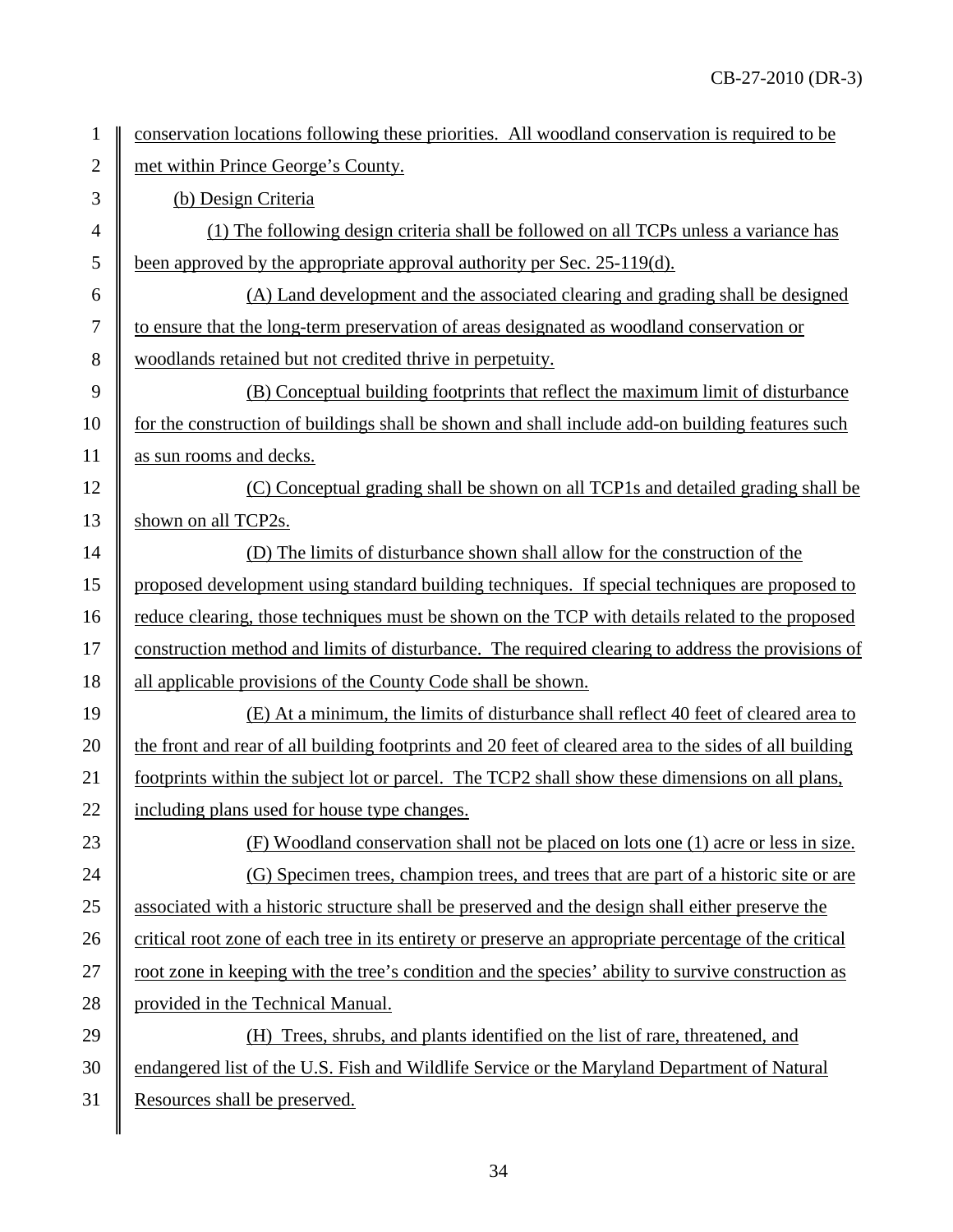| $\mathbf{1}$     | (I) All woodland conservation areas shall be a minimum of 10,000 square feet in                    |  |
|------------------|----------------------------------------------------------------------------------------------------|--|
| $\overline{2}$   | area unless landscaped areas are used when the size may be reduced to 5,000 square feet. If on-    |  |
| 3                | site conservation areas are proposed to be less than 10,000 square feet in area, abutting off-site |  |
| 4                | areas may be used to meet the 10,000 square foot minimum contiguity requirements if they have      |  |
| 5                | been previously protected by a TCP or other prior approved mechanism.                              |  |
| 6                | (J) All woodland conservation areas shall be a minimum of 50 feet in width. If                     |  |
| $\boldsymbol{7}$ | less than 50 feet is proposed on-site, abutting woodlands may be used if they have been            |  |
| $8\,$            | previously protected by a TCP or other prior approved mechanism, such as a conservation            |  |
| 9                | easement. Landscaped areas may be 35 feet in width.                                                |  |
| 10               | (K) Woodlands retained on lots 20,000 square feet or less in total area shall be                   |  |
| 11               | counted as cleared and may be shown on the TCP if labeled "woodland retained - assumed             |  |
| 12               | cleared."                                                                                          |  |
| 13               | (L) Woodlands retained on lots between 20,000 square feet and one acre in size                     |  |
| 14               | may show woodland that is retained and not counted as cleared, if it meets the other design        |  |
| 15               | criteria of this Division and is labeled "woodland retained - not credited."                       |  |
| 16               | (M) Woodlands retained per (K) and (L) above may be counted toward meeting                         |  |
| 17               | the tree canopy coverage requirements of Division 3 of this Subtitle.                              |  |
| 18               | (N) The following areas shall be treated as follows:                                               |  |
| 19               | (i) Areas of previously dedicated land that remain part of the subject                             |  |
| 20               | application shall be subtracted from the gross tract area and shall not be counted toward meeting  |  |
| 21               | the requirements.                                                                                  |  |
| 22               | (ii) Land shown within the 100-year floodplain shall be subtracted from the                        |  |
| 23               | gross tract area and shall not be counted toward meeting the requirements.                         |  |
| 24               | (iii) Land within all types of easements except surface drainage easements                         |  |
| 25               | shall not be counted toward meeting the requirements and shall be counted as cleared. Surface      |  |
| 26               | drainage easements may be used to meet the requirements and shall not be counted as cleared        |  |
| 27               | unless shown as cleared on the TCP.                                                                |  |
| 28               | (iv) Land currently protected by easements which specifically protect                              |  |
| 29               | woodlands for another purpose, including but not limited to utility easements, approved TCPs for   |  |
| 30               | other development, deed restrictions, and declarations of covenants for woodland conservation      |  |
| 31               | banking, that would impair the land from being used to meet the requirements of this Division,     |  |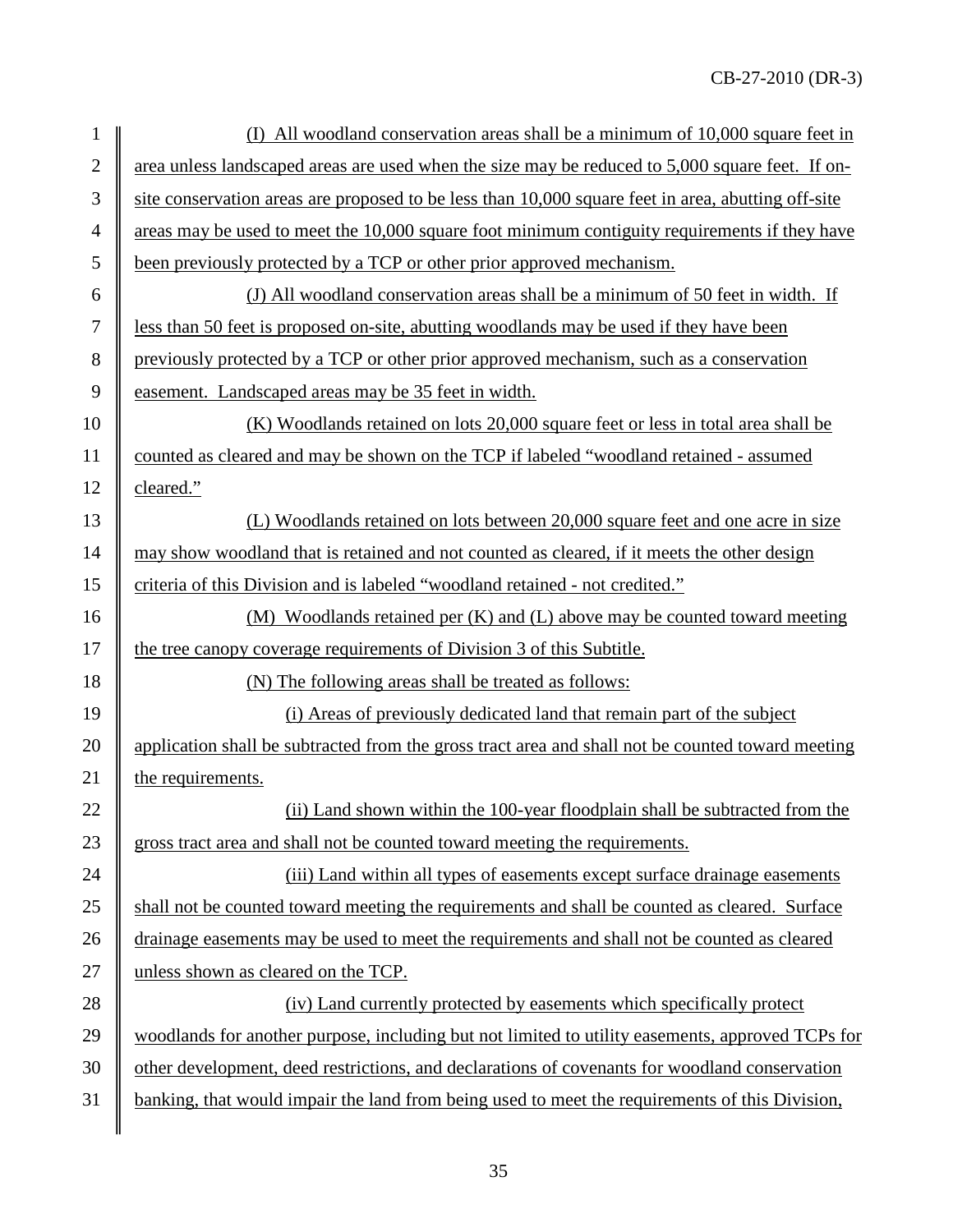| $\mathbf{1}$   | cannot be counted toward meeting the requirements of this Division and cannot be subtracted        |  |  |  |
|----------------|----------------------------------------------------------------------------------------------------|--|--|--|
| $\mathfrak{2}$ | from the gross tract area. Property that is subject to an agricultural preservation easement shall |  |  |  |
| $\mathfrak{Z}$ | not be precluded from having a woodland conservation easement.                                     |  |  |  |
| $\overline{4}$ | (v) Land areas dedicated or to be dedicated for future road construction shall                     |  |  |  |
| 5              | be counted as cleared if the associated development is required to construct the road. Land        |  |  |  |
| 6              | dedicated or to be dedicated shall not be counted toward meeting the requirements.                 |  |  |  |
| 7              | (vii) Land within areas to be reserved for future road construction shall not                      |  |  |  |
| 8              | be required to be counted as cleared and shall not be counted toward meeting the requirements.     |  |  |  |
| 9              | (O) Woodland conservation areas shall be designed in such a way as to ensure                       |  |  |  |
| 10             | their survival in perpetuity. At a minimum, woodland conservation areas shall be shown no          |  |  |  |
| 11             | closer than:                                                                                       |  |  |  |
| 12             | 10 feet from the top or bottom of retaining walls<br>(i)                                           |  |  |  |
| 13             | (ii) 20 feet from all sides of commercial buildings                                                |  |  |  |
| 14             | (iii) 5 feet from travel aisles and parking areas in and adjacent to parking                       |  |  |  |
| 15             | <u>lots</u>                                                                                        |  |  |  |
| 16             | (iv) 10 feet from areas used for truck loading, unloading, or service areas.                       |  |  |  |
| 17             | (c) Conservation Method Priorities.                                                                |  |  |  |
| 18             | (1) The required priorities for woodland conservation methods are as follows in the                |  |  |  |
| 19             | order listed:                                                                                      |  |  |  |
| 20             | (A) On-site preservation of connected woodland and wildlife habitat areas                          |  |  |  |
| 21             | using woodlands in good condition with limited amounts of invasive or exotic plants.               |  |  |  |
| 22             | (B) On-site afforestation/reforestation of connected planting areas using                          |  |  |  |
| 23             | transplanted native stock, relocated from the site or surrounding areas.                           |  |  |  |
| 24             | (C) On-site afforestation/reforestation of connected planting areas using native                   |  |  |  |
| 25             | whip and seedling stock.                                                                           |  |  |  |
| 26             | (D) On-site specimen, champion, and historic trees in good condition when the                      |  |  |  |
| 27             | plan has been designed to ensure long-term survival.                                               |  |  |  |
| 28             | (E) On-site natural regeneration of connected areas in appropriate locations                       |  |  |  |
| 29             | containing sufficient seed sources with appropriate protection mechanisms and long term            |  |  |  |
| 30             | management.                                                                                        |  |  |  |
| 31             | (F) Off-site afforestation/reforestation of connected planting areas using                         |  |  |  |
|                |                                                                                                    |  |  |  |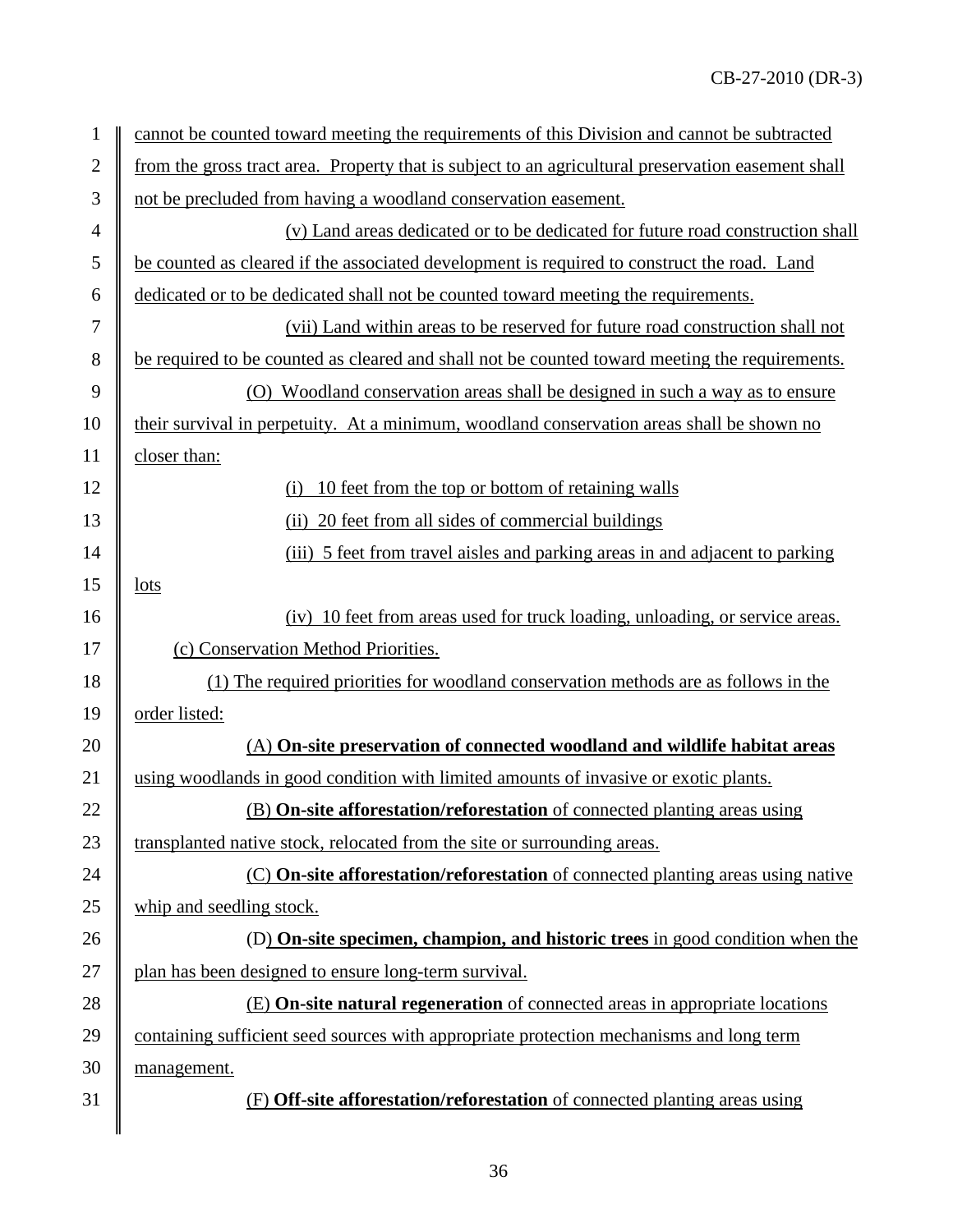| $\mathbf{1}$   | transplanted native stock, relocated from the site or surrounding areas, in an approved woodland  |  |  |
|----------------|---------------------------------------------------------------------------------------------------|--|--|
| $\overline{2}$ | conservation bank.                                                                                |  |  |
| $\mathfrak{Z}$ | (G) Off-site afforestation/reforestation of connected planting areas using native                 |  |  |
| $\overline{4}$ | whip and seedling stock in an approved woodland conservation bank.                                |  |  |
| $\mathfrak{S}$ | (H) Off-site preservation of connected woodlands in an approved woodland                          |  |  |
| 6              | conservation bank.                                                                                |  |  |
| $\tau$         | (I) On or off-site habitat enhancement projects of connected areas of existing                    |  |  |
| 8              | woodlands that result in improved wildlife habitat and forest vigor through the removal of        |  |  |
| 9              | invasive or exotic plant species and/or planting of native plant species.                         |  |  |
| 10             | (J) Off-site natural regeneration of connected areas in appropriate locations                     |  |  |
| 11             | containing sufficient seed sources with appropriate protection mechanisms and long-term           |  |  |
| 12             | management in an approved woodland conservation bank.                                             |  |  |
| 13             | (K) On-site landscaping using native species of field grown nursery stock that                    |  |  |
| 14             | establish landscaped areas a minimum of 35 feet wide and 5,000 square feet in area. At least 50   |  |  |
| 15             | percent of the plants in the landscaped area must be trees.                                       |  |  |
| 16             | (L) Street trees on or adjacent to the site in the Developed Tier; within centers                 |  |  |
| 17             | and corridors designated in the General Plan; or in conformance with a municipality's street tree |  |  |
| 18             | planting plan or program, where the trees have been provided sufficient root zone space to ensure |  |  |
| 19             | long-term survival and sufficient crown space is provided that is not limited by overhead utility |  |  |
| 20             | lines that are existing or proposed.                                                              |  |  |
| 21             | (M) Fee-in-lieu may be used to meet the requirements of this Division, when all                   |  |  |
| 22             | other options have been exhausted, as determined by the Planning Director or designee. Refer to   |  |  |
| 23             | Section $25-122(d)(8)$ for criteria relating to the use of fee-in-lieu.                           |  |  |
| 24             | (d)Woodland Conservation Options – Credit and Security                                            |  |  |
| 25             | (1) On-site preservation, on-site afforestation, on-site reforestation and on-site natural        |  |  |
| 26             | regeneration.                                                                                     |  |  |
| 27             | (A) Credit: Woodland preserved, planted or regenerated on-site may be credited                    |  |  |
| 28             | toward the conservation requirements on an acre for acre basis (ratio of 1:1). To be eligible for |  |  |
| 29             | use as woodland preservation, the areas must be designated as woodland on the FSD, the            |  |  |
| 30             | woodland shall not have been harvested in the last five (5) years, and the woodland must be in    |  |  |
| 31             | good condition and with limited amounts of invasive or exotic plants.                             |  |  |
|                |                                                                                                   |  |  |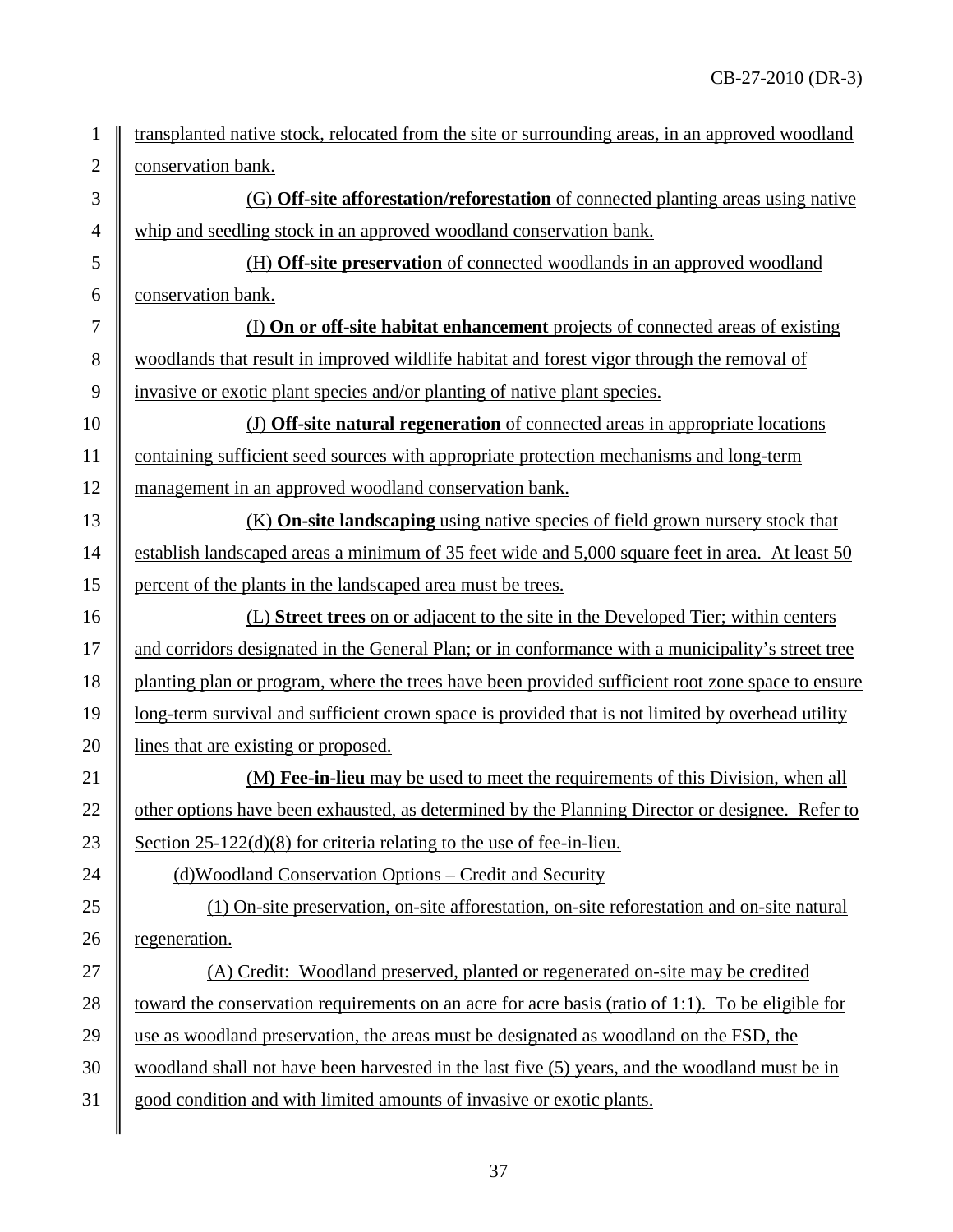| $\mathbf{1}$   | (i) To receive credit for afforestation or reforestation or on-site natural                       |  |  |
|----------------|---------------------------------------------------------------------------------------------------|--|--|
| $\overline{2}$ | regeneration a four-year management plan must be prepared as part of the TCP2 following the       |  |  |
| 3              | guidelines provided in the Technical Manual.                                                      |  |  |
| $\overline{4}$ | (ii) Areas that have been harvested may be considered for use as woodland                         |  |  |
| 5              | preservation if a report from a qualified professional states that the woodlands are in good      |  |  |
| 6              | condition, are in the process of regeneration, and contain limited amounts of invasive or exotic  |  |  |
| $\tau$         | plants.                                                                                           |  |  |
| $8\,$          | (B) Security: Woodlands preserved, planted or regenerated on-site shall be placed in a            |  |  |
| 9              | conservation easement recorded in the land records. Areas of reforestation shall be bonded        |  |  |
| 10             | separately from other site development components at an amount to be calculated as stated in the  |  |  |
| 11             | Technical Manual.                                                                                 |  |  |
| 12             | (2) On-site specimen, champion, and historic trees                                                |  |  |
| 13             | (A) Credit: Specimen, champion, and historic trees may be credited by counting                    |  |  |
| 14             | twice the square footage of the critical root zone area if they are not within a designated       |  |  |
| 15             | woodland conservation area and if the site has been designed to ensure long-term survival. If the |  |  |
| 16             | specimen, champion, or historic trees are within a woodland conservation area, additional credit  |  |  |
| 17             | shall not be calculated.                                                                          |  |  |
| 18             | (B) Security: A bond amount equal to the removal and replacement cost of the                      |  |  |
| 19             | specimen, champion and historic tree shall be provided prior to permit issuance if the additional |  |  |
| 20             | credit noted in (A) above is used. The replacement cost shall be calculated by the permitee using |  |  |
| 21             | the latest edition of the "Guide for Plant Appraisal" prepared by the Council of Tree and         |  |  |
| 22             | Landscape Appraisers. If the tree does not survive construction, mitigation shall be provided as  |  |  |
| 23             | stated in Section $25-120(c)(6)(D)$ . A tree management plan shall be prepared for each specimen, |  |  |
| 24             | champion or historic tree preserved.                                                              |  |  |
| 25             | (3) Off-site preservation                                                                         |  |  |
| 26             | (A) Credit: Woodlands preserved off-site may be credited toward meeting the                       |  |  |
| 27             | conservation requirements at a ratio of two acres of off-site preservation for each acre of       |  |  |
| 28             | conservation required (ratio of 2:1). To be eligible for use as woodland preservation, the areas  |  |  |
| 29             | must be designated as woodland on the FSD, the woodland shall not have been harvested in the      |  |  |
| 30             | last five (5) years, and the woodland must be in good condition and with limited amounts of       |  |  |
| 31             | invasive or exotic plants.                                                                        |  |  |
|                |                                                                                                   |  |  |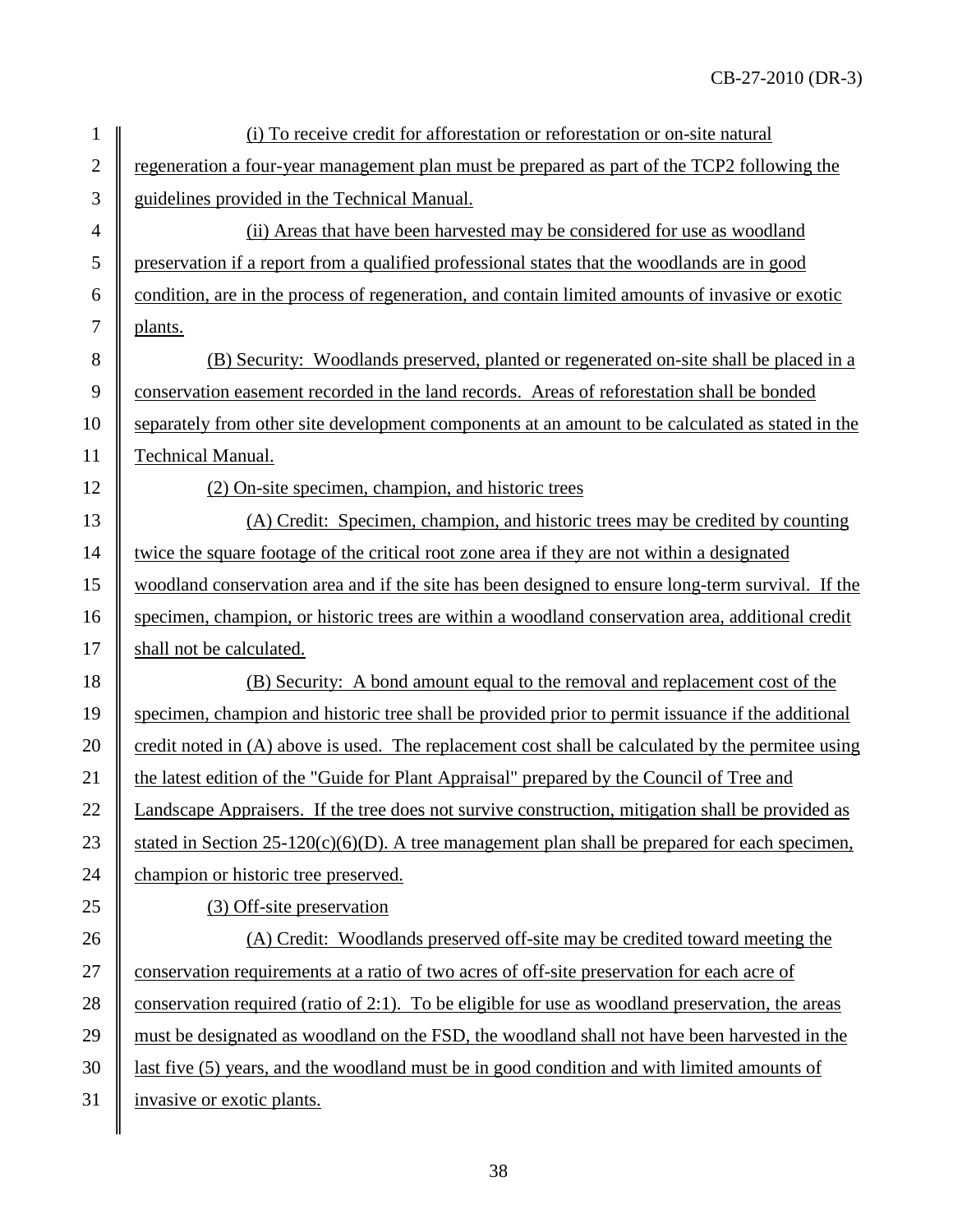| 1              | (B) Security: Off-site preservation shall be provided in an approved woodland                     |  |
|----------------|---------------------------------------------------------------------------------------------------|--|
| $\overline{2}$ | conservation bank. Permanent protection shall be provided through the recordation of              |  |
| 3              | documents as provided in the Technical Manual.                                                    |  |
| $\overline{4}$ | (4) Off-site reforestation and natural regeneration                                               |  |
| 5              | (A) Credit: Woodlands planted or regenerated off-site may be credited toward                      |  |
| 6              | meeting the conservation requirements at a ratio of one acre of planting or regeneration for each |  |
| $\tau$         | acre of conservation required (ratio of 1:1).                                                     |  |
| 8              | (B) Security: Off-site planting and regeneration shall be provided in an approved                 |  |
| 9              | woodland conservation bank. Permanent protection shall be provided through the recordation of     |  |
| 10             | documents as provided in the Technical Manual. Areas of reforestation shall be separately         |  |
| 11             | bonded at an amount equal to the current cost of installation and maintenance of the required     |  |
| 12             | plantings. To receive credit for off-site reforestation or natural regeneration a four-year       |  |
| 13             | management plan must be prepared as part of the TCP2 following the guidelines provided in the     |  |
| 14             | Technical Manual.                                                                                 |  |
| 15             | (5) On or off-site habitat enhancement projects                                                   |  |
| 16             | (A) Credit: Habitat enhancement projects may receive credit toward meeting the                    |  |
| 17             | conservation requirements at a rate of one-quarter acre of additional credit for each acre of on- |  |
| 18             | site or off-site habitat enhancement provided. Habitat enhancement shall be conducted within      |  |
| 19             | woodlands that have already received credit for preservation or natural regeneration.             |  |
| 20             | (B) Security: To receive credit for habitat enhancement a five-year management                    |  |
| 21             | plan must be prepared as part of the TCP2 following the guidelines provided in the Technical      |  |
| 22             | Manual. If the additional credit is sought, habitat enhancement shall be bonded at an amount      |  |
| 23             | determined according to the direction provided in the Technical Manual and the proposed           |  |
| 24             | management plan activities.                                                                       |  |
| 25             | $(6)$ On-site landscaping                                                                         |  |
| 26             | (A) Credit: Landscaping may be credited toward meeting the conservation                           |  |
| 27             | requirements at a ratio of one acre of planting for each acre of conservation required (ratio of  |  |
| 28             | $1:1$ ).                                                                                          |  |
| 29             | (B) Security: Landscaping credited to meet woodland conservation requirements                     |  |
| 30             | shall be bonded by the County at an amount equal to the current cost of installation and          |  |
| 31             | maintenance of the required plantings.                                                            |  |
|                |                                                                                                   |  |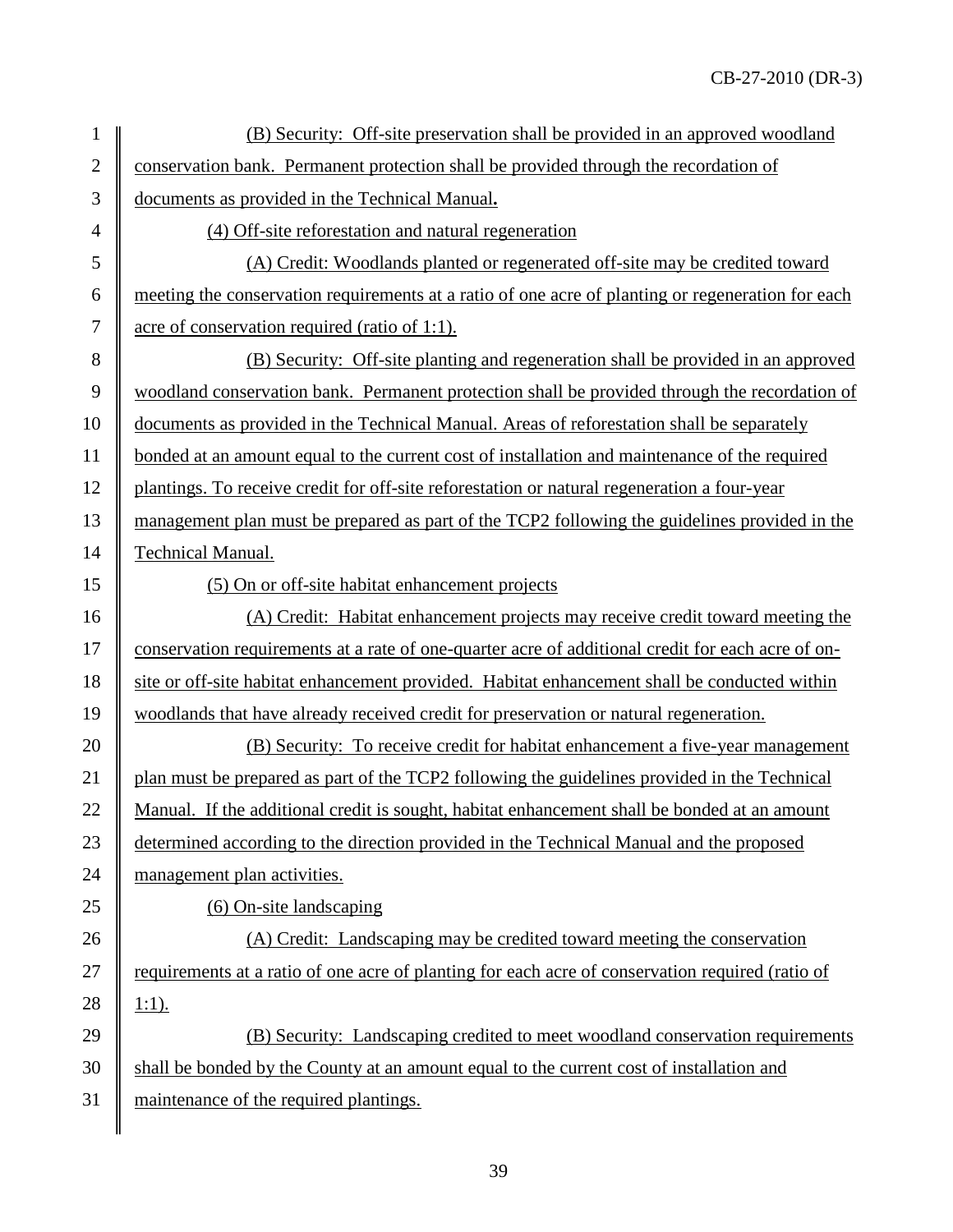#### 1 (7) Street trees

2 (A) Credit: Street trees may receive credit toward meeting the conservation  $3 \parallel$  requirements by calculating the square footage of tree canopy coverage to be provided in ten (10) 4 years (refer to" The Technical Manual" for calculations). Street trees must be located on or 5 adjacent to the site and shall be planted by the applicant in order to receive credit.

6 (B) Security: Street trees credited to meet woodland conservation requirements 7 shall be bonded at an amount equal to the current cost of installation and maintenance of the 8 conservation credit.  $9 \parallel$  (8) Fee-in-lieu

 (A) Credit: Fee-in-lieu may be used to meet the conservation requirements after all other options are exhausted, and if the total conservation requirement is one (1) acre or less. If approved by the Planning Board, fee-in-lieu may be provided for meeting conservation 13 Tequirements that total one (1) acre or larger if the project generating the requirement is located in the Developed Tier or if the approval of the use of fee-in-lieu addresses an identified Countywide conservation priority. The fee shall be assessed at a rate of ninety cents (\$0.90) per 16 Square foot of the conservation requirement. These funds shall be placed in the Woodland 17 | Conservation Fund.

18 (B) Security: Proof of payment of fee-in-lieu to the County based on the 19 development activity proposed shall be provided prior to the issuance of the first permit unless 20 the project is phased. Phased projects shall pay the fee-in-lieu amount for each phase prior to the 21 | issuance of any permits for that phase if the entire fee is not paid prior to issuance of the first 22 permit. The TCP2 shall show the breakdown of the fee-in-lieu payment due with each phase.

23  $\parallel$  (9) Other options to meet the conservation requirements that are consistent with this 24 Division may be considered by the Planning Board. The amount of credit to be provided shall be 25 evaluated on a case-by case basis. Security shall be provided using the method that best fits the 26 proposal and can include easements on the final plat, easements recorded in the land records, 27 bonding or other methods that are appropriate to the proposal.

28 (e) Woodland Conservation Provided Off-site (Woodland Conservation Banks)

29  $\parallel$  (1) The woodland conservation requirements of this Division may be met at an  $30 \parallel$  approved woodland conservation bank. If off-site woodland conservation is moved after it is 31 established, it is once again subject to the provisions of this Division. Appropriateness of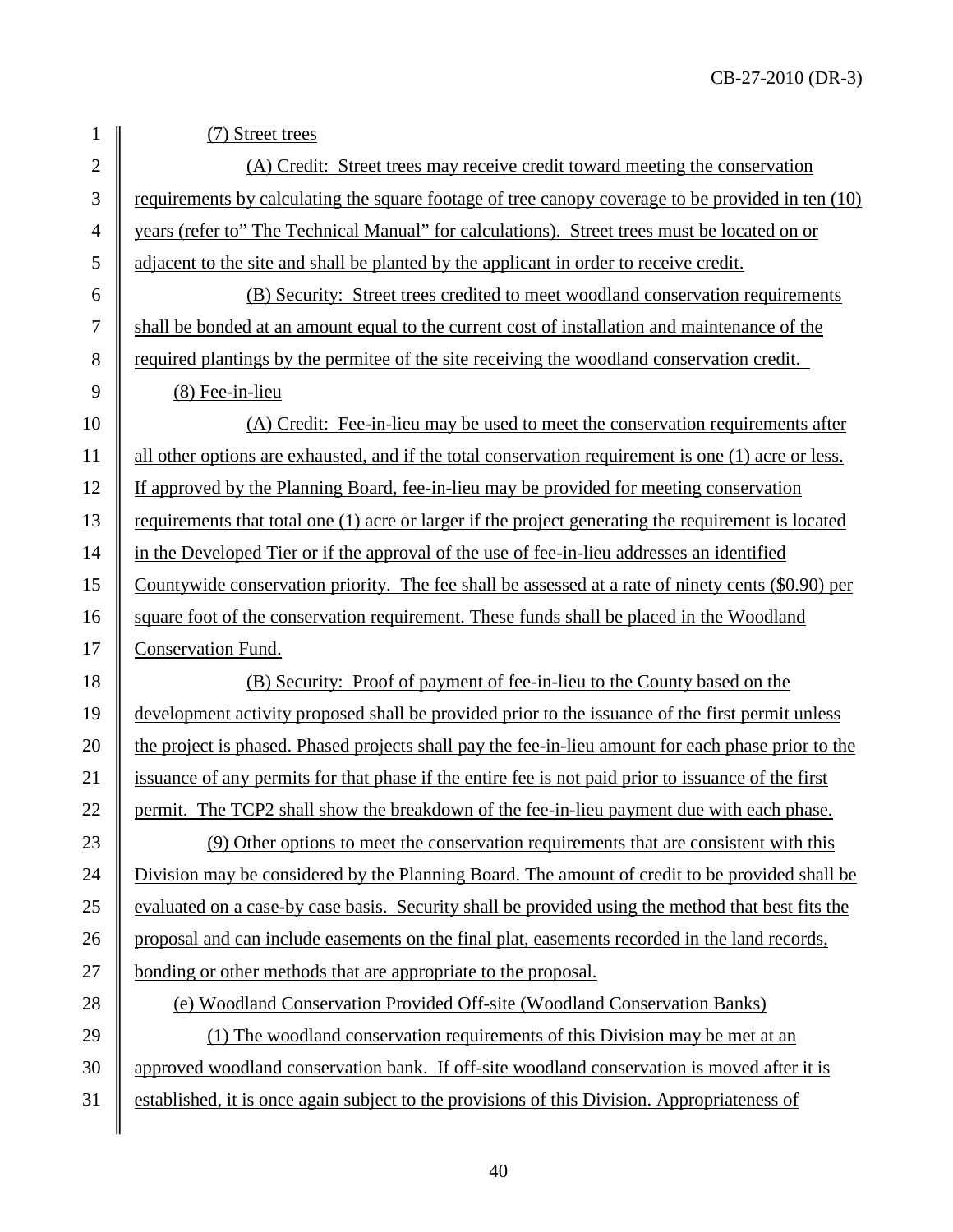| 1              | properties for establishment as a woodland conservation bank shall be evaluated using the       |  |  |
|----------------|-------------------------------------------------------------------------------------------------|--|--|
| $\overline{2}$ | priorities contained in Section 25-121 of this Division.                                        |  |  |
| 3              | (A) A woodland conservation bank is defined as a property where specified                       |  |  |
| $\overline{4}$ | portions are encumbered to meet the woodland conservation requirements of benefiting projects   |  |  |
| 5              | through the recordation of required documents in the County land records.                       |  |  |
| 6              | (B) If a property subject to a land development proposal has met all its                        |  |  |
| $\tau$         | requirements on-site and has excess woodland conservation available, the excess woodland        |  |  |
| 8              | conservation may become a woodland conservation bank provided:                                  |  |  |
| 9              | (i) it is placed within a separate property description that is protected by                    |  |  |
| 10             | documents recorded in the land records as provided in the Technical Manual;                     |  |  |
| 11             | (ii) it is not less than two acres in size or less than 10 percent of the                       |  |  |
| 12             | woodland conservation requirement for the project site whichever is greater;                    |  |  |
| 13             | (iii) it is not placed on a private residential lot less than 10 acres in size; and             |  |  |
| 14             | (iv) it meets the other minimum standards of a woodland conservation bank.                      |  |  |
| 15             | (2) Woodland conservation banks shall:                                                          |  |  |
| 16             | (A) Depict the method of woodland conservation on an approved TCP2 that meets                   |  |  |
| 17             | all the requirements of this Division and is prepared in conformance with the Technical Manual; |  |  |
| 18             | (B) Be protected by required documents recorded in the land records which                       |  |  |
| 19             | require the land in the bank to remain as woodland in perpetuity and which are enforceable      |  |  |
| 20             | through an approved TCP;                                                                        |  |  |
| 21             | (C) Limit the use of the land in the bank to those activities which are consistent              |  |  |
| 22             | with woodland conservation such as recreational activities that do not result in vegetation     |  |  |
| 23             | removal; forest stewardship under a forest conservation and management agreement under Tax-     |  |  |
| 24             | Property Article, §8-211, Annotated Code of Maryland; or activities specified in a Forest       |  |  |
| 25             | Management Plan prepared by a licensed forester and approved by the Planning Director or        |  |  |
| 26             | designee;                                                                                       |  |  |
| 27             | (D) Use native plant materials for afforestation;                                               |  |  |
| 28             | (E) Meet the woodland conservation area standards contained in this Division and                |  |  |
| 29             | as specified in the Technical Manual;                                                           |  |  |
| 30             | (F) Retain at least one building site with a minimum area of one acre if the                    |  |  |
| 31             | woodland conservation bank includes the entire parcel and developable areas unless a variance   |  |  |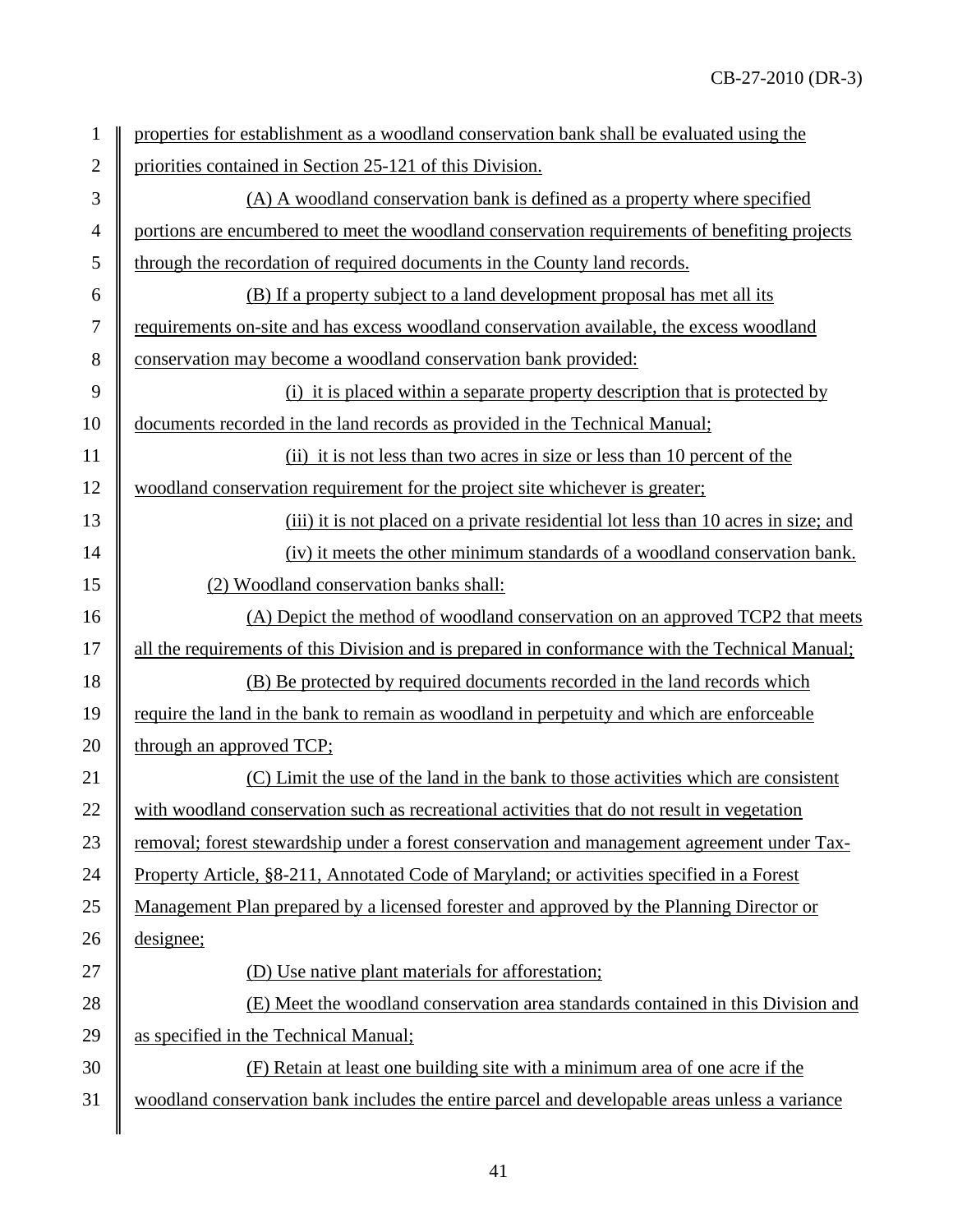| 1              | has been approved by the appropriate approval authority in accordance with Section 25-119(d);      |  |  |
|----------------|----------------------------------------------------------------------------------------------------|--|--|
| $\overline{2}$ | (G) Not initiate woodland conservation requirements unless the site is subject to                  |  |  |
| $\mathfrak{Z}$ | this Division through some action of the owner;                                                    |  |  |
| $\overline{4}$ | (H) Conform to the design criteria contained in Section 25-122 of this Division;                   |  |  |
| 5              | (I) Not approve use of any portion of a woodland conservation bank using                           |  |  |
| 6              | afforestation until four years of documented successful growth have been achieved unless the       |  |  |
| 7              | woodland conservation bank owner has posted a bond or alternate form of security; and to ensure    |  |  |
| 8              | that the trees will be cared for and maintained in perpetuity.                                     |  |  |
| 9              | (J) Shall provide conditions sufficient to ensure that the woodlands will survive                  |  |  |
| 10             | in perpetuity. If afforestation is proposed on a site that was previously used for sand and gravel |  |  |
| 11             | mining or land or rubble filling operations, soil testing shall be performed to develop a soil     |  |  |
| 12             | amendment plan for the planting area to ensure the establishment of woodlands in perpetuity.       |  |  |
| 13             | The soil amendment plan shall be reviewed by the Soil Conservation District and approved as        |  |  |
| 14             | part of the TCP2.                                                                                  |  |  |
| 15             | (3) Applications for woodland conservation banks shall include the following                       |  |  |
| 16             | information:                                                                                       |  |  |
| 17             | (A) A completed application form as provided in the Technical Manual.                              |  |  |
| 18             | (B) A TCP2 for the woodland conservation bank which contains the information                       |  |  |
| 19             | required in the Technical Manual.                                                                  |  |  |
| 20             | (f) Woodland Conservation Bonding                                                                  |  |  |
| 21             | (1) Projects containing woodland conservation methods that require bonding as noted                |  |  |
| 22             | in this Division shall provide security in the form of a bond, an irrevocable letter of credit, or |  |  |
| 23             | other security approved by the County. The security shall:                                         |  |  |
| 24             | (A) Assure that the woodland conservation methods proposed are conducted and                       |  |  |
| 25             | maintained in accordance with the approved TCP;                                                    |  |  |
| 26             | (B) Be in an amount equal to the estimated cost of the work if it is required to be                |  |  |
| 27             | performed by the County in accordance with the requirements of this Division; and                  |  |  |
| 28             | (C) Be in a form and of a content approved by the County.                                          |  |  |
| 29             | (2) Two years after the conservation methods have been completed, a reduction in the               |  |  |
| 30             | bond amount of up to fifty percent (50%) may be approved by the County. The request for bond       |  |  |
| 31             | reduction shall be submitted in writing and include documentation of the completion of the         |  |  |
|                |                                                                                                    |  |  |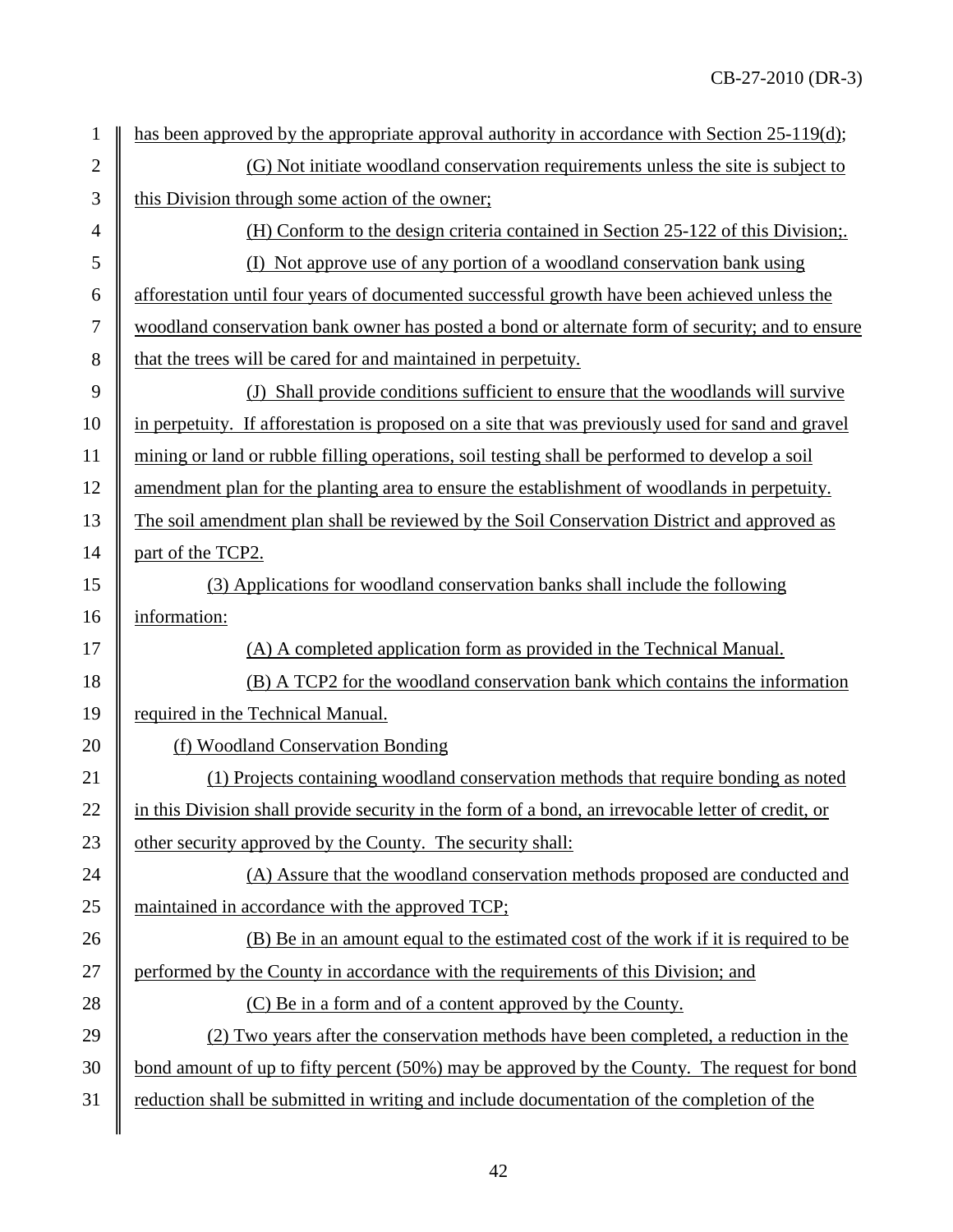| 1              | conservation methods and a survival count of materials. The Planning Director or designee shall    |  |  |
|----------------|----------------------------------------------------------------------------------------------------|--|--|
| $\overline{2}$ | recommend to the County whether a bond reduction is appropriate, taking into account the           |  |  |
| $\mathfrak{Z}$ | following:                                                                                         |  |  |
| 4              | (A) The number of acres;                                                                           |  |  |
| 5              | (B) The proposed method of woodland conservation;                                                  |  |  |
| 6              | (C) The cost of planting materials or replacement materials;                                       |  |  |
| 7              | (D) The cost of maintenance of the project;                                                        |  |  |
| 8              | (E) Demonstrated survival count of materials; and                                                  |  |  |
| 9              | (F) Other relevant factors.                                                                        |  |  |
| 10             | (3) After a final inspection of the site by the County inspector confirms that the areas           |  |  |
| 11             | meet or exceed the requirements of the approved TCP and no sooner than four years after            |  |  |
| 12             | establishment, the bond or other security shall be returned or released.                           |  |  |
| 13             | (4) The bond or other security may be subject to forfeiture if the approved TCP is not             |  |  |
| 14             | implemented fully and within the time frames specified on the plan. The County shall notify the    |  |  |
| 15             | permitee by certified mail of the intention of the County to initiate forfeiture proceedings.      |  |  |
| 16             | (5) If a woodland conservation bank is established using afforestation or reforestation,           |  |  |
| 17             | the property owner is responsible for maintaining the designated areas to ensure their survival in |  |  |
| 18             | perpetuity. Failure to do so is a violation of this Division.                                      |  |  |
| 19             | <b>Section 25-123. Forest Stand Delineations.</b>                                                  |  |  |
| 20             | (a) General                                                                                        |  |  |
| 21             | (1) A Forest Stand Delineation (FSD) shall be prepared for all applications for Basic              |  |  |
| 22             | Plans, Letters of Exemption and Natural Resource Inventories (NRIs). When an FSD is prepared       |  |  |
| 23             | and reviewed as part of an NRI a separate review is not required.                                  |  |  |
| 24             | (2) The purpose of an FSD is to provide an accurate depiction of the existing forest               |  |  |
| 25             | species composition, age, condition, location, and acreage, in addition to documenting previous    |  |  |
| 26             | approvals, to determine the most suitable areas for woodland and wildlife habitat conservation.    |  |  |
| 27             | (3) FSDs shall contain all required information as described in the Technical Manual.              |  |  |
| 28             | When reviewing the plan, additional information or data deemed appropriate may be required to      |  |  |
| 29             | ensure compliance with this Division.                                                              |  |  |
| 30             | (4) FSDs may be submitted at three levels of detail, depending on the associated                   |  |  |
| 31             | application, as follows:                                                                           |  |  |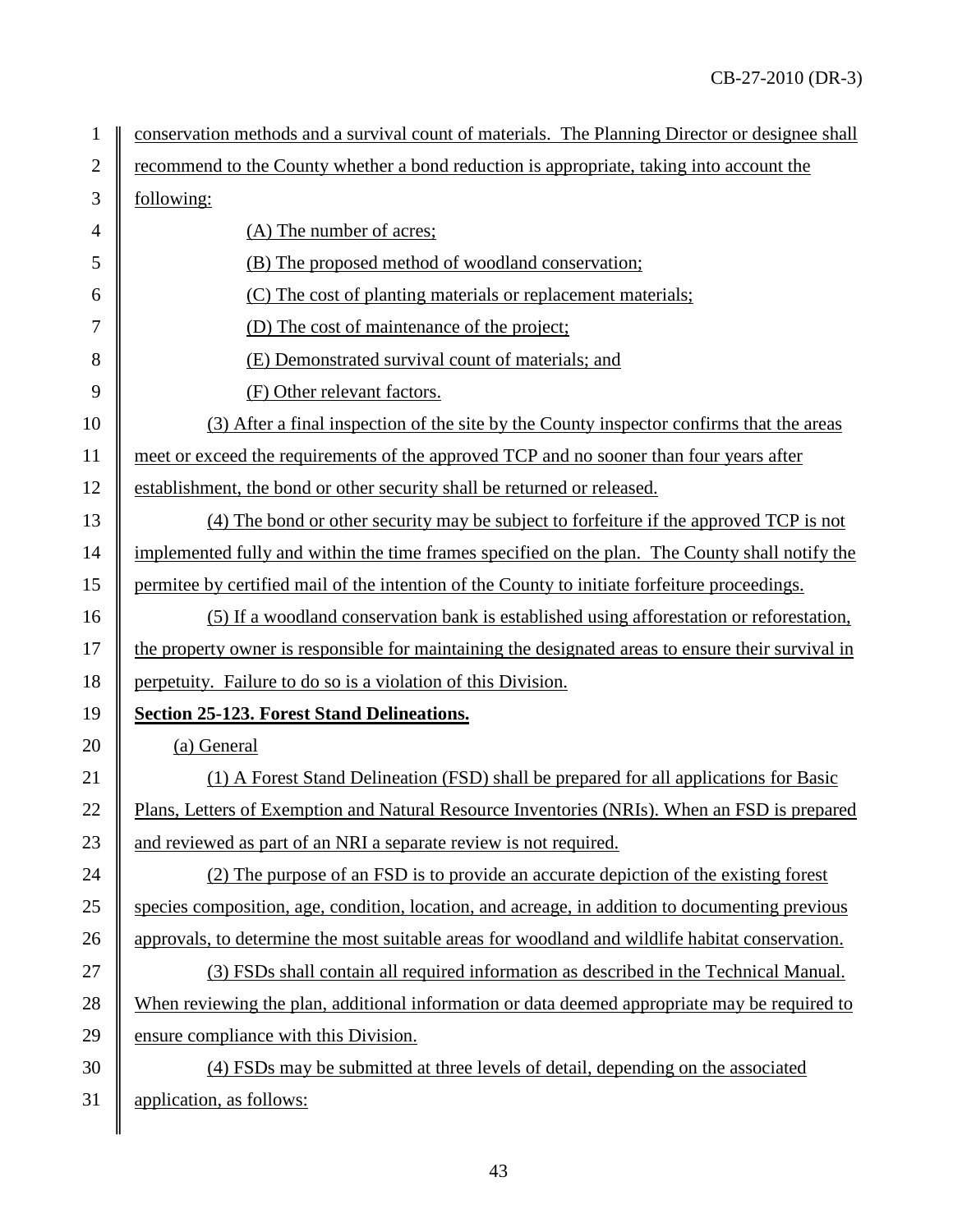1 (A) A Simplified Forest Stand Delineation may be submitted when applying for a 2 Standard or Numbered Letter of Exemption. Sampling data collection is not required; however, 3 a brief narrative description of the woodlands and a calculation of the amount of woodlands on 4 the site shall be provided. The plan shall accurately locate all existing woodlands on the lot(s)  $5 \parallel$  and/or parcel(s). Only a plan is required to be submitted; a separate text document is not  $6 \parallel$  required. The Planning Director or designee may waive the requirement for an FSD if sufficient 7 information is provided by the applicant. This option may also be used for NRIs that have no 8 general sequence and limited areas of woodland on-site. 9 (B) An Intermediate Forest Stand Delineation may be submitted when the subject 10 application is for properties where the proposed activity will occur on a small portion of a larger 11 property. Intermediate FSDs shall include a plan showing the location of all woodlands on the 12 property and the associated text per the checklist provided in the Technical Manual. 13 Intermediate FSDs must contain all of the information required on a Simplified FSD for the

14 entire site, and text and sampling data for areas proposed for development. Intermediate FSDs 15 may be submitted as part of an NRI, as determined by the Planning Director or designee.

16 (C) A Detailed Forest Stand Delineation shall be submitted when the site or 17 | application does not qualify for a Simplified or Intermediate FSD. A Detailed FSD shall include 18 a plan showing the location of all woodlands on the property and the associated text per the 19 checklist provided in the Technical Manual.

20  $\parallel$  (5) The FSD must cover at least the area of the subject application; it may cover a larger 21 area if all acreages for the subject application are calculated separately.

22  $\parallel$  (6) The FSD must be at the same scale as the subject application. The FSD and NRI shall 23 use the same base data as that used for all other plans.

24 (7) FSDs are valid for five (5) years from the date of signature by the qualified 25 professional. If the site is completely forested with mature woodlands that have not been 26 **harvested, a FSD may be valid for longer than five years after a review by the Planning Director** 27 or designee. An FSD shall be updated sooner than five years if significant woodland changes 28 have occurred since the date the initial FSD was prepared, such as if a portion of the site has 29 been developed or forest management activities have occurred on-site.

30 (8) If an application has a previously reviewed FSD and the site has undergone 31 development since that review, the FSD for subsequent applications on the property shall be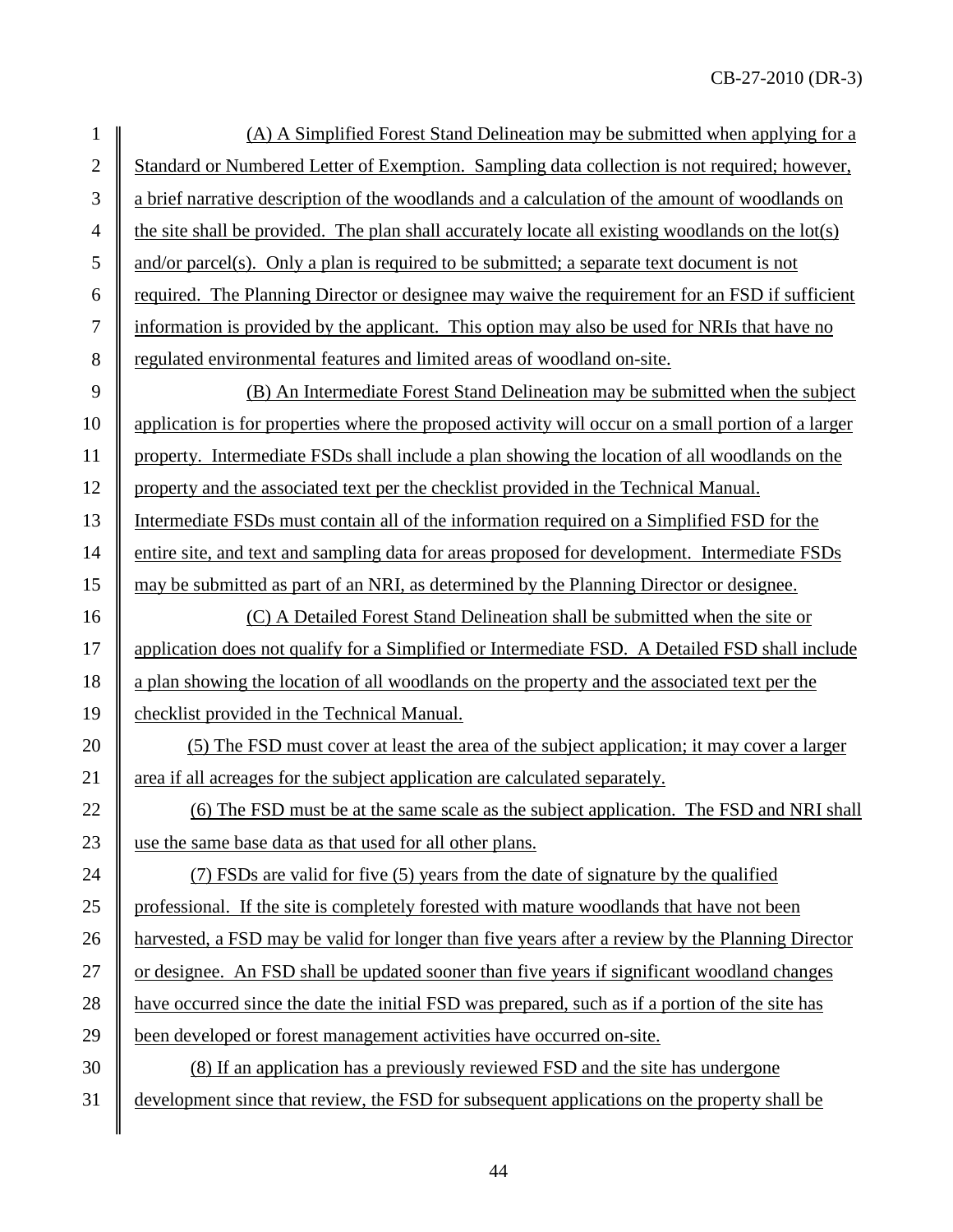1 | revised to reflect the existing conditions and previous approvals and shall reference the TCP that 2 approved the clearing. All calculations shall be provided for both pre- and post-development 3 conditions. 4  $\parallel$  (9) FSDs shall be reviewed by the Planning Director or designee within 30 calendar days

5 of receipt of a complete and accurate submission. If comments are not received within the 30- 6 day timeframe, the information is considered adequate for review.

## 7 **Section 25-124. Forest Harvesting.**

8 (a) General

9 (1) Properties that have been or will be harvested for forest products for commercial 10 purposes within five (5) years of land development application submission shall be subject to this 11 | Division.

12 (2) Forest harvesting for commercial purposes may be exempt from this Division and 13 Teceive a Numbered Letter of Exemption if the criteria in Section 25-119(b)(6) are met.

14 (3) Forests that have been harvested may be considered for use as woodland preservation 15 if a report from a qualified professional states that the woodlands are in good condition, are in 16 the process of regenerating, and contain limited amounts of invasive or exotic plants.

17  $\parallel$  (4) If a site has a pending development application, that application must receive 18 Signature approval prior to the commencement of forest harvesting operations.

19 (b) Forest Management Activities Not Requiring a Grading or Forest Harvest Permit

20 (1) The removal of less than five (5) cords or two thousand (2,000) board feet of wood 21 per year for personal use is allowed if a stocking level of eighty (80) square feet of basal area is 22 maintained, and the shrub layer, herbaceous layer, and the leaf litter remain intact.

23 (2) Non-commercial forest management activities, such as trimming or stand 24 improvement, are allowed if performed in accordance with an approved Forest Management Plan 25 when no forest products are removed from the site and acceptable stocking levels are maintained.

26 (3) Removal of other forest products such as mushrooms, nuts, or berries not requiring 27 the use of motorized wheeled or tracked equipment is allowed, unless the activity will impair the 28 **h**ealth of the forest.

29 (c) Exemptions for Forest Harvesting

 $30 \parallel$  (1) A Numbered Letter of Exemption may be issued by the Planning Director or designee  $31$  for forest harvesting when the following apply: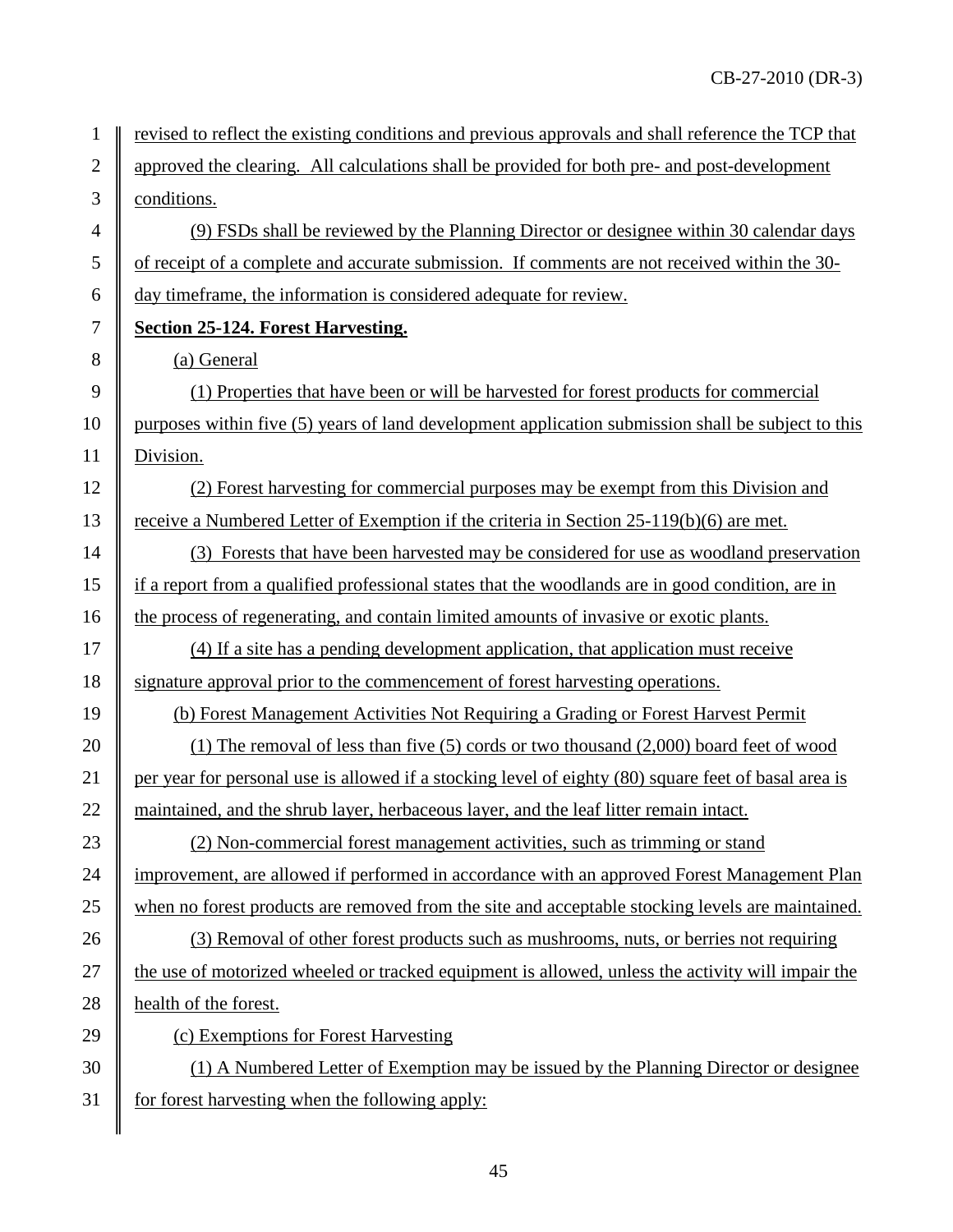| $\mathbf{1}$   | (A) There is no approved TCP for the subject property except as noted in (d) below;               |  |  |
|----------------|---------------------------------------------------------------------------------------------------|--|--|
| $\overline{2}$ | (B) There are no zoning requirements, Planning Board, Zoning Hearing Examiner or                  |  |  |
| 3              | District Council approvals, or decisions pending for the site that would be adversely impacted by |  |  |
| $\overline{4}$ | the proposed forest harvest;                                                                      |  |  |
| 5              | (C) The environmental setting of a designated historic district or historic resource              |  |  |
| 6              | would not be adversely impacted;                                                                  |  |  |
| 7              | (D) An approved Forest Management Plan is submitted with the application for the                  |  |  |
| 8              | Numbered Letter of Exemption; and                                                                 |  |  |
| 9              | (E) A Declaration of Intent is submitted that states the property owner's intent to               |  |  |
| 10             | conduct a commercial forest harvest and not to develop the land within five years of the          |  |  |
| 11             | completion of the forest harvest.                                                                 |  |  |
| 12             | (2) Letters of Exemption for forest harvests shall remain valid for a period of two years         |  |  |
| 13             | following the date of issuance.                                                                   |  |  |
| 14             | (d) Commercial Forest Harvesting on Properties with a Previously Approved TCP                     |  |  |
| 15             | (1) A property with an approved TCP shall not be issued a Numbered Letter of                      |  |  |
| 16             | Exemption for forest harvesting.                                                                  |  |  |
| 17             | (2) Forest harvesting must be performed in accordance with a revised TCP2 approved for            |  |  |
| 18             | harvesting, and an approved Forest Management Plan.                                               |  |  |
| 19             | (3) A forest harvesting permit shall be obtained from the County permitting authority             |  |  |
| 20             | prior to commencement of the harvesting operation. The permit application shall include a forest  |  |  |
| 21             | harvest plan and an approved erosion and sediment control plan. The forest harvesting plan is a   |  |  |
| 22             | plan drawn to scale showing the regulated environmental features, the areas to be harvested,      |  |  |
| 23             | staging areas, proposed stream crossings, and the forest harvesting methods proposed for each     |  |  |
| 24             | area to be harvested.                                                                             |  |  |
| 25             | (e) Commercial Forest Harvesting on Properties without a Previously Approved TCP                  |  |  |
| 26             | (1) If forest harvesting is proposed on a site without a previously approved TCP, a               |  |  |
| 27             | Numbered Letter of Exemption shall be issued by the Planning Director or designee prior to the    |  |  |
| 28             | issuance of the forest harvesting permit by the County permitting authority.                      |  |  |
| 29             | (2) An approved Forest Management Plan shall be submitted with the application for a              |  |  |
| 30             | Numbered Exemption.                                                                               |  |  |
| 31             | (3) A forest harvesting permit shall be obtained from the County permitting authority             |  |  |
|                |                                                                                                   |  |  |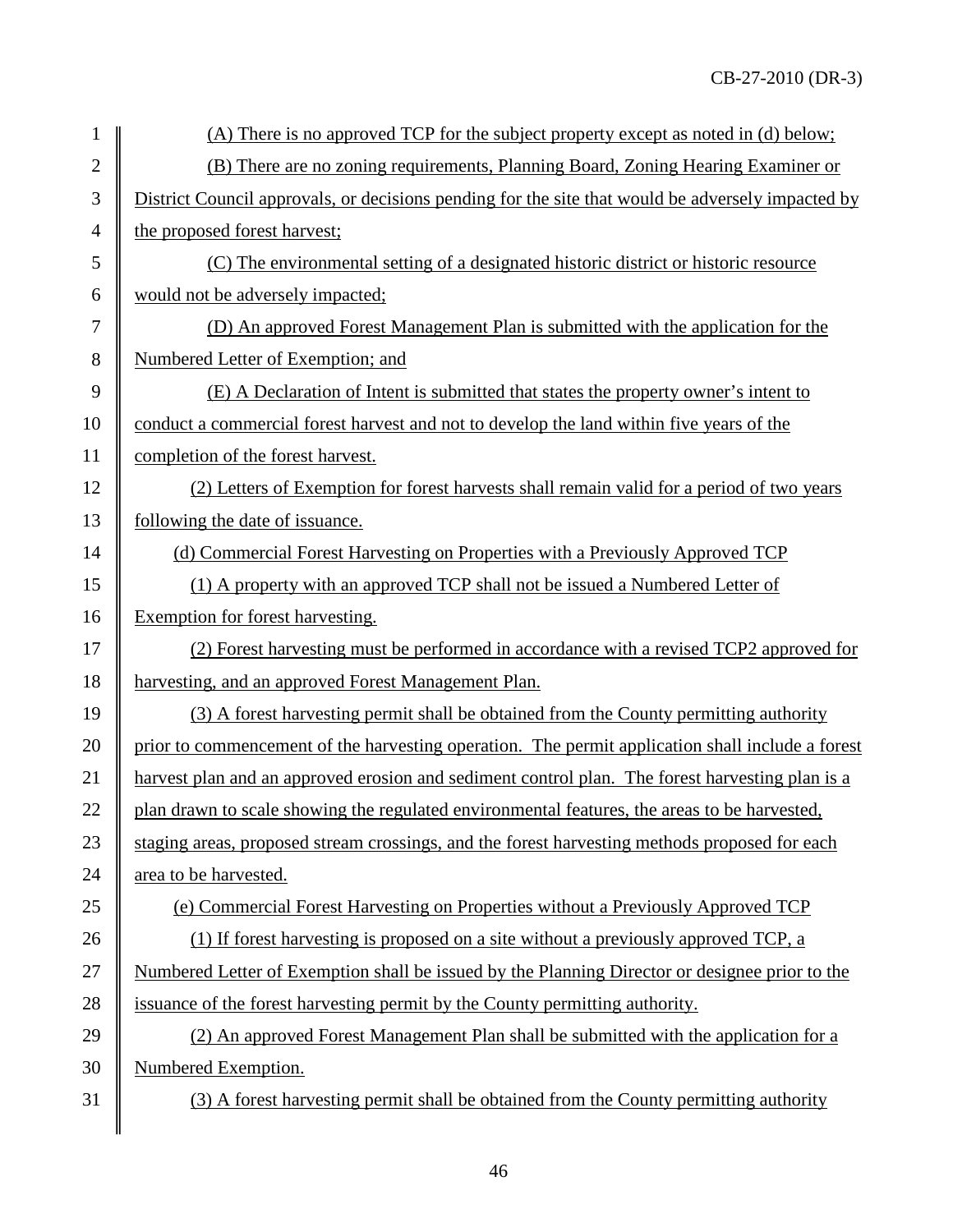| $\mathbf{1}$     | prior to the commencement of the harvesting operation. The permit application shall include an     |  |
|------------------|----------------------------------------------------------------------------------------------------|--|
| $\sqrt{2}$       | approved forest harvest plan and an approved erosion and sediment control plan. The forest         |  |
| 3                | harvesting plan is a plan drawn to scale showing the regulated environmental features, the areas   |  |
| $\overline{4}$   | to be harvested, staging areas, proposed stream crossings, and the forest harvesting methods       |  |
| 5                | proposed for each area to be harvested.                                                            |  |
| 6                | (4) If a forest harvesting permit is issued for a property with an approved NRI or FSD,            |  |
| $\boldsymbol{7}$ | the NRI or FSD must be revised prior to the submittal of any subsequent development                |  |
| $8\,$            | applications to reflect the harvested area and the current condition of the woodlands remaining.   |  |
| 9                |                                                                                                    |  |
| 10               | <b>DIVISION 3. TREE CANOPY COVERAGE ORDINANCE</b>                                                  |  |
| 11               | 25-125. Purpose.                                                                                   |  |
| 12               | The purpose of this Division is to:                                                                |  |
| 13               | (a) Preserve, maintain, enhance, and restore tree canopy coverage on developed and                 |  |
| 14               | developing sites for the benefit of County residents and future generations;                       |  |
| 15               | (b) Establish procedures, standards, and requirements to minimize loss of tree canopy              |  |
| 16               | coverage before, during, and after construction or other land disturbing activities; and           |  |
| 17               | (c) Establish procedures, standards and requirements for the provision of tree canopy              |  |
| 18               | coverage.                                                                                          |  |
| 19               | Section 25-126. Definitions.                                                                       |  |
| 20               | (a) Definitions in Subtitle 27 of this Code (the Zoning Ordinance) and Division 2 of               |  |
| 21               | Subtitle 25 (the Woodland and Wildlife Habitat Conservation Ordinance) shall apply to this         |  |
| 22               | Division and shall be supplemented by the definitions in Subsection (b) of this Section unless     |  |
| 23               | otherwise noted herein.                                                                            |  |
| 24               | (b) The following terms used in this Division are defined as follows:                              |  |
| 25               | (1) <b>Tree canopy</b> : The land area under the dripline of an existing tree or group of trees or |  |
| 26               | the amount of credit provided for planting trees of a certain species and certain size at time of  |  |
| 27               | planting in conformance with the worksheet provided in the Technical Manual.                       |  |
| 28               | (2) Tree canopy coverage: The combined area measured in square feet of the tree                    |  |
| 29               | canopies of existing trees and trees planted in conformance with this Division and the Technical   |  |
| 30               | Manual. Tree canopy coverage requirements are measured using a percentage of the gross tract       |  |
| 31               | area.                                                                                              |  |
|                  |                                                                                                    |  |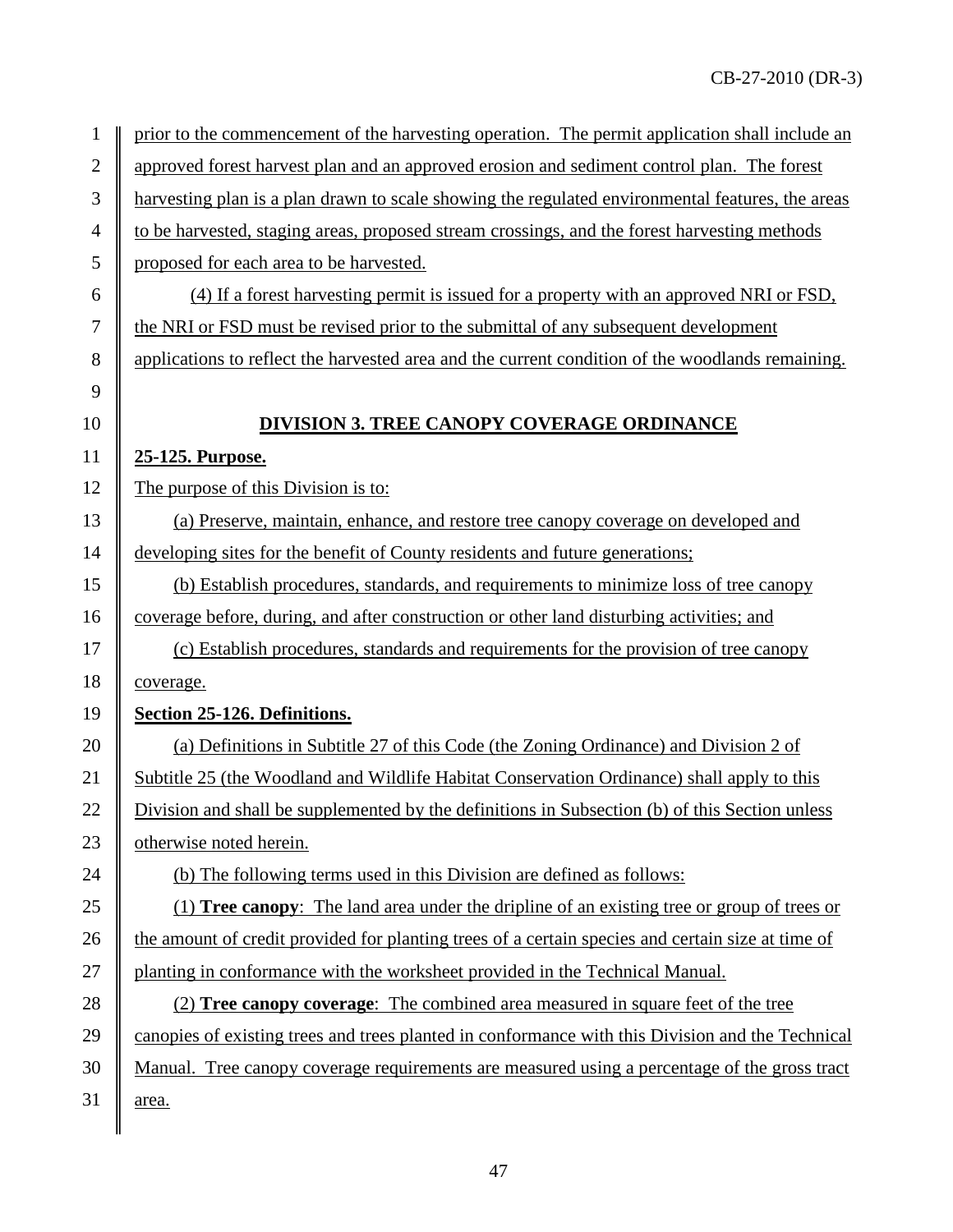| $\mathbf{1}$   | Section 25-127. Applicability.                                                                    |                                                                                                      |                        |  |
|----------------|---------------------------------------------------------------------------------------------------|------------------------------------------------------------------------------------------------------|------------------------|--|
| $\overline{2}$ | (a) General                                                                                       |                                                                                                      |                        |  |
| 3              | (1) This Division applies to:                                                                     |                                                                                                      |                        |  |
| $\overline{4}$ | (A) All development applications that require a tree conservation plan or a Letter                |                                                                                                      |                        |  |
| 5              | of Exemption; and                                                                                 |                                                                                                      |                        |  |
| 6              | (B) All activities of a unit of County or municipal government.                                   |                                                                                                      |                        |  |
| 7              | (2) Applications shall contain a landscape plan, or if a landscape plan is not required, a        |                                                                                                      |                        |  |
| 8              | Type 2 Tree Conservation Plan may be used to demonstrate conformance with this Division.          |                                                                                                      |                        |  |
| 9              | (3) All plans and associated information shall be prepared in conformance with the                |                                                                                                      |                        |  |
| 10             | <b>Technical Manual.</b>                                                                          |                                                                                                      |                        |  |
| 11             | (4) All submittals required by this Division shall be prepared by a qualified professional        |                                                                                                      |                        |  |
| 12             | and shall contain a stamp or certification from the qualified professional who prepared the plans |                                                                                                      |                        |  |
| 13             | and the plans shall contain an original signature and date applied by the preparer. If there are  |                                                                                                      |                        |  |
| 14             | three documented cases of plan submittals that do not meet the minimum threshold requirements     |                                                                                                      |                        |  |
| 15             | for submittal in conformance with this Division and the Technical Manual within a time frame of   |                                                                                                      |                        |  |
| 16             |                                                                                                   | one year, the Planning Director may recommend to the Maryland Department of Natural                  |                        |  |
| 17             | Resources that a qualified professional's ability to submit plans under this Division be          |                                                                                                      |                        |  |
| 18             | suspended.                                                                                        |                                                                                                      |                        |  |
| 19             | <b>Section 25-128. Tree Canopy Coverage Requirements</b>                                          |                                                                                                      |                        |  |
| 20             |                                                                                                   | (a) Tree canopy requirements shall be met on the subject site unless a variance has been             |                        |  |
| 21             |                                                                                                   | approved by the Planning Board.                                                                      |                        |  |
| 22             |                                                                                                   | (b) All activities that require a grading permit shall provide the tree canopy percentages listed in |                        |  |
| 23             |                                                                                                   | Table 1 even if the application meets the criteria for a Standard Letter of Exemption from           |                        |  |
| 24             |                                                                                                   | Division 2 of this Subtitle. Tree canopy coverage requirements are based on the gross tract area.    |                        |  |
| 25             | <b>Table 1. Tree Canopy Requirements by Zone</b>                                                  |                                                                                                      |                        |  |
|                |                                                                                                   |                                                                                                      |                        |  |
|                |                                                                                                   |                                                                                                      | Minimum Tree           |  |
|                |                                                                                                   | Zone                                                                                                 | <b>Canopy Coverage</b> |  |
|                |                                                                                                   | $R-O-S, O-S, R-A$                                                                                    |                        |  |
|                |                                                                                                   |                                                                                                      | Exempt                 |  |
|                |                                                                                                   |                                                                                                      |                        |  |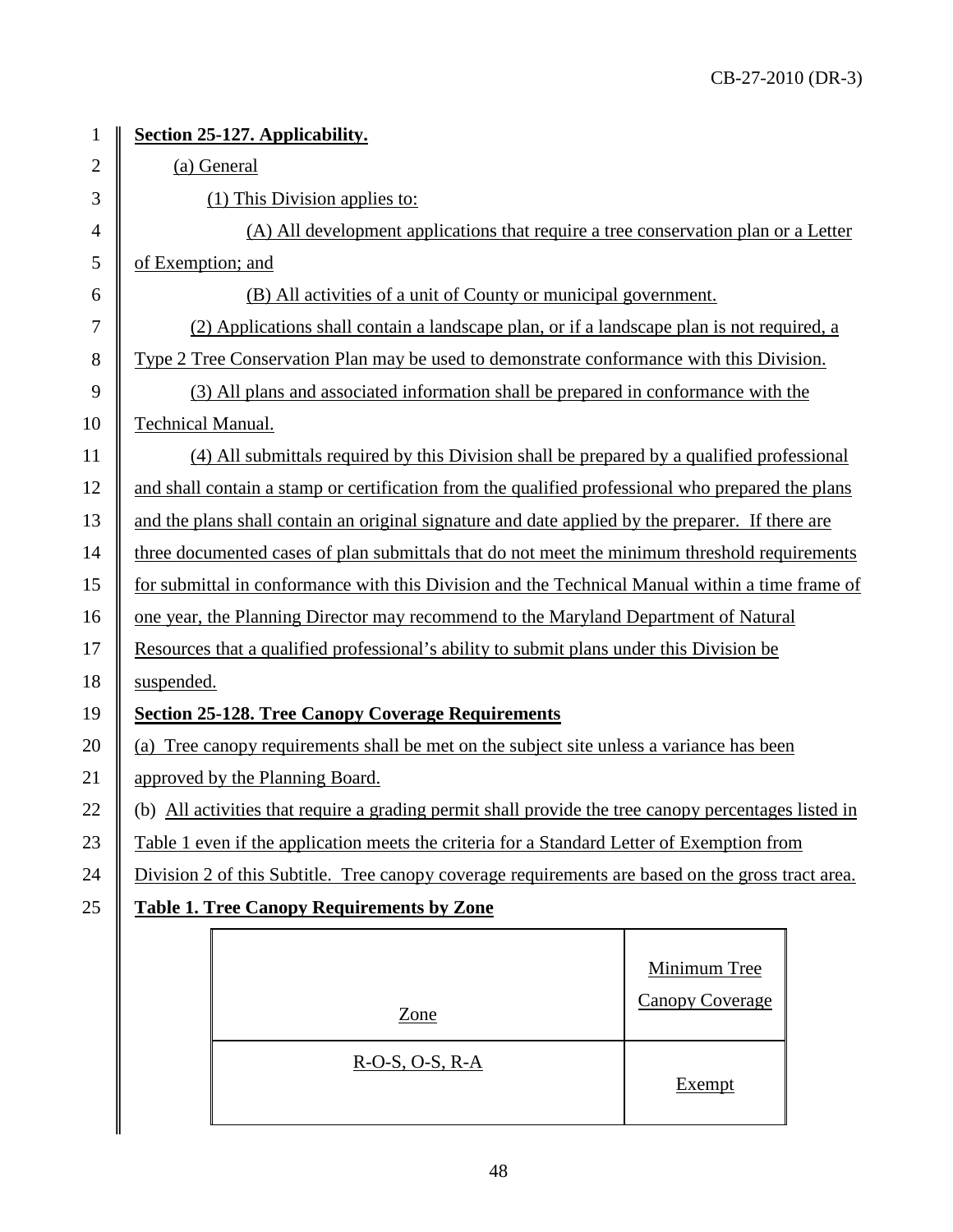| $R-E$ , $R-L$ , $V-L$                                                                                                                               | 20% |
|-----------------------------------------------------------------------------------------------------------------------------------------------------|-----|
| R-S, R-R, R-80, R-55, R-35, R-20, R-T, R-30, R-<br>30C, R-18, R-18C, R-10, R-10A, R-H,<br>$R-U$ , $R-M$ , $R-M-H$ , $V-M$                           | 15% |
| C-A, C-O, C-S-C, C-1, C-C, C-G, C-2, C-W, C-M,<br>C-H, C-R-C, I-1, I-2, I-3, I-4, E-I-A, L-A-C, M-X-<br>C, M-U-I, M-U-T-C, M-X-T,<br>$M-A-C, U-L-I$ | 10% |

## 2 **Section 25-129. Credit and Security**

 $3 \parallel$  (a) Existing trees to be preserved, proposed on-site woodland conservation, and trees <sup>4</sup> planted throughout the site may be counted toward meeting this requirement. Calculations of tree canopy coverage credits shall be completed using the worksheet provided in the Technical Manual. Credit toward meeting this requirement shall be calculated using the amount of canopy coverage a planted tree provides in ten years, and/or by calculating the amount of canopy 8 provided by existing trees to be preserved, regardless of whether or not the existing trees are used to meet other requirements of this Subtitle. (b) Specimen, champion, and historic trees may be credited by counting twice the square

11 footage of the critical root zone area if they are not within a designated woodland conservation 12 area and if the site has been designed to ensure long-term survival. If the specimen, champion or 13 historic trees are within a woodland conservation area, additional credit shall not be calculated. 14 Trees planted to meet other provisions of County Code may also be counted toward meeting this 15 | requirement.

16 (b) A bond amount equal to the replacement cost of the trees used to meet the tree canopy 17 Trequirement shall be provided prior to permit issuance. The replacement cost for landscaping 18 trees shall be based on the average cost of the plant material as provided by the applicant, with a 19 2.5 multiplier to cover installation costs. The replacement cost for trees used to meet this 20 **requirement that are above landscape sizes shall be calculated by the applicant using the removal** 21  $\parallel$  cost plus the replacement value. The replacement value shall be calculated using the latest

49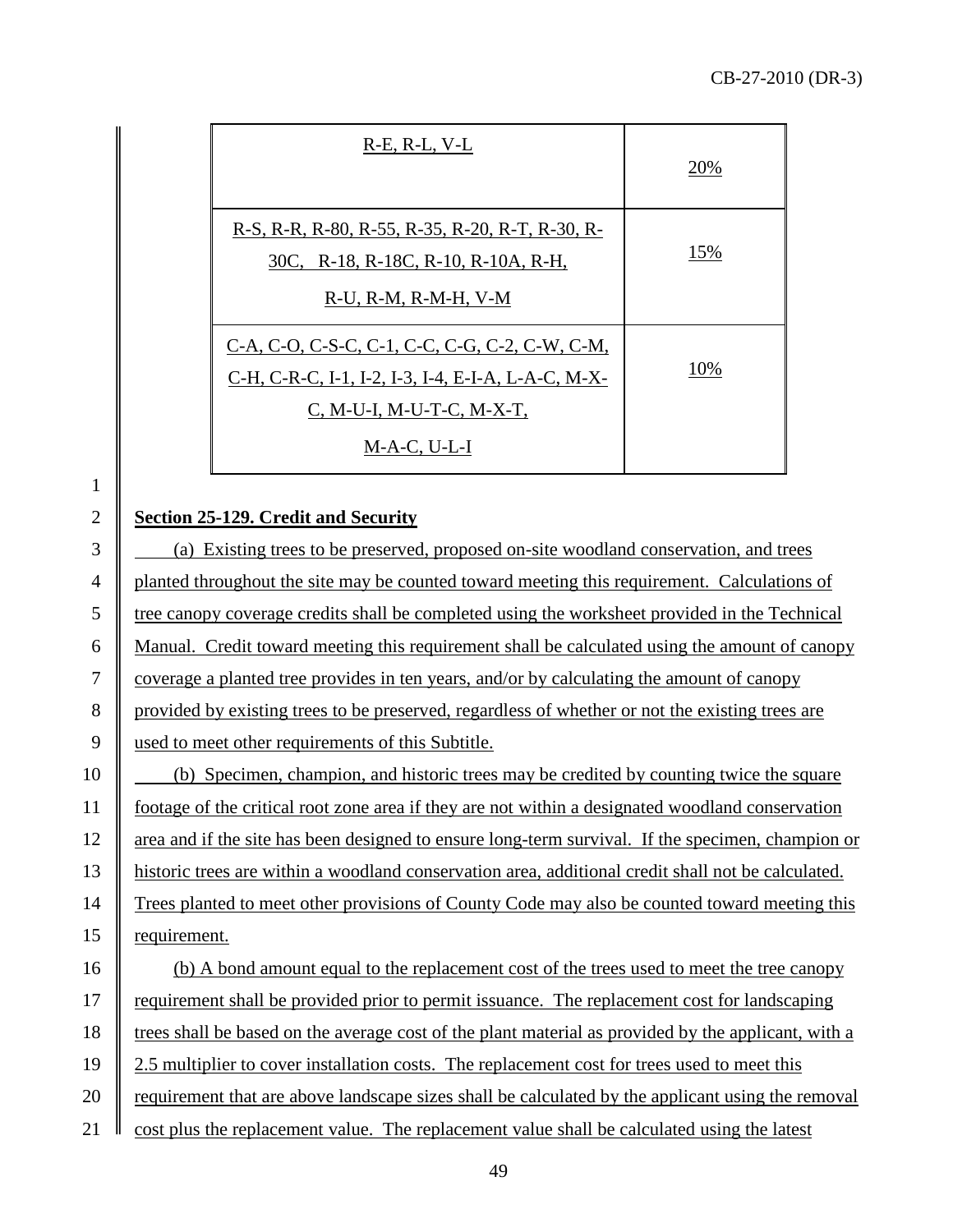1 edition of the "Guide for Plant Appraisal" prepared by the Council of Tree and Landscape

2 Appraisers. If the tree does not survive construction, mitigation shall be provided as stated in

3 Section 25-120(c)(6)(D). A tree management plan shall be prepared for each specimen,

4 **champion, or historic tree preserved.** 

5 SECTION 4. BE IT FURTHER ENACTED that the provisions of this Act are hereby 6 declared to be severable; and, in the event that any section, subsection, paragraph, subparagraph, 7 sentence, clause, phrase, or word of this Act is declared invalid or unconstitutional by a court of 8 competent jurisdiction, such invalidity or unconstitutionality shall not affect the remaining 9 words, phrases, clauses, sentences, subparagraphs, paragraphs, subsections, or sections of this 10 Act, since the same would have been enacted without the incorporation in this Act of any such 11 invalid or unconstitutional word, phrase, clause, sentence, subparagraph, subsection, or section. 12 SECTION 5. BE IT FURTHER ENACTED that this Act shall take effect on September 1,

 $13 \parallel 2010.$ 

Adopted this  $13<sup>th</sup>$  day of July , 2010.

### COUNTY COUNCIL OF PRINCE GEORGE'S COUNTY, MARYLAND

BY: \_\_\_\_\_\_\_\_\_\_\_\_\_\_\_\_\_\_\_\_\_\_\_\_\_\_\_\_\_\_\_\_\_

Thomas E. Dernoga Chair

ATTEST:

\_\_\_\_\_\_\_\_\_\_\_\_\_\_\_\_\_\_\_\_\_\_\_\_\_\_\_\_\_\_ Redis C. Floyd Clerk of the Council

APPROVED:

| $\sim$<br>--<br>--<br>the contract of the contract of the contract of the contract of the contract of the contract of the contract of | -<br>-- |
|---------------------------------------------------------------------------------------------------------------------------------------|---------|
|                                                                                                                                       |         |

Jack B. Johnson County Executive